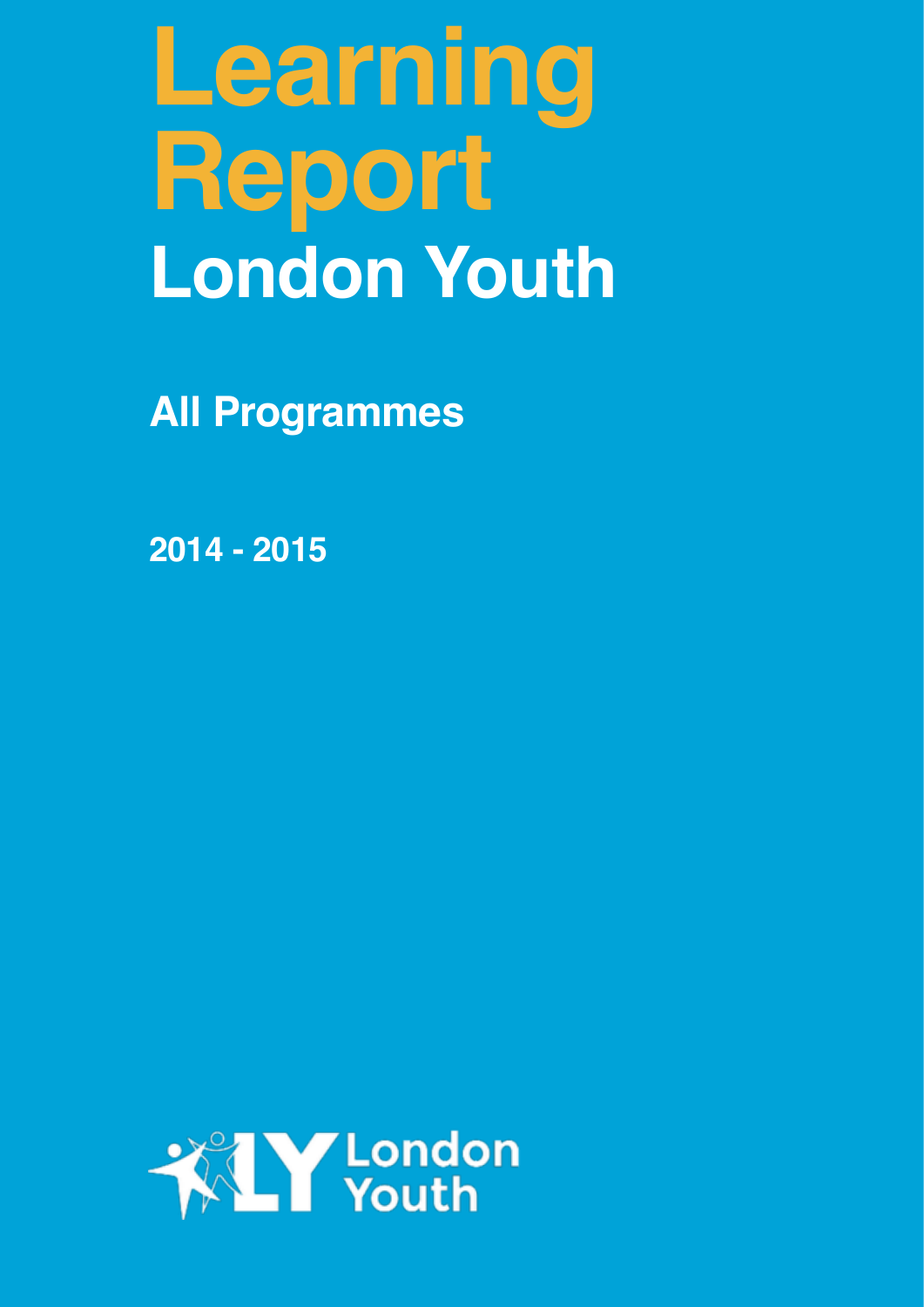| Contents                      |    |
|-------------------------------|----|
| Foreword                      | 3  |
| 1. Learning loop              | 5  |
| 2. Key learning               | 7  |
| 3. Learning questions         | 12 |
| 4. Programmes overview        | 13 |
| 4. Process findings           | 16 |
| 6. Impact findings            | 30 |
| 7. Cost and benefits analysis | 40 |
| 8. Evaluation design          | 41 |
| 8. References                 | 47 |
| 9. Appendix                   | 48 |

## Acknowledgements

This Learning report would not be possible without the support and enthusiasm of London Youth staff, member youth clubs, and schools. Their passion and commitment to quality is inspiring.

London Youth would also like to acknowledge the support offered by The Centre for Youth Impact and Project Oracle in developing the evaluation design.

We would also like to express our gratitude to Esmee Fairburn Foundation for its generous support to London Youth's learning over the last three years.

Written by Dimitrios Tourountsis, Head of Learning, December 2015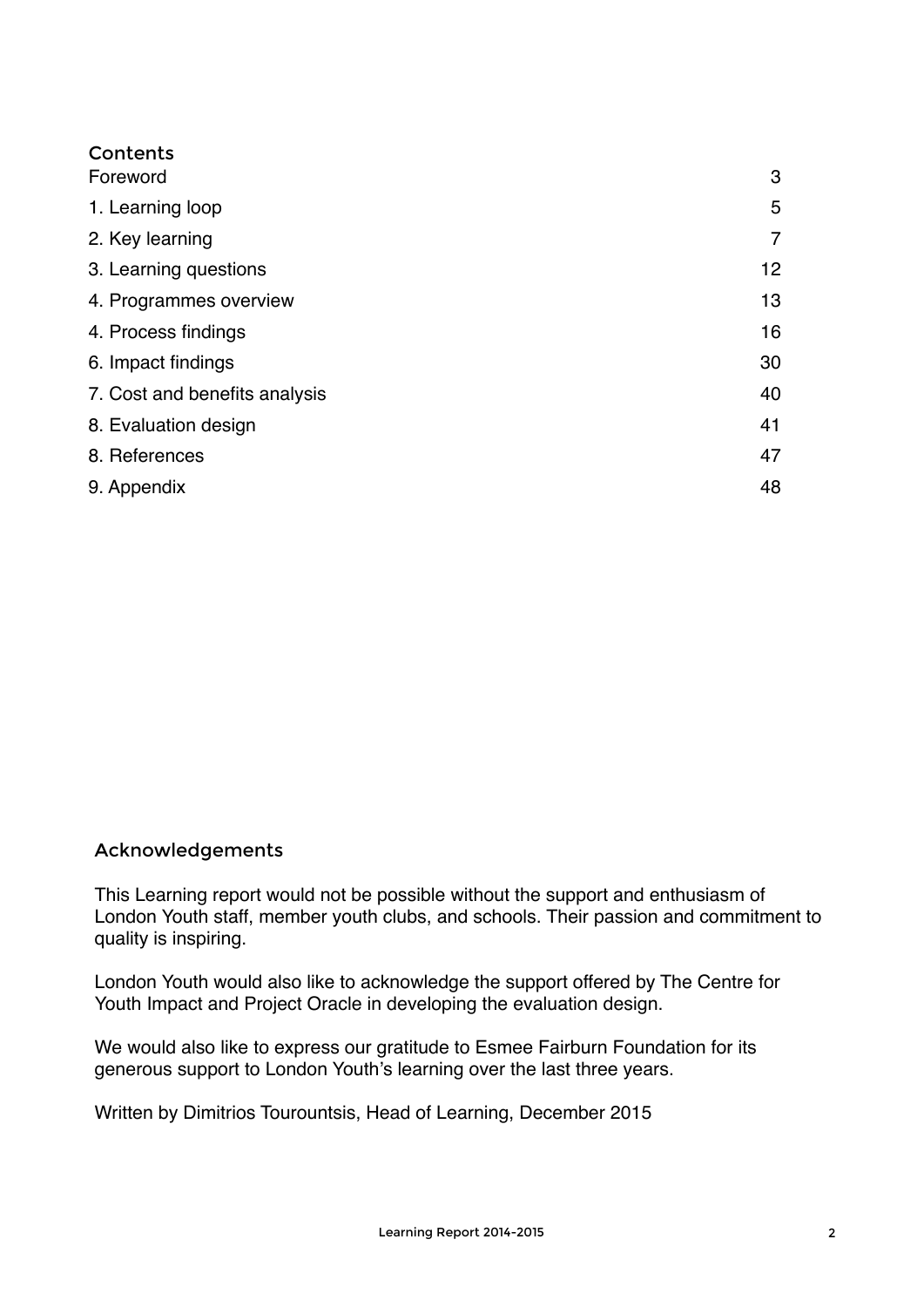# **Foreword**

London Youth has a long and proud history of supporting and challenging young people to become the best they can be; ensuring they grow up healthy, able to navigate a fulfilling career and make a positive contribution in their communities. We do this through our network of quality assured and diverse member youth clubs who are found in communities across every London borough and support a network of 75,000 young people to develop their confidence, resilience and relationship skills in a place they've chosen to go, with an adult they trust in a place they've chosen to be.

We call this youth work – a simple but often misunderstood concept - and we believe it works. Three years into our learning journey we can begin to say with some confidence that we know it works. This is important because while London's schools have made great progress in building young people's academic attainment over the past five years, everyone who works with young people – and employers who want to offer them opportunities and careers in the future – agrees that for many, there is still a need to help them build the basic building blocks of confidence, resilience, networks and teamwork that will complement what they achieve in school and help them go on to fulfilling lives and careers.

Back in 2012, London Youth committed to becoming a learning organisation by developing an evaluation methodology and outcomes framework to help us understand our impact. Three years into this learning journey we now have statistically significant data across a breadth of our work, enabling us to understand our impact, improve the quality of our delivery and hold ourselves accountable for the difference we make. Most importantly we have been able to bring our member youth clubs along with us and have now secured funding to support 20 clubs over the next two years to develop their own robust evaluation designs.

Now with a full two years of data at our disposal, with process and impact evaluation forms collected from nearly 11,000 beneficiaries, we have built an emerging evidence base about the impact that effective youth work has on young people's social and emotional capabilities.

- All of our programmes and work through our residential centres delivers moderate to strong change for young people's confidence, resilience and relationship skills
- Young people's experience of our programmes and the way they engage with staff seem to be the critical factors in ensuring the strength of the impact on these capabilities
- Finally, by ensuring quality reflection time is built in and facilitated well, we can better strengthen the extent to which young people learn through our work – and this is particularly the case for disabled young people

And as an organisation and network we have also seen a number of transformational shifts in how we do things as a direct result of our learning journey:

- Delivery staff are more engaged and understand how their roles fit with broader objectives
- Planning is evidence-based as we have more relevant data to inform decisions, with Senior Team discussions more focused on impact and how we make more of it
- Facilitation skills have improved to support young people to be aware of what they are learning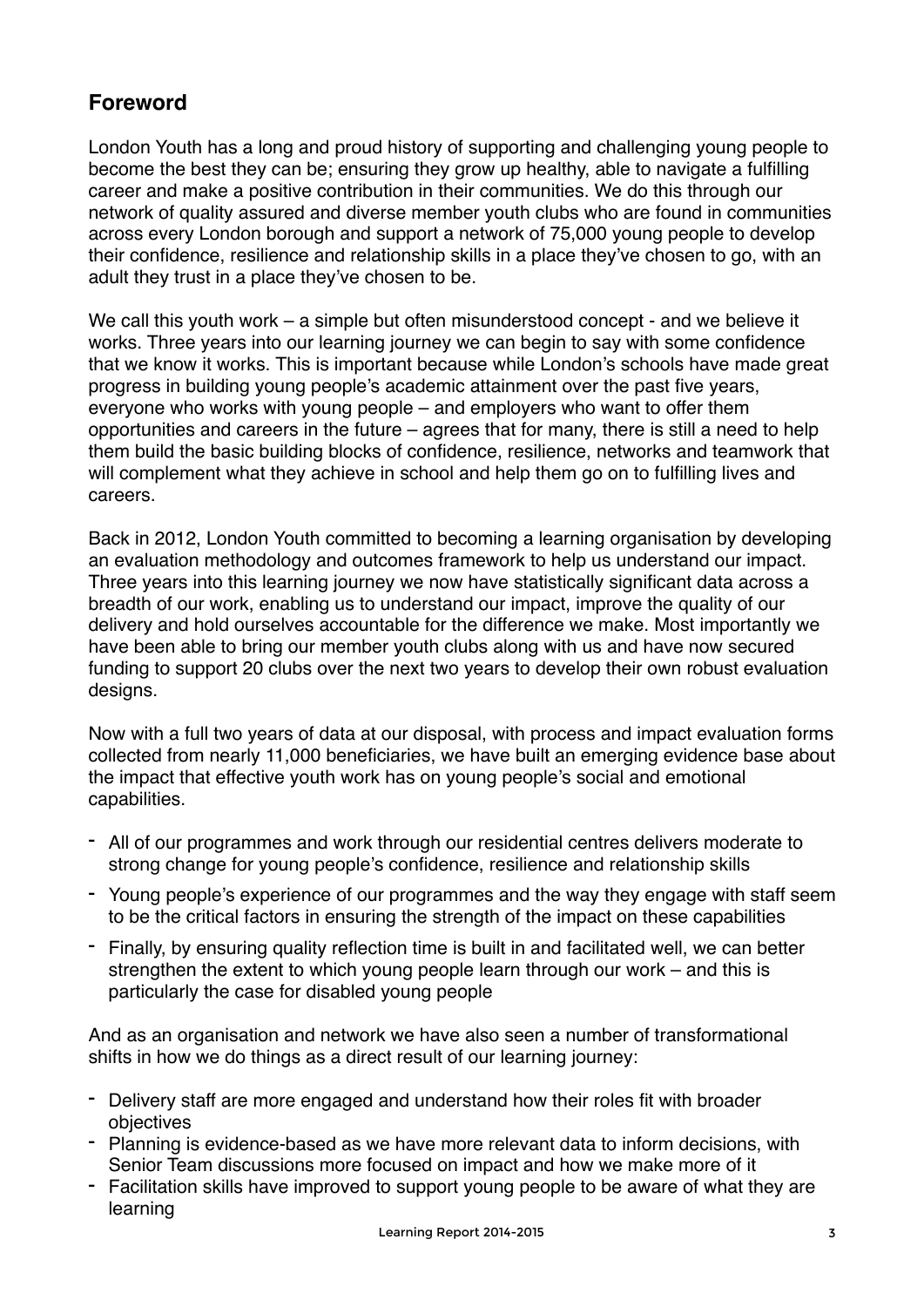- We can show, with confidence, our funder stakeholders and policy makers the aggregated impact of youth work

So writing the foreword for our second annual learning report there is clearly lots to be proud of and against a backdrop of cuts to services to youth work in the capital this work seems more important than ever. If we are to change the narrative around youth work and if we want to strive for the best outcomes for young people then proving our collective impact, whilst helping our members to do the same, is going to be critical. But we also need to continue to act in line with our principles and be honest about what works – and what doesn't – and be committed to improve. If we have learnt anything this last year it is that.

Phillip Kerry Programmes Director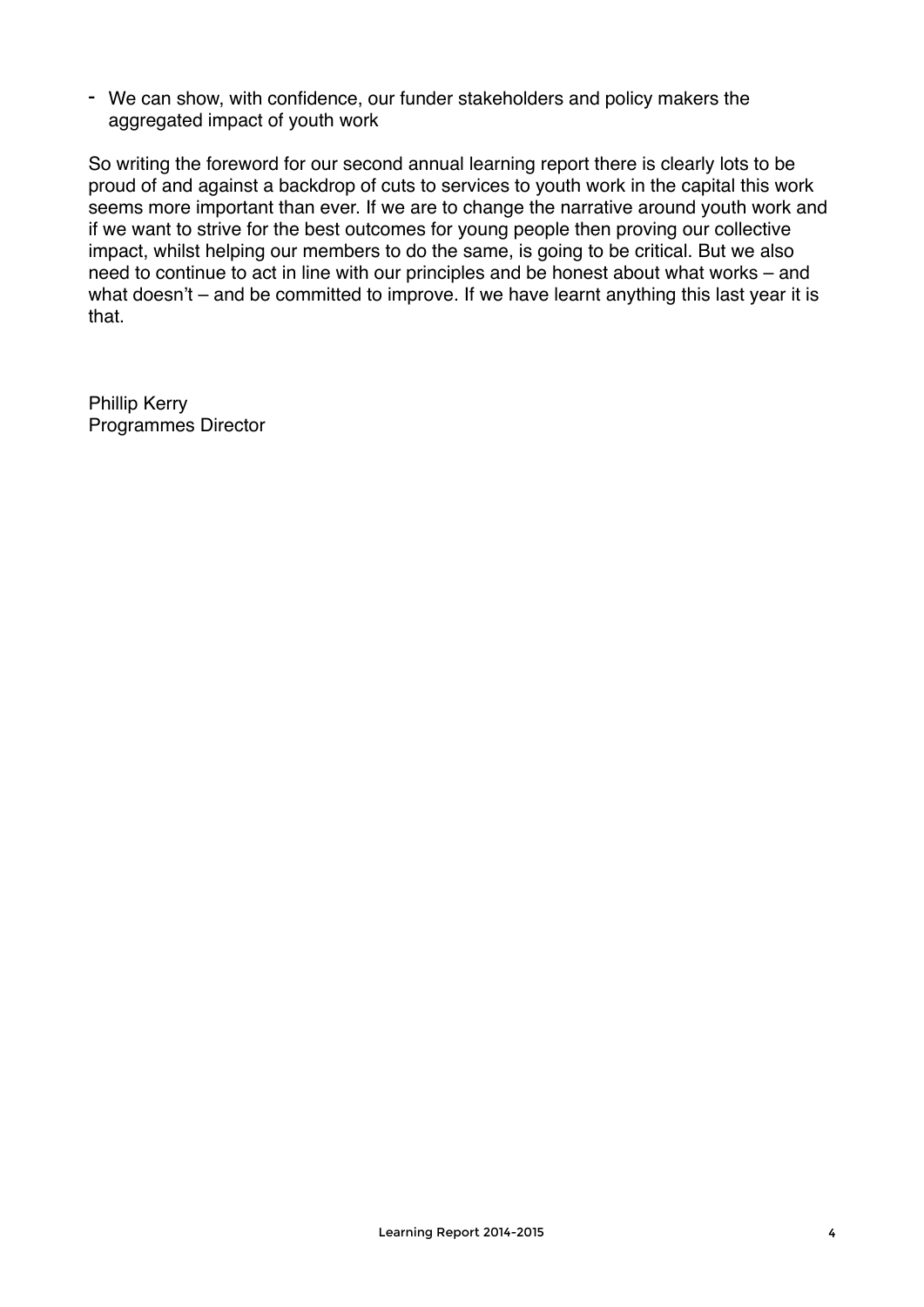# **1. Learning loop**

London Youth's mission is to support and challenge young people to become the best they can be. Our vision is that all young Londoners access a wide range of high quality opportunities for learning and fun, beyond family and formal education, building strong trusted relationships with adults and their peers; leading to broadened networks and increased confidence, character and skills. London Youth delivers its mission through four strategic objectives - Opportunity, Membership Development, Voice and Best We Can Be. Each objective is delivered by a separate strand of operations. Our Learning function is part of Best we can be.

<span id="page-4-1"></span>In 12-13 we took our first structured learning steps by engaging practitioners and supporting them to develop theories of change and evaluation designs for all our programmes. In 13-14 we implemented our evaluation plans, collected data, and published our first Learning report<sup>[1](#page-4-0)</sup>. That was an important step in our learning journey because it helped us understand - for the first time - the quality of process, and nature of change in our interventions. We used a hypothesis to explain our observations. Our hypothesis stated that the quality of process in our interventions was correlated to impact achieved as a result of same interventions.

<span id="page-4-0"></span>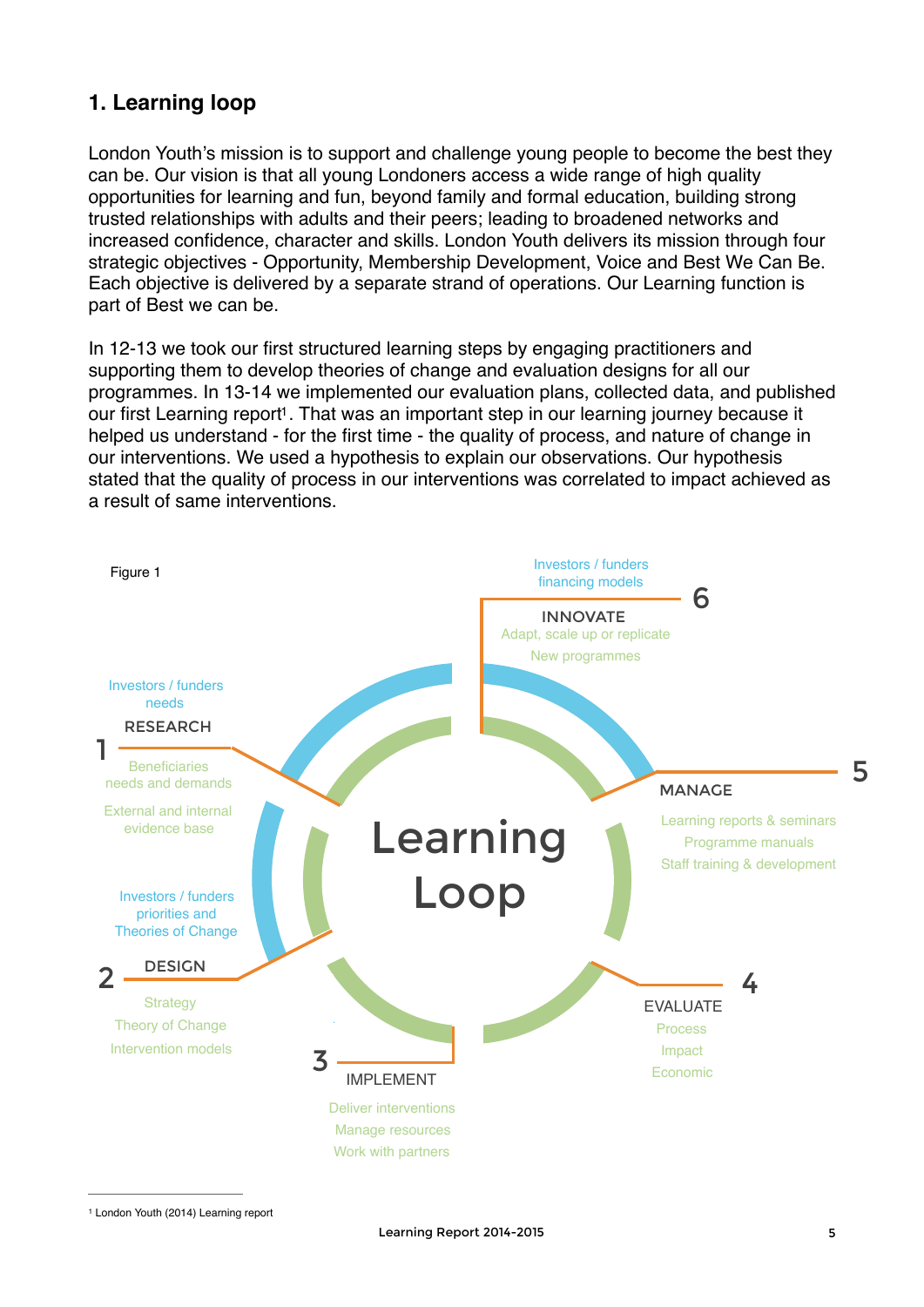This year (14-15), we enhanced our learning methodology - see figure 1 - by introducing the learning loop. By building on our previous steps (creating new or revising existing theories of change - programme design, and collecting and analysing data - programme evaluation), we introduced new components (research, knowledge management, innovation), and linked it to existing ones (implementation).

<span id="page-5-1"></span>The Learning loop is the foundation of our organisational learning<sup>[2](#page-5-0)</sup>; a series of key steps to help us structure our learning and deliver better outcomes for young people. It is an iterative process that applies equally to new or existing programmes. The loop begins with researching needs, assets and demands. It continues with programme design, implementation, and programme evaluation. It ends with knowledge management and innovation.

Good research helps us to recruit and engage the right beneficiaries, to understand their needs, assets and demand, to predict what success looks like (outcomes), to plan the distribution of resources, and to design our evaluation properly. Good design allows us to think critically about what is needed to bring about the desired change in beneficiaries' lives. It is our opportunity to predict what success looks like. Good implementation means that the programme is delivered as we designed it. We think of how to quality assure our delivery and ensure resources and partnerships are managed efficiently. Good evaluation helps us to understand whether the changes we predicted in our theory of change have been achieved. When we evaluate our youth programmes we aim to explore its value, improve it and draw in re-investment. Good knowledge management allows everyone (staff and key stakeholders) to access, review and feedback on our learning. Based on evaluation findings, staff identify gaps in their skills, and devise professional development plans to ensure that they can continue delivering good outcomes for our beneficiaries. The final step in the loop - innovation - will allow us to test or scale up promising programmes based on our learning.

This document reports on learning generated by our process and impact evaluations of our Opportunity (Hindleap Warren, Woodrow High House, Getting Ready, Dare, Athan 31) and Membership Development (Learning Networks, Quality Mark) programmes.

<span id="page-5-0"></span><sup>&</sup>lt;sup>[2](#page-5-1)</sup> Our Learning loop builds on Argyris (1977) concept of 'double loop learning'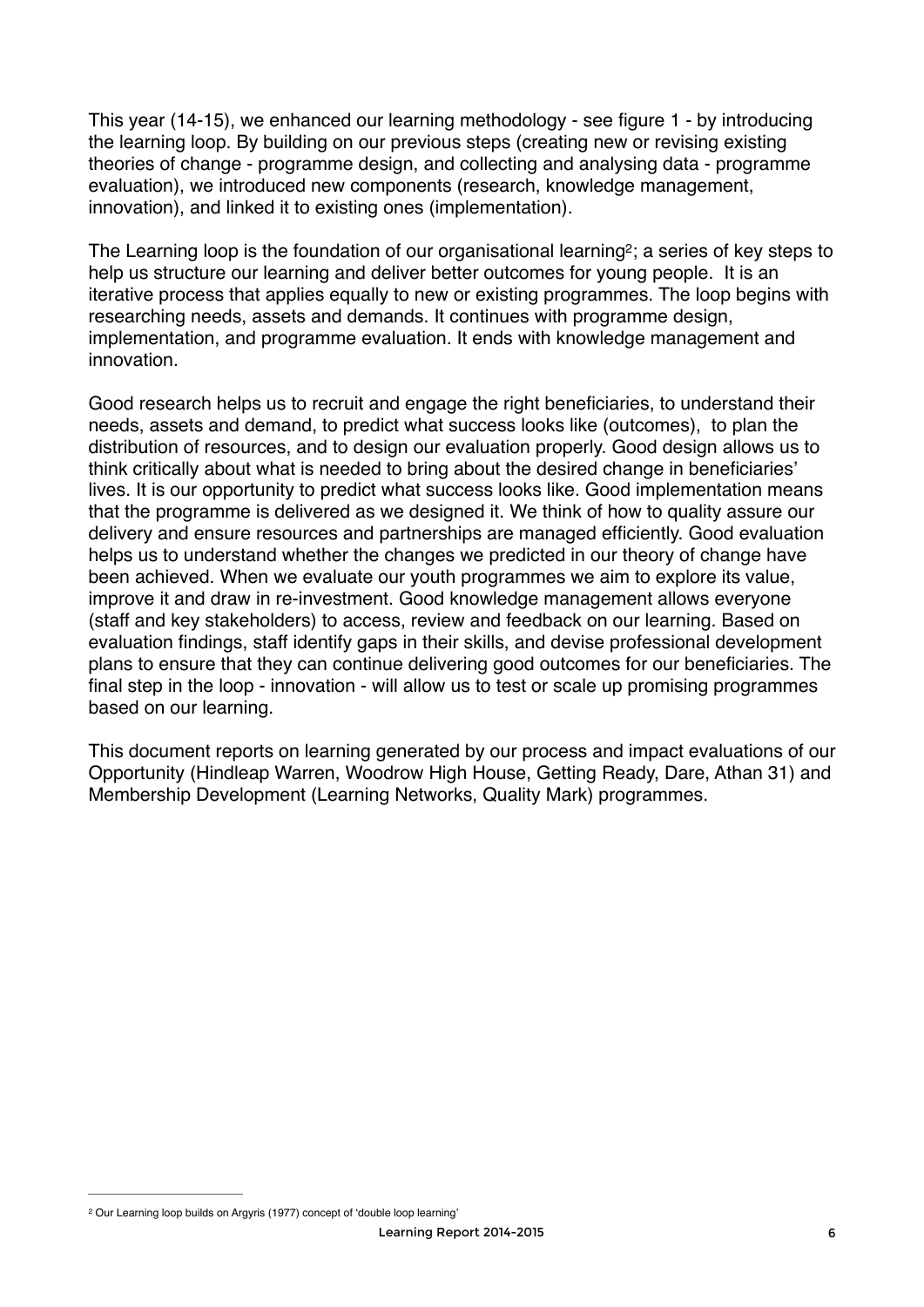# **2. Key learning**

In 14-15, 25,040 young people and children took part in our Opportunity programmes (Hindleap Warren, Woodrow High House and Swim School, Getting Ready, Athan 31, Dare, Talent Match London, Build-it). We also engaged 240 youth workers in our Learning Networks and 86 members in the Quality Mark (Membership Development programmes).

In summary, we learned that London Youth programmes sufficiently satisfied children, young people, youth workers, members and youth professionals. Young people reported statistically significant changes in their emotional and social capabilities. In addition, we also found out that every £1.00 spent on Athan 31 has delivered a notional return to participants of £1.79.

Our programmes work because beneficiaries enjoy high quality relationships with our staff; have a safe and enjoyable experience; learn new skills and develop their goals. We need to get better at ensuring youth participation, enhancing support and removing barriers across all our programmes. We are very pleased with the results and consider them as good evidence that good youth work works.

#### Quality of process

Our process evaluations asked whether participants and professionals are satisfied with the quality of process of our youth programmes.

Children, young people, youth workers, members and youth professionals Net Satisfaction Scores (NSS) ranged from 30% to 67.46%. We consider these scores to indicate strong satisfaction levels. When compared to last year, young people and youth professionals slightly reduced their Overall NSSs, while children reported an increase in the same measure. It is worth noting that youth professionals' Overall NSS was decreased by approximately  $21\%$ <sup>[3](#page-6-0)</sup>.

<span id="page-6-1"></span>Our analysis revealed that male young people are slightly more satisfied compared to females. When compared to 13-14, we observe an increase in male young people's NSS, and a decrease in female young people's NSS. The opposite is observed when looking at children's responses this year. Female children are slightly more satisfied than males. Broadly speaking, both genders have similar satisfaction levels across our programmes.

This year, once again we found that younger participants are more satisfied by our programmes. This is an interesting trend and may well be because it is easier to satisfy children compared to adolescents. Nevertheless, we still need to raise satisfaction levels of older participants. When compared to 13-14, we observe an increased NSS for 5 to 7s, and decreased NSSs for the remaining groups (8 to 11, 12 to 16, and 17 to 25).

Finally, young people with disabilities were more satisfied compared to the ones without, while the opposite is true for children. We are very pleased to discover that our work on creating inclusive opportunities for young people with disabilities is yielding positive results. When compared to young people without disabilities, participants with disabilities

<span id="page-6-0"></span><sup>&</sup>lt;sup>[3](#page-6-1)</sup> The changes in young people and youth professionals Overall NSSs can be explained by the fact that this year (14-15) we collected responses from a wider range of programmes (Athan 31, Getting Ready and Talent Match London). We consider this year's Net Satisfaction Scores to be more representative of the breath of our work. As we incorporate populations from more programmes - such as Talent Match London young people - we expect further adjustments to Overall Net Satisfaction Scores.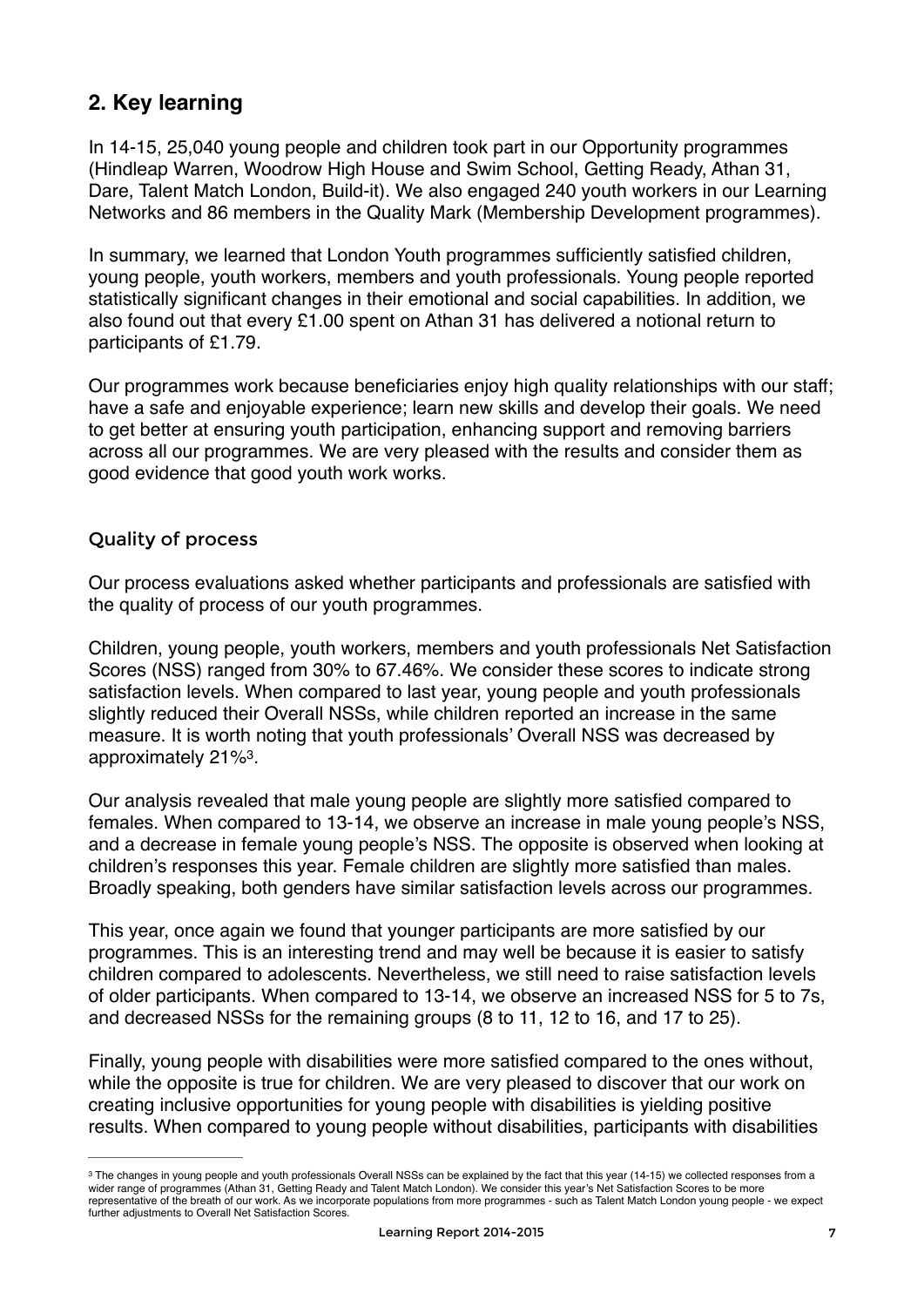reported much higher Net Satisfaction Scores for Development (by 28%) and Removing barriers (by 25%).

Hindleap is the London Youth programme with the highest Overall NSS as reported by its main beneficiaries (70.4% Children's Overall NSS). Hindleap also reported impressive increases in male young people's NSS (by 30%), and in the 17 to 25's NSS (by 23%) bucking the organisational trend. It is quite evident that practitioners and managers at Hindleap took on board learning from 13-14 and worked very hard to improve the quality of process at the centre.

Hindleap is followed closely by Woodrow, Learning Networks, Quality Mark and Getting Ready. Woodrow and Getting Ready had the highest net scores from young people with disabilities. It is worth noting that Athan 31 had the smallest Net Satisfaction Score.

Reaffirming last year's trends, the main beneficiaries of our programmes (young people, children, members and youth workers) unanimously agree that the quality of relationships with practitioners (Engagement) is the process dimension that satisfies them the most. However, this year females and the 5 to 7s reported a decrease of approximately 17% and 20% respectively in their satisfaction for Engagement.

*They [programme staff] show interest and they approach us if they feel something is wrong, like we don't actually have to ask for help which is good because sometimes it can be hard to approach others with your own problems*. Male, 17 years old, Getting Ready participant

*We have one to one talks to encourage them and ask about feelings, we also make them feel happy if we can*  Getting Ready youth worker

> *London Youth are very helpful and supportive* Member, London Youth Quality Mark holder

Experience, Learning, and Development also reported high Net Satisfaction Scores. It is worth noting that males reported an increase of 8% for Experience and an impressive 29% for Learning while females decreased their Experience NSS by 21%. The 5 to 7s reported a 17% increase in their NSS for Learning while young people with disabilities gave Learning their highest NSS. In 13-14 all programmes worked hard to improve facilitation skills and ensure that participants are aware of developing and learning new skills when taking part in our programmes. The improved Net Satisfaction Scores for Learning and Development is testament to the effectiveness of their efforts.

*My interest is kept alive because I get to exercise, everyone joins in and there is no negativity and you can choose what you want to do*  Male, 11 years old, Getting Ready participant

> *It helped me become more social and develop my communication skills* Female, 16 years old, Athan 31 participant

When looking across programmes, we observe that young people had mixed views on Participation, Support and Barriers. Their mixed views is evidence of how difficult it is to ensure meaningful participation, provide support and remove barriers across diverse contexts. It is worth noting the impressive increase - by 49% - in females' NSS for Support.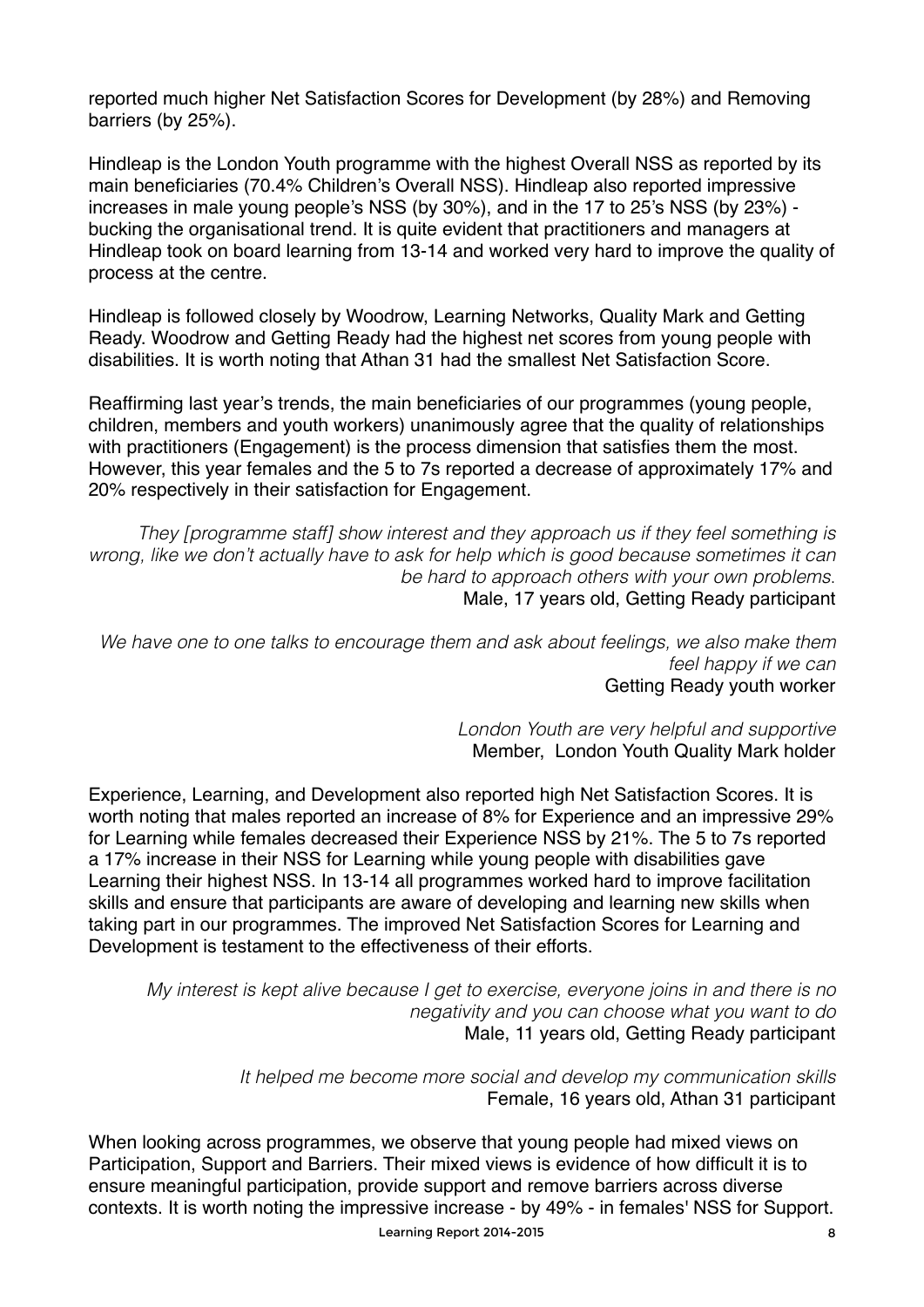<span id="page-8-1"></span>Male young people also reported an increase of 9% in their NSS for Barriers. On the other hand, the 17 to 25s reduced their NSS for Development (by 32%) and Support (by 63.99%)<sup>[4](#page-8-0)</sup>. When looking at Barriers and Development, we observe that net scores of young people with disabilities are larger by an average of 26% compared to the net scores of young people without disabilities.

> *I liked that everyone is involved* Female, 12 years old, Athan 31 participant

*Another great opportunity for young people to be forefront of the work we do*  Athan 31 youth worker

Youth professionals that support young people and children across our Opportunity programmes were mostly satisfied with Learning, and responded with positive scores across all dimensions.

## Nature of change

Our impact evaluations asked whether participants changed their emotional and social capabilities and to what extent (Hindleap, Woodrow, Getting Ready, Dare, Athan 31)

All programmes (Hindleap, Woodrow, Getting Ready, Athan 31, Dare) reported above the benchmark - effect sizes greater than 0.2 - changes in overall emotional and social capabilities.

Getting Ready and Woodrow reported strong to very strong changes in each of the six emotional and social capabilities (Confidence & agency, Resilience & determination, Relationships & leadership, Managing feelings, Creativity, Planning & problem solving).

*It has affected me because it has kept me out of trouble, it has made me happier because I am doing something I like and enjoy. I do get on with the people I play sports with. I have made friends since joining this club. I now have something productive to do with my time and I am not looking for something fun to do or getting into trouble* Male, 14 years old, Getting Ready participant

*Being at this club has affected me in different ways such as learning new skills to work with others and working as a team effectively as well as it has taught me to be more calm and being patient* Male, 18 years old, Getting Ready participant

*I learnt that everything is worth a try and that I can accomplish most of the challenges presented to me if I put my mind to it*  Female, 18 years old, Woodrow participants

<span id="page-8-0"></span>Hindleap reported strong changes in two emotional and social capabilities (Managing feelings and Planning and problem solving), and moderate to small changes in remaining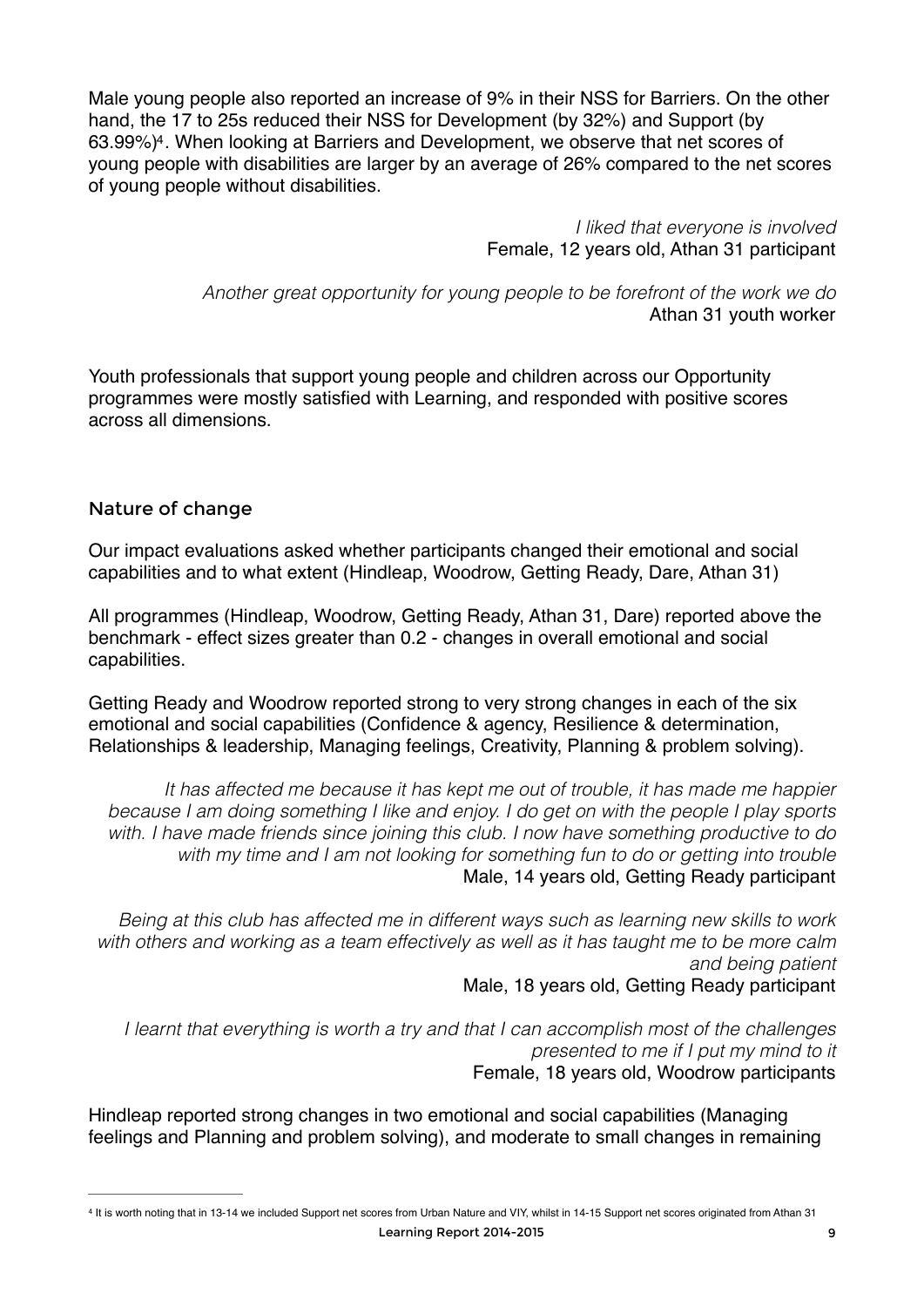ones (Confidence & agency, Resilience & determination, Relationships & leadership, Creativity)

*Hindleap gave people a chance to mix with people with disabilities, people made a really good impression on different people. It also made me more tolerant*  Female, 12 years old, Hindleap participant

*I learnt that I can always push myself more than I think. And that I can look forward even though it may seem scary now but will be a lot easier to do in the future*  Female, 11 years old, Hindleap participant

Dare reported strong to very strong changes in three emotional and social capabilities (Resilience & determination, Creativity, Managing feelings), and moderate to very small changes in remaining ones (Planning and problem solving, Relationships & leadership, Confidence & agency)

Athan 31 reported small to moderate changes in Confidence & agency, Resilience & determination, Relationships & leadership, and creativity<sup>[5](#page-9-0)</sup>. It was the only programme that used matched control groups<sup>[6](#page-9-1)</sup>. Our analysis showed that changes in emotional and social skills amongst Athan 31 participants was higher than amongst matched controls. However, whilst the difference is in the predicted direction, it just failed to reach statistical significance. The non-significant comparison means we cannot reasonably attribute all observed changes in participants' self-esteem to the Athan 31 programme.

<span id="page-9-5"></span><span id="page-9-4"></span><span id="page-9-3"></span>*It's improved my confidence; I now have the confidence to take on leadership roles; before Athan 31, I wouldn't have had that confidence*  Female, 14 years old, Athan 31 participant

When compared to 13-14, Getting Ready and Dare reported impressive increases in overall effect sizes while Woodrow and Hindleap reported smaller increases.

Our Quality Mark impact evaluation<sup>7</sup> asked whether members holding the Londo[n](#page-9-2) Youth Quality Mark changed against five outcomes, as a result of their engagement. Overall 78% of clubs have shown a positive change against at least one of the outcomes.

As a result of the Quality Mark:

- 81% of clubs now have some formal continuous improvement process in place
- The proportion of clubs who have a range of methods to promote what they do and/or are well known has increased from 54% to 73% of clubs
- 84% of clubs now have a robust, regularly reviewed set of policies in place
- High level involvement of young people has shifted from something that only half of clubs did before engaging in the Quality Mark, to something that 69% of clubs do now

*I think it will encourage a culture of continuous improvement, improve our ability to generate funding, help young people take more pride in their club, help us network/share good practice and improve our* 

<span id="page-9-0"></span>We did not measure Managing feelings and Planning and problem solving because we used a survey developed by The Cabinet Office [5](#page-9-3)

<span id="page-9-1"></span><sup>&</sup>lt;sup>[6](#page-9-4)</sup> Due to funding provided by The Cabinet Office

<span id="page-9-2"></span><sup>&</sup>lt;sup>[7](#page-9-5)</sup> See Shephard & Moyes (2015), London Youth: Quality Mark evaluation report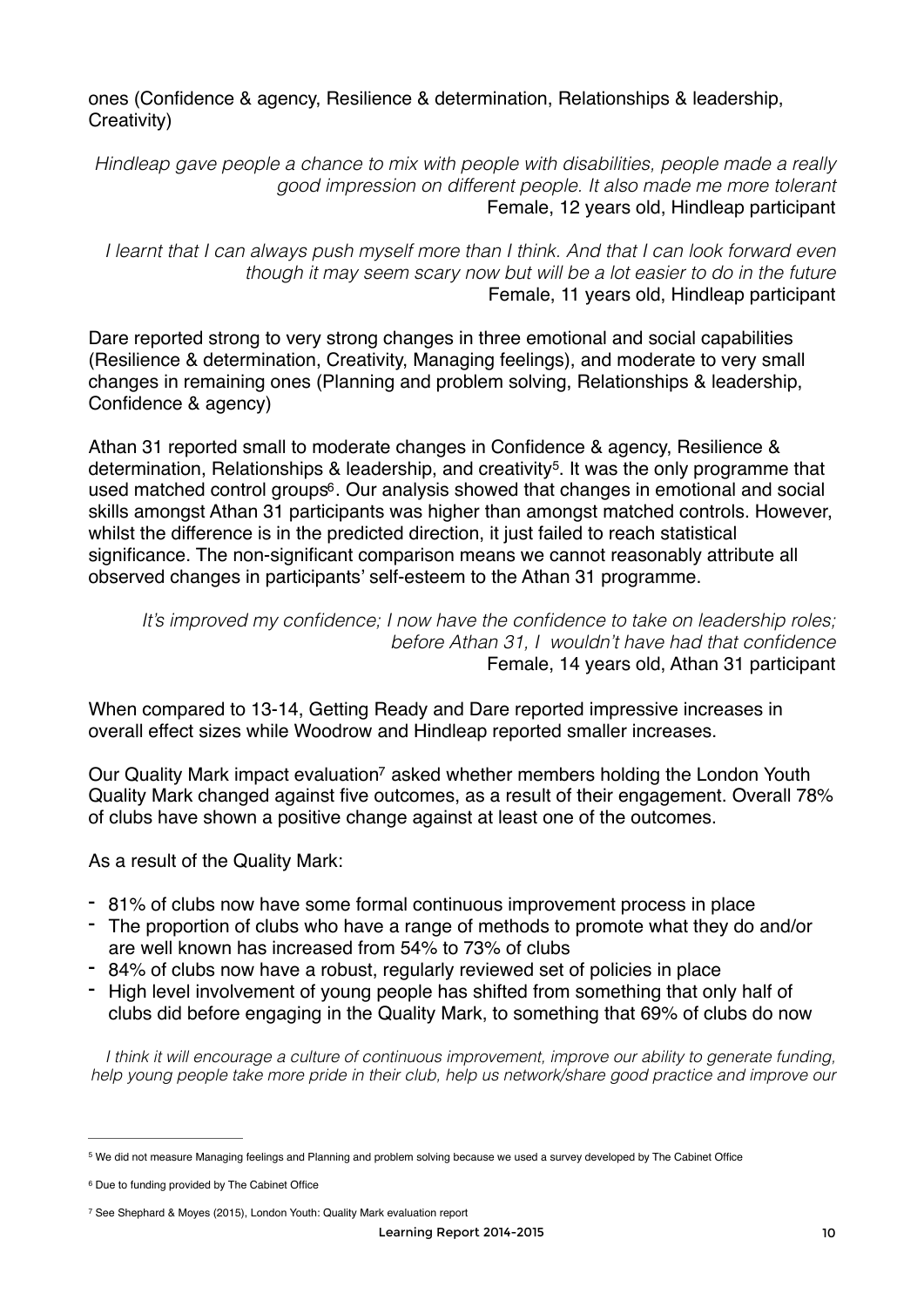#### *credibility with parents/carers*  Member, London Youth Quality Mark holder

*We secured £38k in funding and then had to submit a 9 page due diligence spreadsheet. We had the best rating amongst any groups applying and some groups had to turn down the funding as they couldn't meet the criteria. We were only in this position due to having recently completed the Bronze award*

Member, London Youth Quality Mark holder

#### Cost and Benefits

Athan 31's Impact Evaluation conducted by the RTK included a cost-benefits analysis. The non-significant comparison means we cannot reasonably attribute all observed changes to the Athan 31 programme. Consequently, we need to interpret the findings of our costbenefit analyses with caution. We estimated that in relation to impact on self-esteem, every £1.00 spent on Athan 31 has delivered a notional return to participants of £1.79.

RTK calculated the financial value of volunteering undertaken by Athan 31 participants to be approximately £168.50 a month, providing a total value of voluntary work over the 12 months of the Athan 31 programme to be around £238,000. That compares with a total cost of providing the programme of around £366,882.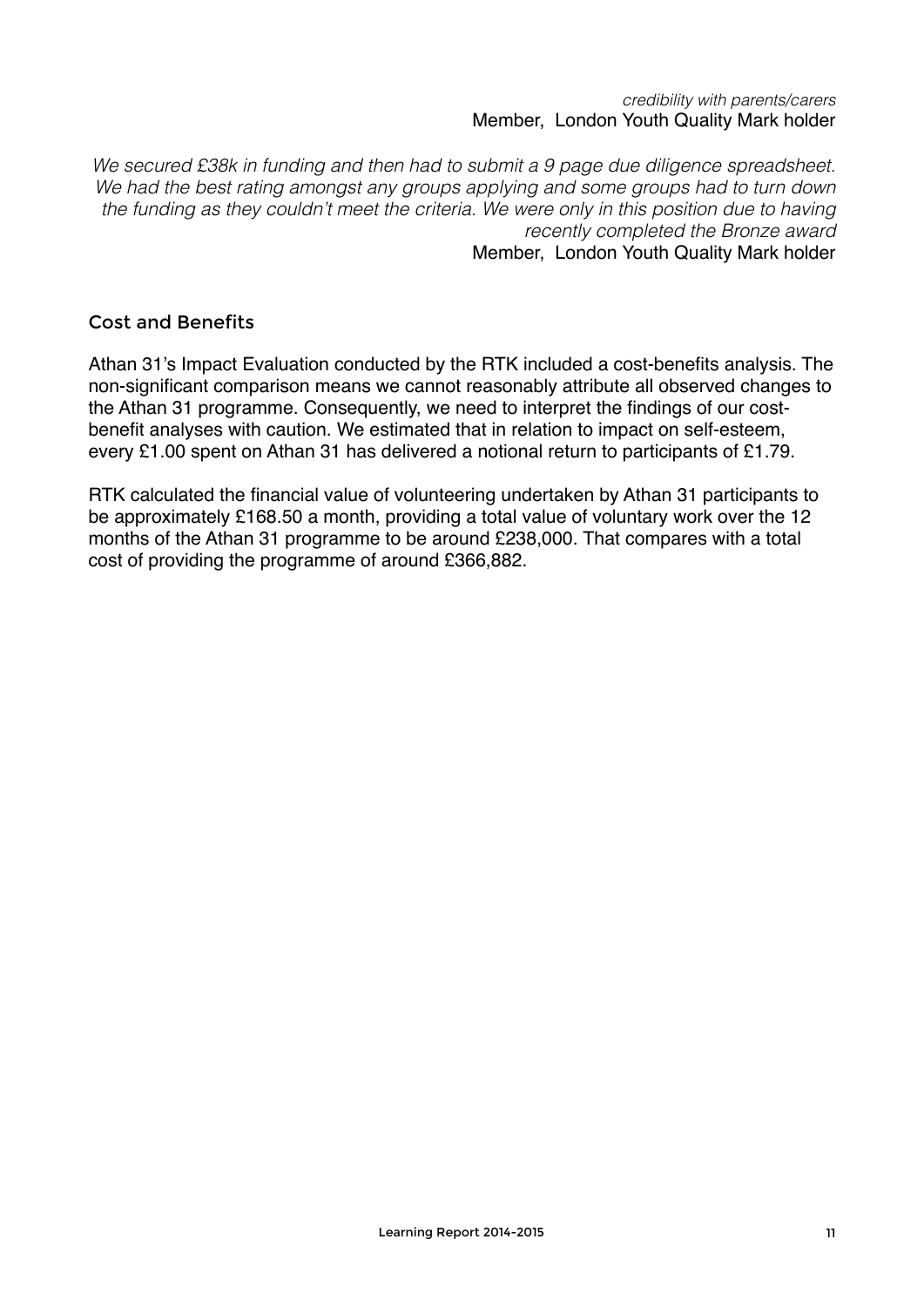# **3. Learning questions**

The previous section outlined our current evidence base, and forms our key learning for 2014-2015. In 2015-2016 we aim to further improve our learning by implementing the steps of our Learning loop. We identified two key priorities in future work:

- Researching needs, assets and demand

We are developing a research framework to help us respond to unmet need, understand young people's assets and explore demand. It focuses on a set of fundamental questions across a series of themes. We will use a number of research methods to answer the questions. The list of themes is dynamic<sup>[8](#page-11-0)</sup> and can grow based on the shifting needs and demands of young people, members, funders, and policymakers.

<span id="page-11-1"></span>- Test our hypothesis and understand attribution

We will continue collecting more and better data to test our hypothesis and enhance our understanding of the correlation between process and impact. We want to improve the London Youth Process Survey, our main tool for measuring process. We want to understand better the relations between the survey's dimensions by applying correlation and factor analysis. Furthermore, we would like to improve our sampling methodology and reduce the risk of measuring error. We realise the importance of developing reliable and valid measuring tools and we will encourage our member youth clubs to use them.

In 14-15 we acknowledged the importance of qualitative data when testing our hypothesis. We will continue doing focus groups, more interviews, and apply other qualitative methods to help us understand why young people are satisfied, and why do they change? How do we do it? What works best, and what is challenging?

Moreover, we want to address the question of attribution. We learned from Athan 31's quasi-experimental design and we aim to apply a similar design to other programmes where it is appropriate and feasible.

Finally, we will include learning from two significant programmes for young people, Talent Match London (TML), and Build-it. Sheffield Hallam University developed an evaluation design and plan for Talent Match across the regions - national level - while London Youth has developed a local evaluation approach for its work in London. We will also administer the London Youth Process Survey and Life Effectiveness Questionnaire to Build it's beneficiaries.

When possible, we will also aim to monitor outcomes in the long-term.

<span id="page-11-0"></span><sup>&</sup>lt;sup>[8](#page-11-1)</sup> Young people who are not in education, employment or training, young people with disabilities, girls, young people and members in outer London boroughs, young people who are vulnerable to radicalisation, members collaborating with schools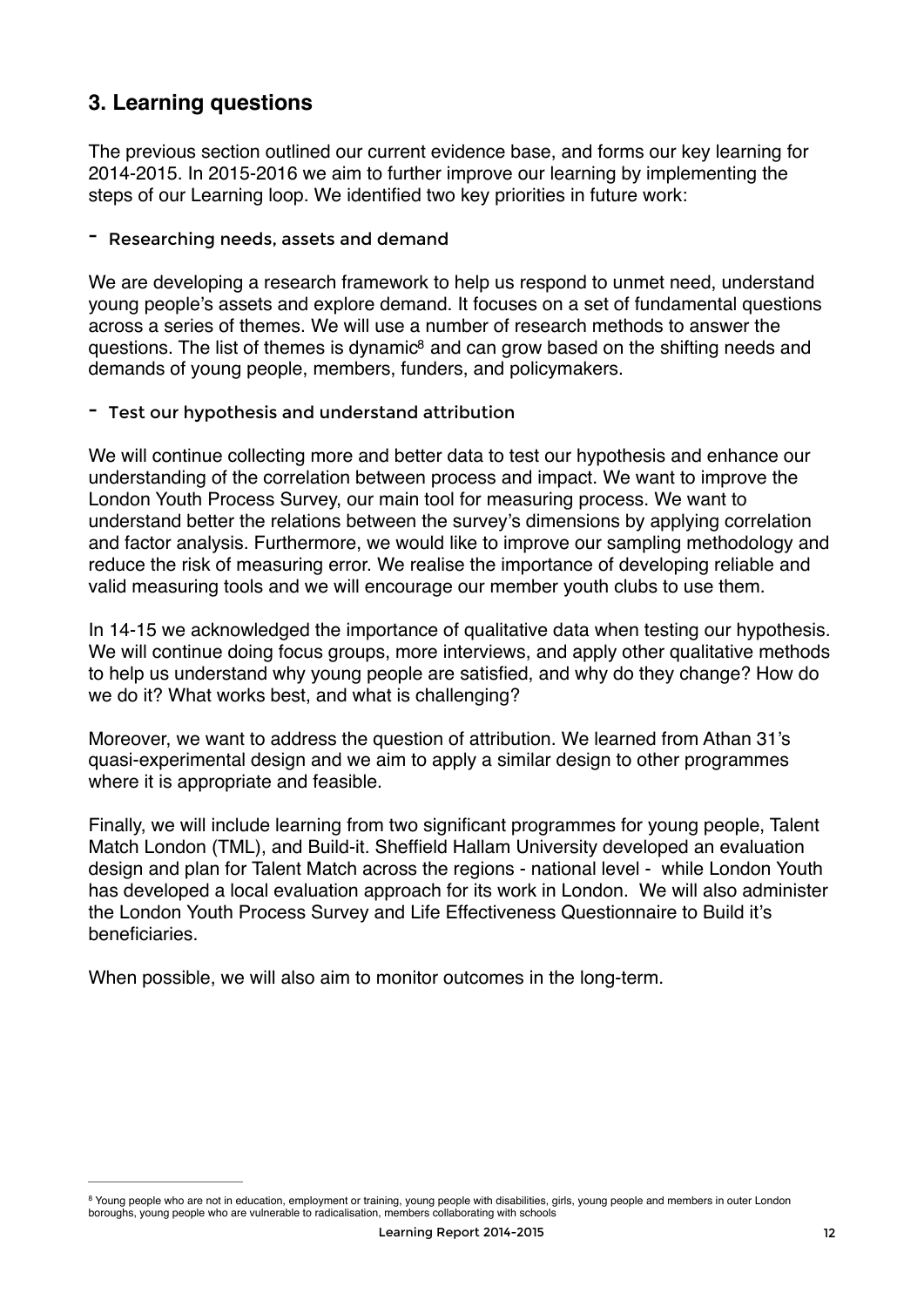# **4. Programmes overview**

In 14-15 we engaged 20246 beneficiaries (young people and children) in our Opportunity programmes.



#### **Hindleap**

Hindleap Warren Outdoor Education Centre is owned and run by London Youth. The Centre is located high in the Ashdown Forest - East Sussex, and set in 300 acres of woodland and wilderness just over an hour from London. Hindleap Warren's goal is that young people from all backgrounds that come to Hindleap are stimulated and stretched and cope better with challenges. The programme also delivers the following shorter outcomes - emotional and social capabilities: resilience and determination, confidence and agency, leadership and positive relationships, and creativity. Hindleap also strives to achieve process outcomes - accessing high quality opportunities, and achieving and having fun beyond family and formal education.

#### **Woodrow**

Woodrow High House is owned and managed by London Youth. The residential centre is located on the edge of the Chiltern Hills. It is a Grade 1 listed manor house with 350 years of history (17th c) and 24 acres of grounds. Woodrow's goal is that all young people leave the centre feeling they can make a positive change in their lives. The programme also delivers the following shorter outcomes - emotional and social capabilities: Resilience and Determination, Confidence and Agency, Leadership and Relationships, and Communication. Woodrow also strives to achieve process outcomes - accessing high quality opportunities, and achieving and having fun beyond family and formal education.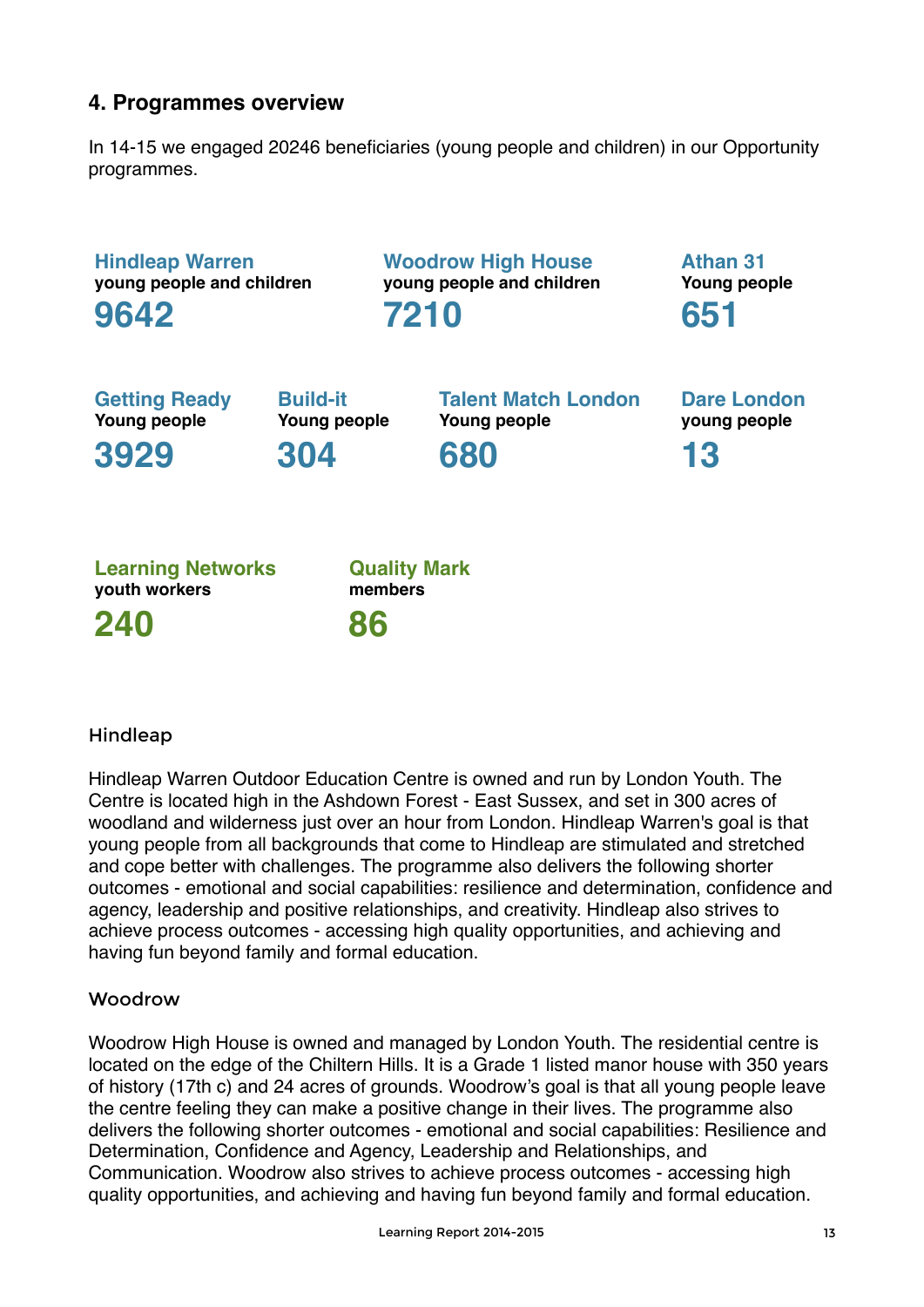## Getting Ready

London Youth has been organising sporting events and competitions at the grassroots level for young Londoners for over 100 years. Getting Ready is London Youth's sports development programme, and it was launched in June 2009. The programme is delivered in East and Central and West London. In 2014/15, 94 London Youth member youth clubs took part in Getting Ready. The programme exceeded its participation targets. It engaged 3929 young people in a 10 weeks long sports programme, and 1750 young people in the one day Jack Petchey sports events. 328 participants gained coaching and leadership qualifications with many going on to support delivery in their clubs. It is also worth noting that 44 female participants attended Getting Ready's first dance residential. This initiative lead to the development of new 2-year dance programme with the aim of increasing participation of girls. Getting Ready's goal is that young people develop a life long love of sport and continue playing sport. The programme aims to deliver the following short-term outcomes - emotional and social capabilities: improved resilience and determination, increased confidence and agency, improved leadership and relationships, and increased communication. Getting Ready also strives to achieve process outcomes - accessing high quality opportunities, and achieving and having fun beyond family and formal education.

## Athan 31

Athan 31 is part of London Youth's youth action programmes. The programme offers young people a framework and resources to design, lead and learn from their own social action projects. We take groups of young people through three progressive stages - 'My Team', 'My Club' and 'My Community' – starting where they are at, and challenging them to further their skills at each level. Project sessions take place in local youth organisations, at a time chosen by the young people, and delivered by local volunteers with support and training from London Youth. London Youth rolled out the programme across 40 youth clubs in the London area between March 2014 to March 2015. Athan 31's goal is that young people feel empowered to effect change in their own lives and in their communities and continue volunteering and progress into other leadership opportunities The programme aims to deliver the following short-term outcomes - emotional and social capabilities: improved resilience and determination, increased confidence and agency, improved leadership and relationships, and increased creativity. Athan 31 also strives to achieve process outcomes - accessing high quality opportunities, and achieving and having fun beyond family and formal education.

## Build-it

Since April 2013, London Youth have been delivering Build-it, which combines youth work support with a focus on positive employability outcomes to give young people furthest away from employment, the experience, training, skills and support they need to progress into construction careers. As well as measuring longer term outcomes around education and employment we also measure the extent to which young people have developed confidence, resilience and relationship skills as a direct result of their involvement on the programme.

## Dare London

Dare London, our Youth Advisory Board, exists to ensure everything we do is relevant and responsive to the needs of young people by volunteering their time to support and guide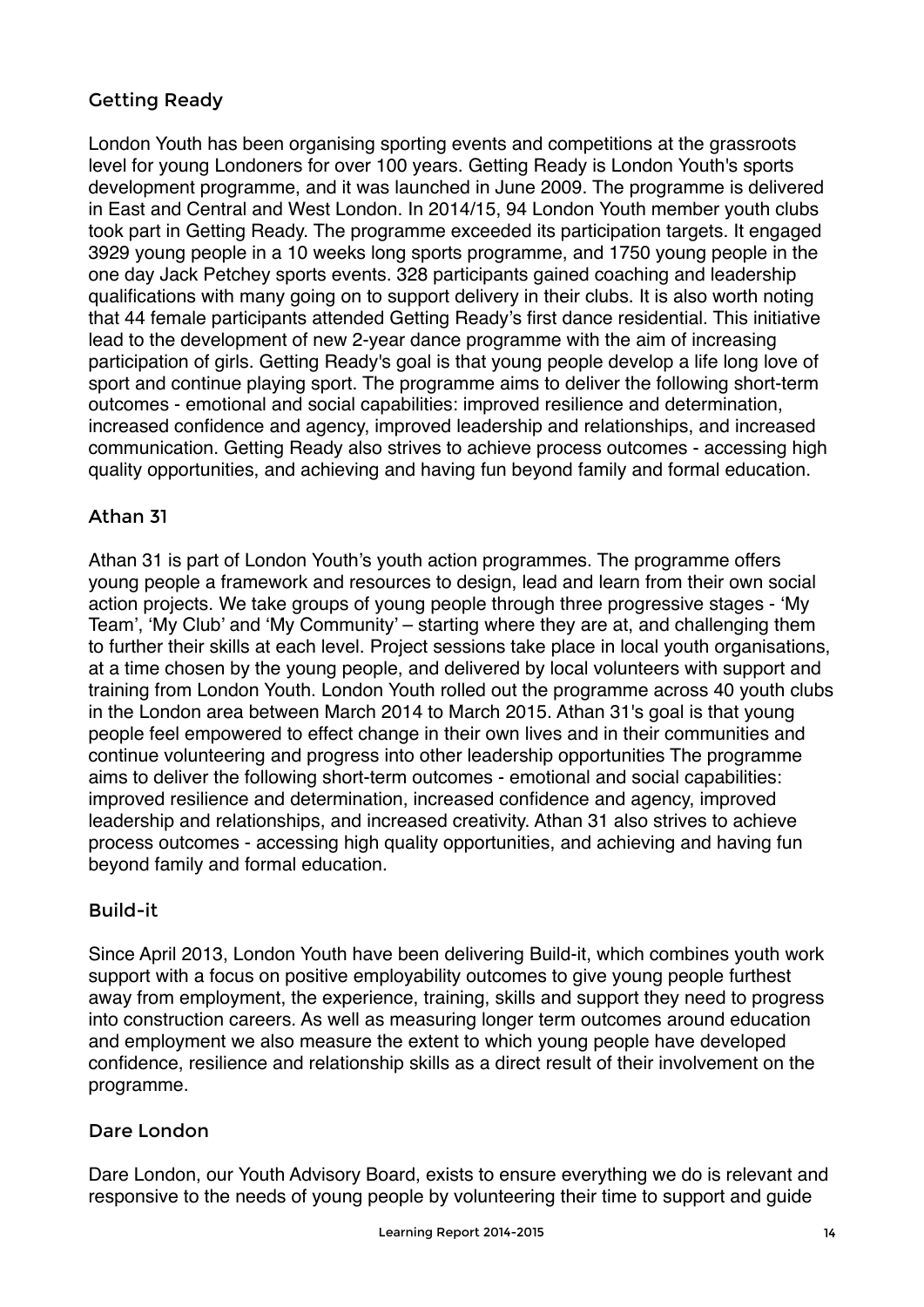our work at all levels. The board is made up of young people recruited from our member clubs and having regularly attended a youth club in London, or participated in one of London Youth's programmes they act as spokespeople for their peers and good youth work. We want Dare Londoners to develop their leadership skills through the experience of leading London Youth and also expect them to develop their confidence, resilience and creativity.

## Learning Networks

Membership Development is a core strategic aim for London Youth. Our members have always been central to how we support young people and, in 2013-14 in response to their changing needs, we reshaped the way that we work with them. We identified three core needs that will underpin our Membership Development strategy going forwards

- Developing the capacity of clubs to deliver the highest quality youth work
- Supporting them to become financially sustainable and robustly managed; and
- Enabling them to become embedded in their community, and part of the local ecology of services to young people
- Our learning networks are a fundamental part of us successfully achieving these aims.

Through the learning networks we are working with hundreds of youth professionals in order to support them to develop holistically as youth workers and leaders. In 2014-2015 we have focused on the following themes: 'tackling youth violence', 'leadership and management in a youth work context', and 'engaging girls aged 13 and over through youth work', as well as a range of other more responsive areas to include; Inclusion, the arts, employability, safety & safeguarding. These themes were defined and shaped by our members using a mix of focus group data and feedback from our delivery teams as well as feedback through the Quality Mark process.

#### Quality Mark

The aim of the London Youth Quality Mark is to help our members provide the highest standards of service and activities that are needed and wanted by young people in their community. It provides clubs with a badge of excellence that they can show to local authorities, funders and young people to prove they are doing the most they can to transform lives. The Quality Mark is designed to be straightforward, ideal for all kinds of community-based youth work. London Youth worked in partnership with Ambition to produce the framework, which is endorsed by both UK Youth and the National Council for Voluntary Youth Services, and is accredited through City & Guilds.

This year we've nearly doubled the number of members who hold a current (within the last 3 years) Quality Mark at any level from 46 to 86. 59 Individual awards were made this year (Bronze, Silver or Gold) of the Quality Mark with 39 members achieving at least one level of the Quality Mark. Also through City Bridge Trust grants we awarded £113k.

- ·£56k Eight x Gold awards at £7k
- ·£45k Nine x Silver awards at £5k
- ·£12k Four x Gold renewals at £3k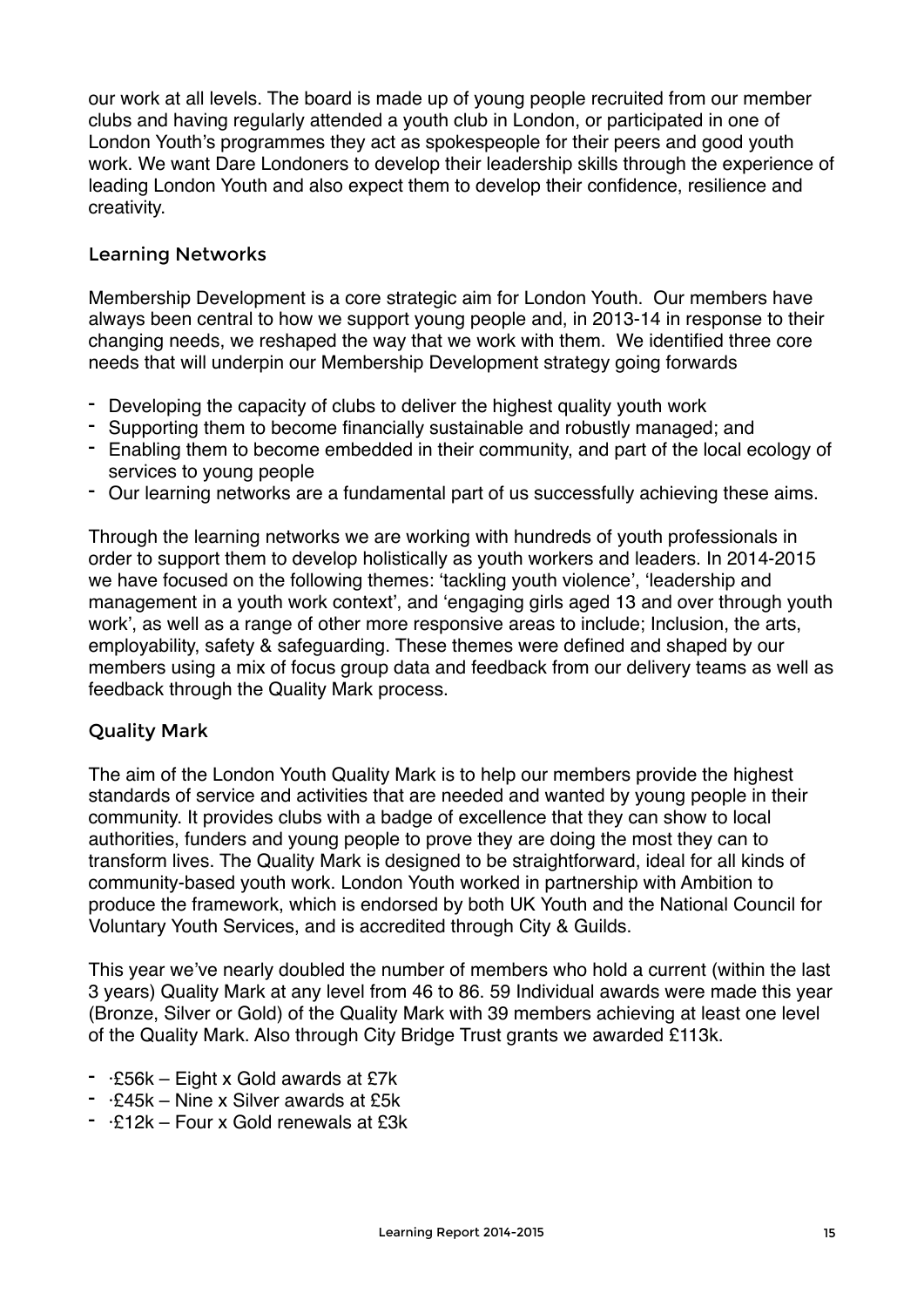# **4. Process findings**

We administered the London Youth Process Survey to four populations across our programmes. We collected 732 responses from young people, 3,863 from children, and 50 responses from members and youth workers. We also surveyed 612 youth professionals who support young people and children. In total, we collected 5,257 responses from all populations (young people, children, members, youth workers, and vouth professionals $)9$  $)9$ .

<span id="page-15-1"></span>All populations are sufficiently satisfied with London Youth programmes and reported very positive Overall Net Satisfaction Scores. As with last year, children -under 12 years old are more satisfied compared to young people and youth professionals. For the first time this year, we measured the satisfaction of our members that have the London Youth Quality Mark and youth workers participating in Learning Networks. Both programmes reported very positive Overall Net Satisfaction Scores.

**Children Net Satisfaction Score**

**67.46%**

**Members Net Satisfaction Score 44.94%**

**Young people Net Satisfaction Score 30.34%**

**Youth professionals Net Satisfaction Score 30%**

**Youth workers Net Satisfaction Score 46.3%**

Graph 1 compares the Overall Net Satisfaction Scores of all populations (young people, children, clubs, youth workers and youth professionals) between the 14-15 and 13-14 operational years. When compared to last year, young people and youth professionals reported a decrease in their Overall Net Satisfaction Scores while children reported an increase in the same measure. It is worth noting that youth professionals' Overall NSS was decreased by approximately 21%.



Graph1: All Populations NSS (Overall)

<span id="page-15-0"></span>[9](#page-15-1) Table 28 (Appendix) presents means, standard deviations, sample size and margins of errors for our process surveys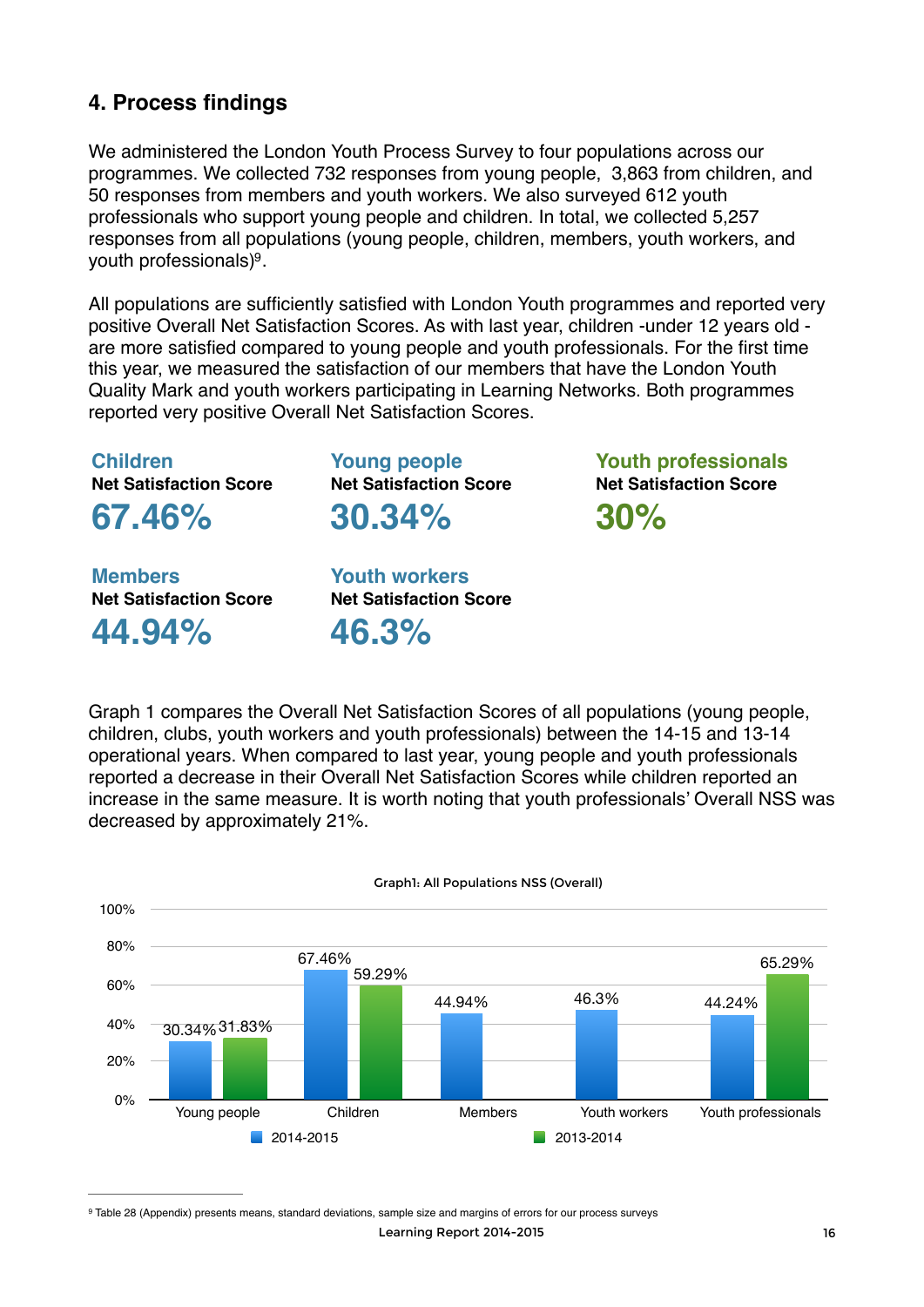The changes in young people and youth professionals Overall Net Satisfaction Scores can be explained by the fact that this year (14-15) we collected responses from a wider range of programmes (Athan 31, Getting Ready and Talent Match London). We consider this year's scores to be more representative of the breath of our work.

Graph 2 illustrates the changes in young people, children and youth professionals' Overall Net Satisfaction Scores across four Opportunity programmes (Hindleap, Woodrow, Getting Ready, Athan 31 and TML- youth professionals only). Overall NSSs for our Membership Development programmes (Quality Mark and Learning Networks are included in Graph 1).



Graph 2: All Opportunity Programmes NSS (Overall)

The London Youth programme with the highest Overall NSS as reported by its main beneficiaries is Hindleap (70.4% Children's Overall NSS). Hindleap is followed closely by Woodrow (64.52% Children's Overall NSS). Learning Networks (Youth worker's 46.3% Overall NSS), Quality Mark (44.94% Member's Overall NSS) and Getting Ready (42.53% Young people's Overall NSS) are also enjoying quite high satisfaction rates by their main beneficiaries. It is worth noting that Athan 31 had the smallest Net Satisfaction Score.

Our two outdoor education centres (Hindleap and Woodrow) increased satisfaction levels of young people by an average of approximately 13%, and children's by an average of approximately 8% across both centres. It is worth noting that our centres reported slight reductions in youth professionals satisfaction by an average of approximately 4% across both sites.

Getting Ready decreased its Overall Net Satisfaction Score due to the fact that this year (14-15) we measured satisfaction levels at the end of the 10 week programme rather than during the one day events; we also introduced additional dimensions in our survey (Barriers). We consider this year's findings more representative of the programme's quality. Nevertheless, Getting Ready is still enjoying one of the highest scores reported by young people, alongside Hindleap.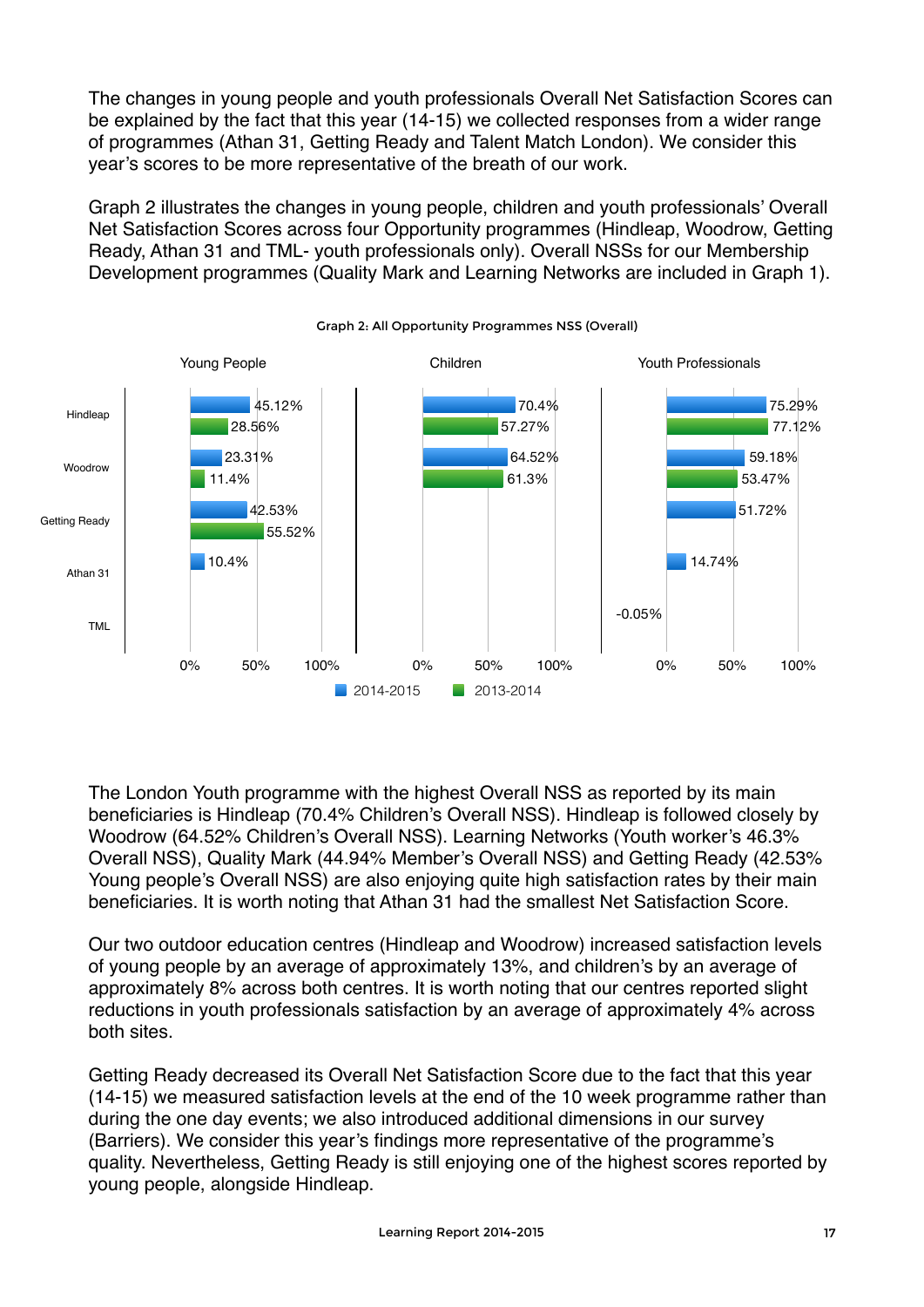This year we also surveyed for the first time youth professionals that support Talent Match London participants. Respondents reported a negative NSS. It is worth mentioning that London Youth is not directly involved in the delivery of this particular programme. We are managing a consortium of 24 organisations and therefore we can not directly influence quality of process. Nevertheless, this finding has already yielded important insights for the programme team, and we are already working with partners to improve quality.

#### Process dimensions

<span id="page-17-1"></span>Graphs 3 and 4 illustrate the changes in beneficiaries and youth professionals dimensions-specific Net Satisfaction Scores (NSS)<sup>[10](#page-17-0)</sup> across our opportunity and membership development programmes.

The main beneficiaries of our programmes (young people, children, members and youth workers) unanimously agree that the quality of relationships with practitioners is the process dimension that satisfies them the most. Engagement is the dimension that achieved the highest Net Satisfaction Scores across all four types of beneficiaries.

Youth professionals that support young people and children across our Opportunity programmes were mostly satisfied with Learning, and responded with positive scores across all dimensions.

The highest Engagement NSS was reported by youth workers participating in Learning Networks (88.89%), and the lowest by young people (49.16%). It is worth noting that children at our residential centres returned a 76.3% Engagement NSS, and members engaged in Quality Mark responded with a 47.37%. Youth professionals mirror our beneficiaries views by giving Engagement a score of 50.1%



#### Graph 3: All Opportunity Programmes NSS (Dimensions)

<span id="page-17-0"></span><sup>&</sup>lt;sup>[10](#page-17-1)</sup> See page 48 to find more information on process dimensions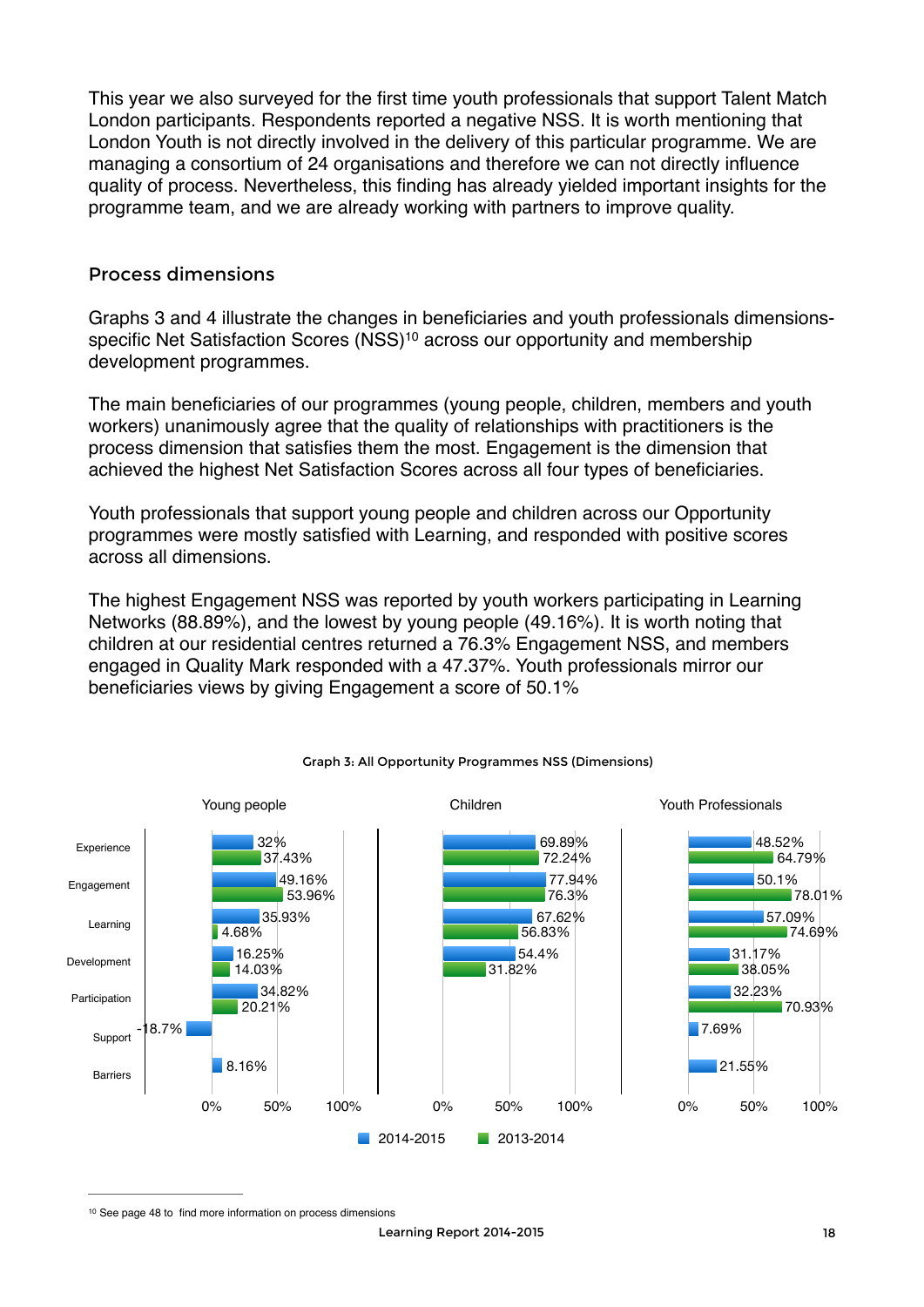Graph 4: All Membership Development Programmes NSS (Dimensions)



After Engagement, Experience and Learning were the second most popular process dimensions.

The highest Experience NSS was reported - once again - by youth workers participating in Learning Networks (72.22%), and the lowest by young people (32%). Children (69.89%), members (47.37%) and youth professionals (48.52%) reported very positive Experience NSSs.

As with last year, the highest Learning NSS was reported by children (67.62%). Graph 3 illustrates the remarkable increase in young people's Learning NSS - by approximately 31%. Children also increased their satisfaction with Learning by almost 11%.

This year our residential centres also increased children's satisfaction levels on Development by approximately 23%. In 14-15, children had the highest Development NSS (54.4%) and young people the lowest (16.25%). Participation is a process dimension that split our main beneficiaries. Young people gave it their third highest NSS (34.82%), and youth workers taking part in Learning Networks were overwhelmingly dissatisfied (-22.22%). This mixed finding is evidence of how difficult it is to ensure meaningful participation across diverse programmes and contexts.

In 14-15 and for the first time, we measured satisfaction with the ways we enhance support across two programmes (Athan 31 and Quality Mark). We came up with results similar to Participation. Members engaged in the Quality Mark were sufficiently satisfied (44.87% Support NSS), while young people taking part in Athan 31 were not (-18.7%). As with Support, this year we also measured for the first time the ways we remove barriers in three programmes (Athan 31, Getting Ready and Quality Mark). Members - once again were sufficiently satisfied (30% Barriers NSS), and young people less so (8.16% Barriers NSS)

Tables 1,2,3,4,5,6 and 7 summarise Net Satisfaction Scores for all programmes (Opportunity and Membership Development) and across all process dimensions.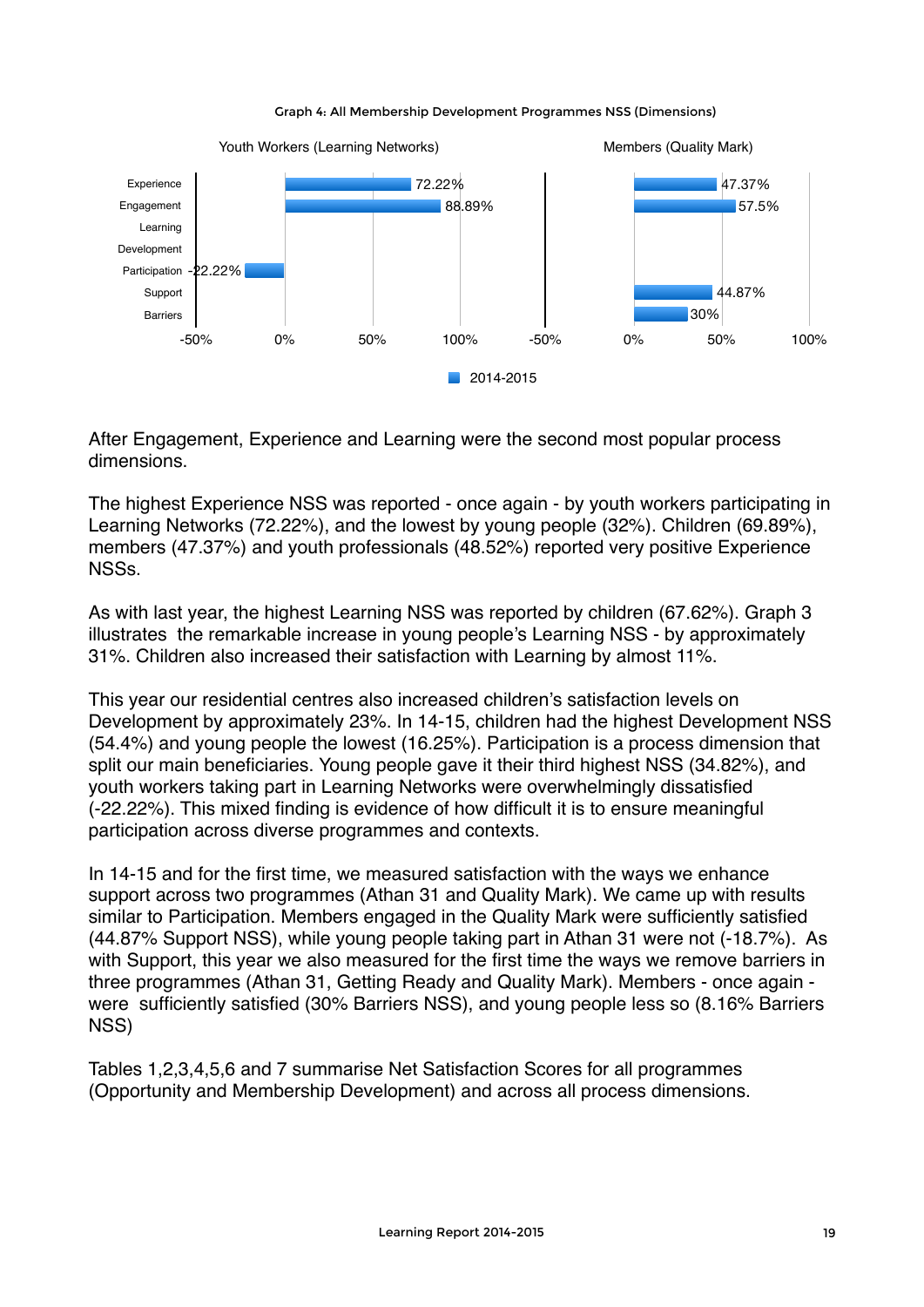| Table 1: Hindleap - NSS (All Dimensions) |  |  |
|------------------------------------------|--|--|
|------------------------------------------|--|--|

|                       | Young People |           | Children  |           | Youth Professionals |           |
|-----------------------|--------------|-----------|-----------|-----------|---------------------|-----------|
|                       | 2014-2015    | 2013-2014 | 2014-2015 | 2013-2014 | 2014-2015           | 2013-2014 |
| Experience            | 32.56%       | 41.47%    | 68.83%    | 71.28%    | 75.72%              | 80.03%    |
| Engagement            | 53.96%       | 59.88%    | 76.23%    | 74.71%    | 88.03%              | 88.36%    |
| Learning              | 50.86%       | 5.36%     | 76.66%    | 56.57%    | 87.35%              | 85.41%    |
| Development           | 22.57%       | 10.27%    | 59.88%    | 26.54%    | 55.08%              | 49.80%    |
| Participation         | 65.68%       | 25.82%    |           |           | 70.26%              | 81.99%    |
| Support               |              |           |           |           |                     |           |
| <b>Barriers</b>       |              |           |           |           |                     |           |
| <b>All Dimensions</b> | 45.12%       | 28.56%    | 70.40%    | 57.27%    | 75.29%              | 77.12%    |
|                       |              |           |           |           |                     |           |
| N                     | 324          | 522       | 1166      | 1331      | 208                 | 241       |
|                       |              |           |           |           |                     |           |

#### Table 2: Woodrow - NSS (All Dimensions)

|                       | Young People |           | Children  |           | Youth Professionals |           |
|-----------------------|--------------|-----------|-----------|-----------|---------------------|-----------|
|                       | 2014-2015    | 2013-2014 | 2014-2015 | 2013-2014 | 2014-2015           | 2013-2014 |
| Experience            | 15.53%       | 25.40%    | 70.94%    | 73.20%    | 59.92%              | 49.55%    |
| Engagement            | 30.75%       | 50.20%    | 79.65%    | 77.90%    | 67.79%              | 67.66%    |
| Learning              | 35.08%       | 4.00%     | 58.59%    | 57.10%    | 67.53%              | 63.96%    |
| Development           | 0.24%        | $-37.50%$ | 48.92%    | 37.10%    | 39.65%              | 26.29%    |
| Participation         | 34.95%       | 14.60%    |           |           | 61.01%              | 59.88%    |
| Support               |              |           |           |           |                     |           |
| <b>Barriers</b>       |              |           |           |           |                     |           |
| <b>All Dimensions</b> | 23.31%       | 11.40%    | 64.52%    | 61.30%    | 59.18%              | 53.47%    |
|                       |              |           |           |           |                     |           |
| Ν                     | 192          | 322       | 2697      | 1616      | 351                 | 303       |
|                       |              |           |           |           |                     |           |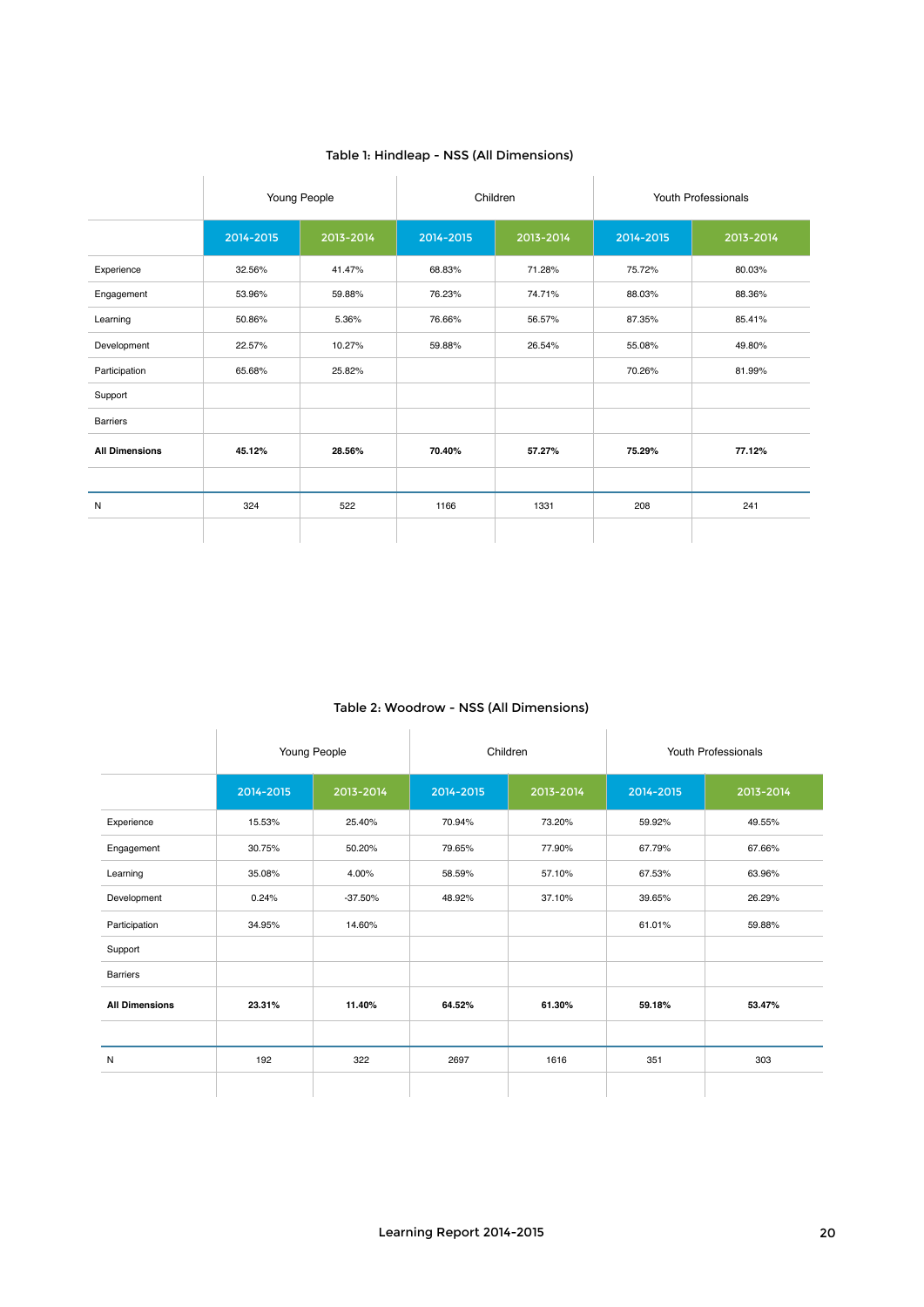#### Table 3: Getting Ready - NSS (All Dimensions)

 $\hat{\mathbf{r}}$ 

|                       | Young People     |            |           | Youth Professionals |
|-----------------------|------------------|------------|-----------|---------------------|
|                       | 2014-2015        | 2013-2014* | 2014-2015 | 2013-2014*          |
| Experience            | 51.29%           | 45.43%     | 54.51%    |                     |
| Engagement            | 51.72%           | 51.79%     | 42.31%    |                     |
| Learning              | 65.79%           |            | 68.00%    |                     |
| Development           | 35.40%           | 69.33%     | 54.00%    |                     |
| Participation         | 24.56%           |            | 37.50%    |                     |
| Support               |                  |            |           |                     |
| <b>Barriers</b>       | 26.43%           |            | 54.00%    |                     |
| <b>All Dimensions</b> | 42.53%<br>55.52% |            | 51.72%    |                     |
|                       |                  |            |           |                     |
| N                     | 116              | 227        | 26        |                     |
|                       |                  |            |           |                     |

(\*) In 2013-2014, we measured process dimensions only in One-day sport events and we did not get responses from youth professionals

#### Table 4: Athan 31 - NSS (All Dimensions)

|                       | Young People | Youth Professionals |
|-----------------------|--------------|---------------------|
|                       | 2014-2015    | 2014-2015           |
| Experience            | 28.60%       | 42.31%              |
| Engagement            | 60.20%       | 30.77%              |
| Learning              | $-8.00%$     | $-5.77%$            |
| Development           | 6.80%        | 21.79%              |
| Participation         | 14.10%       | 45.45%              |
| Support               | $-18.70%$    | $-23.08%$           |
| <b>Barriers</b>       | $-10.10%$    | $-8.33%$            |
| <b>All Dimensions</b> | 10.40%       | 14.74%              |
| N                     | 100          | 13                  |

#### Table 5: TML - NSS (All Dimensions)

|                       | Youth Professionals |  |
|-----------------------|---------------------|--|
|                       | 2014-2015           |  |
| Experience            | 7.14%               |  |
| Engagement            | $-7.14%$            |  |
| Learning              | 7.69%               |  |
| Development           | $-5.45%$            |  |
| Participation         | $-26.92%$           |  |
| Support               | 7.69%               |  |
| <b>Barriers</b>       | 16.67%              |  |
| <b>All Dimensions</b> | $-0.05%$            |  |
| N                     | 14                  |  |

#### Table 6: Quality Mark - NSS (All Dimensions)

|                       | <b>Members</b> |
|-----------------------|----------------|
|                       | 2014-2015      |
| Experience            | 47.37%         |
| Engagement            | 57.50%         |
| Learning              |                |
| Development           |                |
| Participation         |                |
| Support               | 44.87%         |
| <b>Barriers</b>       | 30%            |
| <b>All Dimensions</b> | 44.94%         |
| N                     | 41             |

#### Table 7: Learning Networks - NSS (All Dimensions)

|                       | <b>Members</b> |
|-----------------------|----------------|
|                       | 2014-2015      |
| Experience            | 72.22%         |
| Engagement            | 88.89%         |
| Learning              |                |
| Development           |                |
| Participation         | $-22.22%$      |
| Support               |                |
| <b>Barriers</b>       |                |
| <b>All Dimensions</b> | 46.30%         |
|                       |                |
| Ν                     | 9              |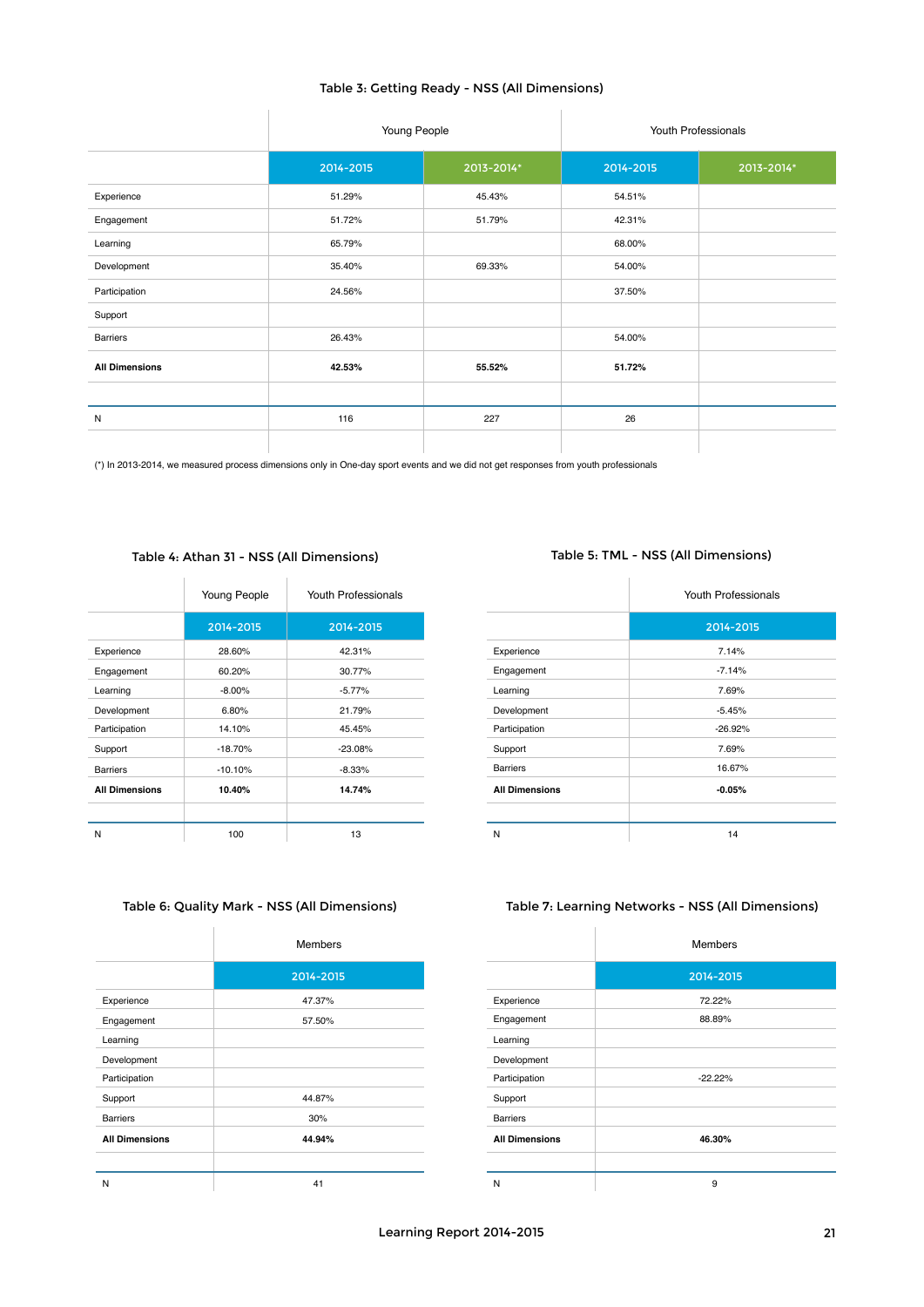#### Gender

Analysis of responses to our 14-15 process surveys reveals that male young people are slightly more satisfied compared to females. When compared to 13-14, we observe an increase in Net Satisfaction Scores of male young people (28.83% Overall NSS in 13-14), and a decrease in Net Satisfaction Scores of female young people (40.91% Overall NSS in 13-14).



The opposite is observed when looking at children's responses this year. Female children are slightly more satisfied than males. But when compared to 13-14 we observe the same trend as in young people, an increase in Net Satisfaction Scores of male children (58.64% Overall NSS in 13-14), and a decrease in Net Satisfaction Scores of female young people (60.30% Overall NSS in 13-14).

Graphs 5 illustrates Net Satisfaction Scores of male and female young people across all Opportunity programmes, and compare them to 13-14. Hindleap reported significant increases in both genders, especially in the case of male young people (an increase of approximately 30%). Woodrow also managed to increase female young people's satisfaction by almost 10%. Getting Ready's 13-14 results refer to one-day events and therefore we cannot draw meaningful comparisons.



Graph 5: GENDER - Young people - All Opportunity Programmes NSS (Overall)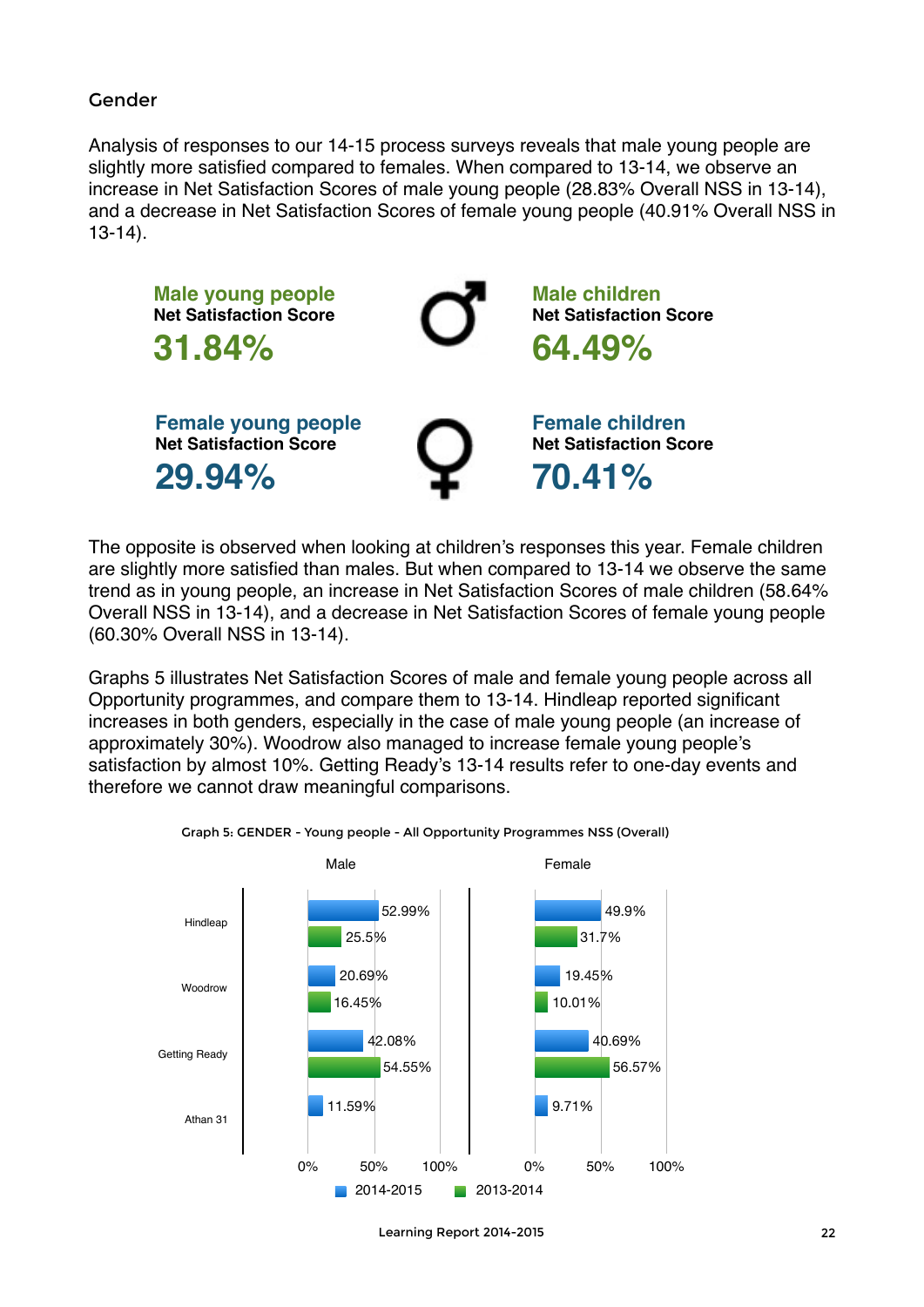Graphs 6 illustrates Net Satisfaction Scores of male and female children at our residential centres. As with young people, Hindleap reported increased scores compared to last year, female children increased their satisfaction by approximately 17%. In addition, female children at Hindleap were more satisfied compared to Woodrow.



Graph 7 demonstrates young people's Net Satisfaction Scores for each dimension and compare them to 13-14. Both male and female young people were mostly satisfied by Engagement. It is worth noting that females reported a decrease of approximately 17% in their satisfaction for Engagement. Females also decreased their Experience scores by 21%. On the other hand, males reported an increase of 8% for Experience and an impressive 29% for Learning. Satisfaction rates for Development, Participation moved slightly in both directions.

It is worth noting an impressive increase of 49% in females' net score for Support. Male young people also reported an increase of 9% in their net scores for Barriers.



#### Graph 7: GENDER - Young people - All Opportunity Programmes NSS (Dimensions)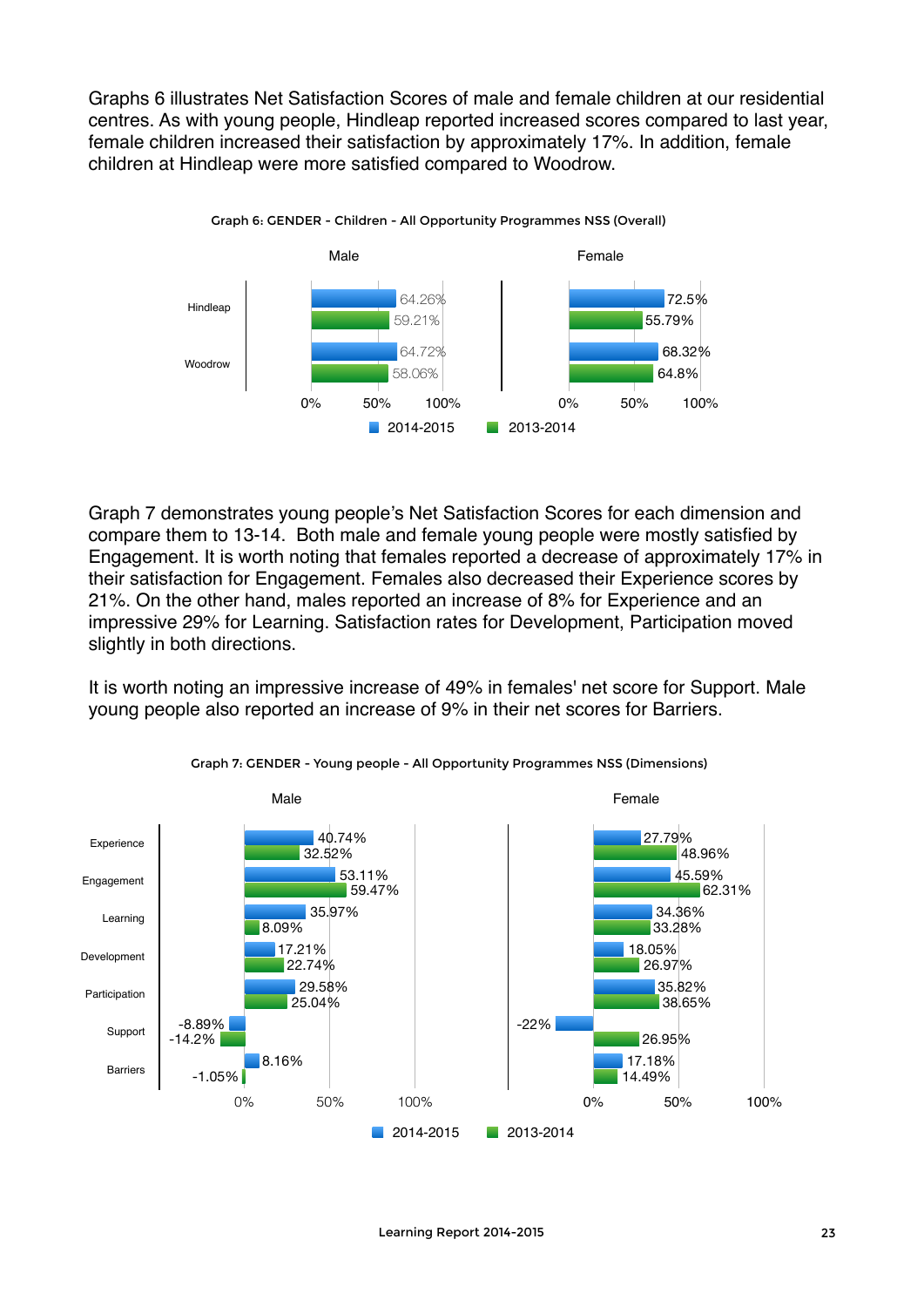Graph 8 demonstrates children's Net Satisfaction Scores for each dimension and compare them to 13-14



Graph 8: GENDER - Children- All Opportunities NSS (Overall & Dimensions)

As with young people, both male and female children were mostly satisfied by Engagement, with slightly increased scores. Experience and Learning also reported high scores. It is worth noting that both genders increase their satisfaction of Learning by approximately 9%. Development presents a mixed message. Male children decreased their satisfaction by almost 15% and female children increased it by an impressive 26%.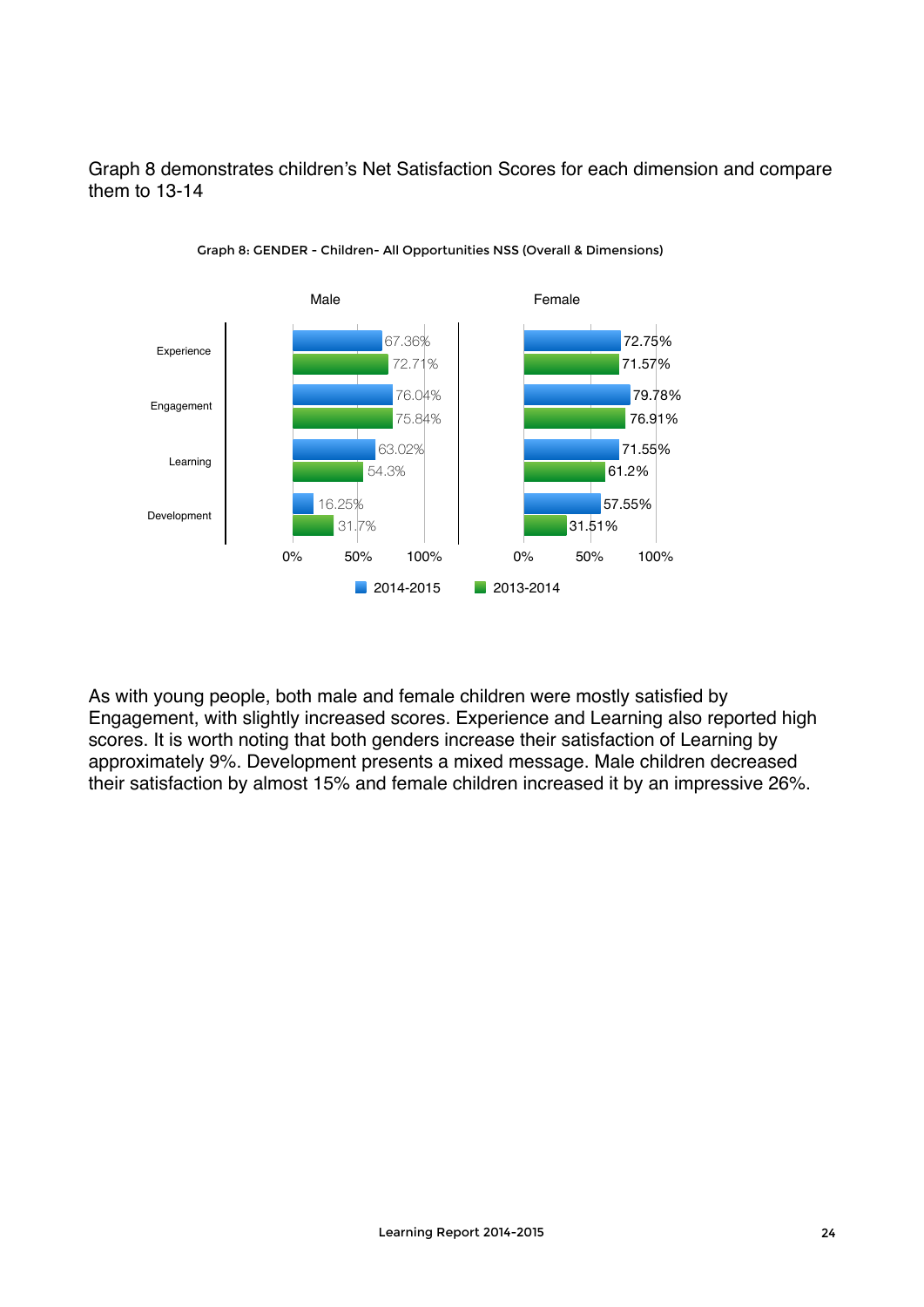## Age

As with last year, analysis of responses to our 14-15 process surveys reveals that younger participants are more satisfied by our programmes. When compared to 13-14, we observe an increase in Net Satisfaction Scores of 5 to 7s (63.23% Overall NSS in 13-14), and decrease in the remaining groups, 8 to 11s (58.35% Overall NSS in 13-14), 12 to 16s (42.26% Overall NSS in 13-14), and 17 to 25s (36.97% Overall NSS in 13-14).



Graph 9 illustrates Net Satisfaction Scores of 8 to 11, 12 to 16 and 17 to 25 groups across all Opportunity programmes, and compares them to 13-14. Hindleap increased its net satisfaction across all groups - the 17 to 25's increased their score by an impressive 23%. Woodrow increased net scores in 8 to 11s and 12 to 16s by an average of 9%, but did not manage to achieve the same with 17 to 25s, their net score was slightly decreased. Getting Ready's 13-14 net scores refer to one day events and therefore not directly comparable to 14-15.



Graph 9: AGE - Young people - All Opportunity Programmes NSS (Overall)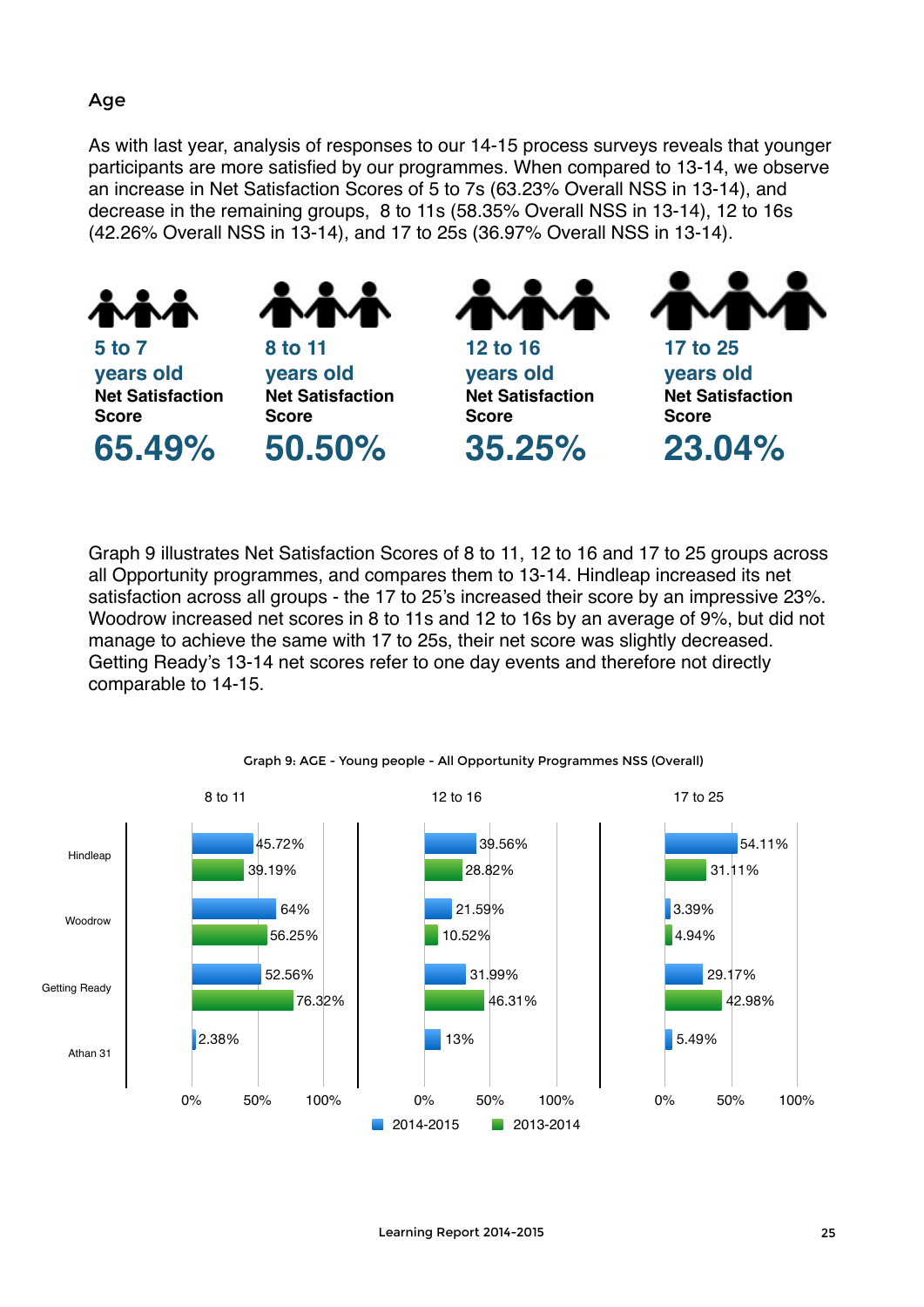This year, the 8 to 11s were satisfied more by Woodrow, the 12 to 16s by Hindleap, and the 17 to 25s by Hindleap. It is worth noting that Athan 31 had significant smaller net scores when compared to other programmes.

<span id="page-25-1"></span>Graph 10 illustrates Net Satisfactio[n](#page-25-0) Scores of 5 to 7, 8 to [11](#page-25-0), and 12 to 16 children<sup>11</sup> from our residential centres, and compares them to 13-14. Children and young people that filled in our LYP1 Ch survey confirm the findings from LYP1 (see graph 9). Hindleap reports increases across all groups, with the 12 to 16s increasing their net score by 16%. Woodrow reported a decrease of almost 40% in the same group, and smaller net score reductions in the other groups.



Graphs 11A and 11B illustrate Net Satisfaction Scores of all age groups for each dimension, and compare them to 13-14. The 5 to 7s reported a 17% increase in their net score for Learning. Satisfaction for all other dimensions was decreased - Development and Experience by 10% and Engagement by almost 20%.



Graph 11A: AGE- Young people - All Opportunity Programmes NSS (Dimensions)

<span id="page-25-0"></span>[<sup>11</sup>](#page-25-1) In our centres we are using two process surveys. LYP-01 targets young people older than 8 and LYP-01\_Ch targets children and young people older than 5. There are instances where young people up to the age of 16 may fill the LYP-01\_Ch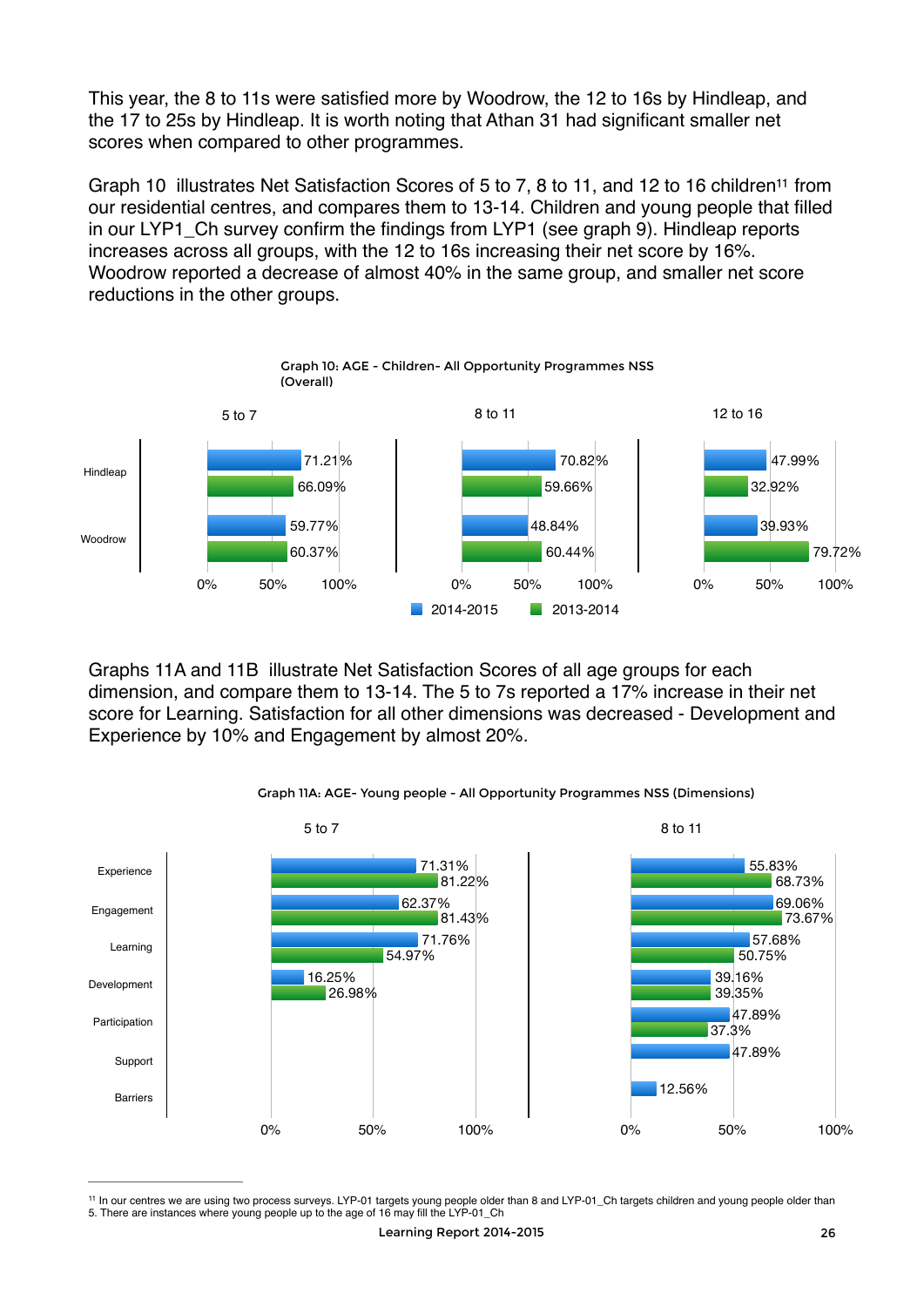The 8 to 11s reported increases in their net scores for Learning (by 7%) and Participation (by 10%). Experience's net score was decreased by almost 13%, and Engagement by 4%. Development net scores remained stable.

The 12 to 16s reported smaller net scores across all dimensions with the exception of Participation - an increase of 11%. It is worth noting that net score for Support was reduced by almost 23%. Experience, Engagement, Learning, Development and Barriers reported an average decrease of 8%.

The 17 to 25s reported changes in their net scores similar to 12 to 16s, with the exception of Barriers - they reported an increase of approximately 8%. The 17 to 25s increased their Participation net score by 6%. It is worth noting the reduction of net scores for Development (by 32%) and Support by 63.99%. Net scores for Experience, Engagement, Learning changed by an average of approximately 7%.

It is worth noting that in 13-14 we included Support net scores from Urban Nature and VIY, whilst in 14-15 Support net scores originated from Athan 31.



Graph 11B: AGE- Young people - All Opportunity Programmes NSS (Dimensions)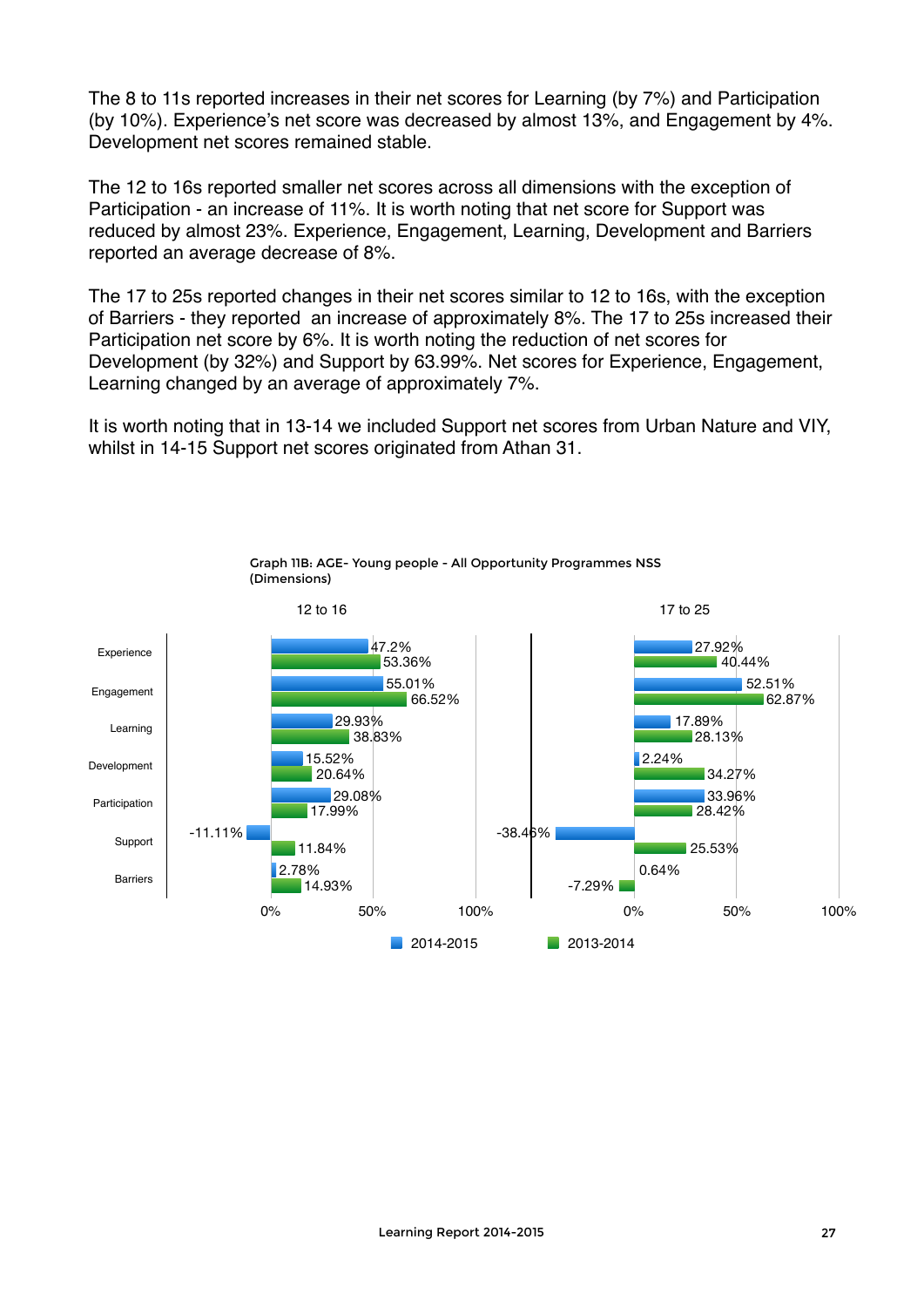#### Inclusion

This year for the first time we measured Net Satisfaction Scores of children and young people with disabilities. Analysis of our findings shows that young people and children with disabilities reported high Net Satisfaction Scores. In particular, young people with disabilities were more satisfied compared to the ones without, while the opposite is true for children.



Graph 12 illustrates Net Satisfaction Scores of young people with and without disabilities across all Opportunity programmes. Getting Ready and Woodrow had the highest net scores from young people with disabilities.





Graph 13 illustrates Net Satisfaction Scores of children with and without disabilities at our residential centres. Hindleap reported a higher score from children with disabilities compared to Woodrow, the opposite compared to young people's scores.





Learning Report 2014-2015 28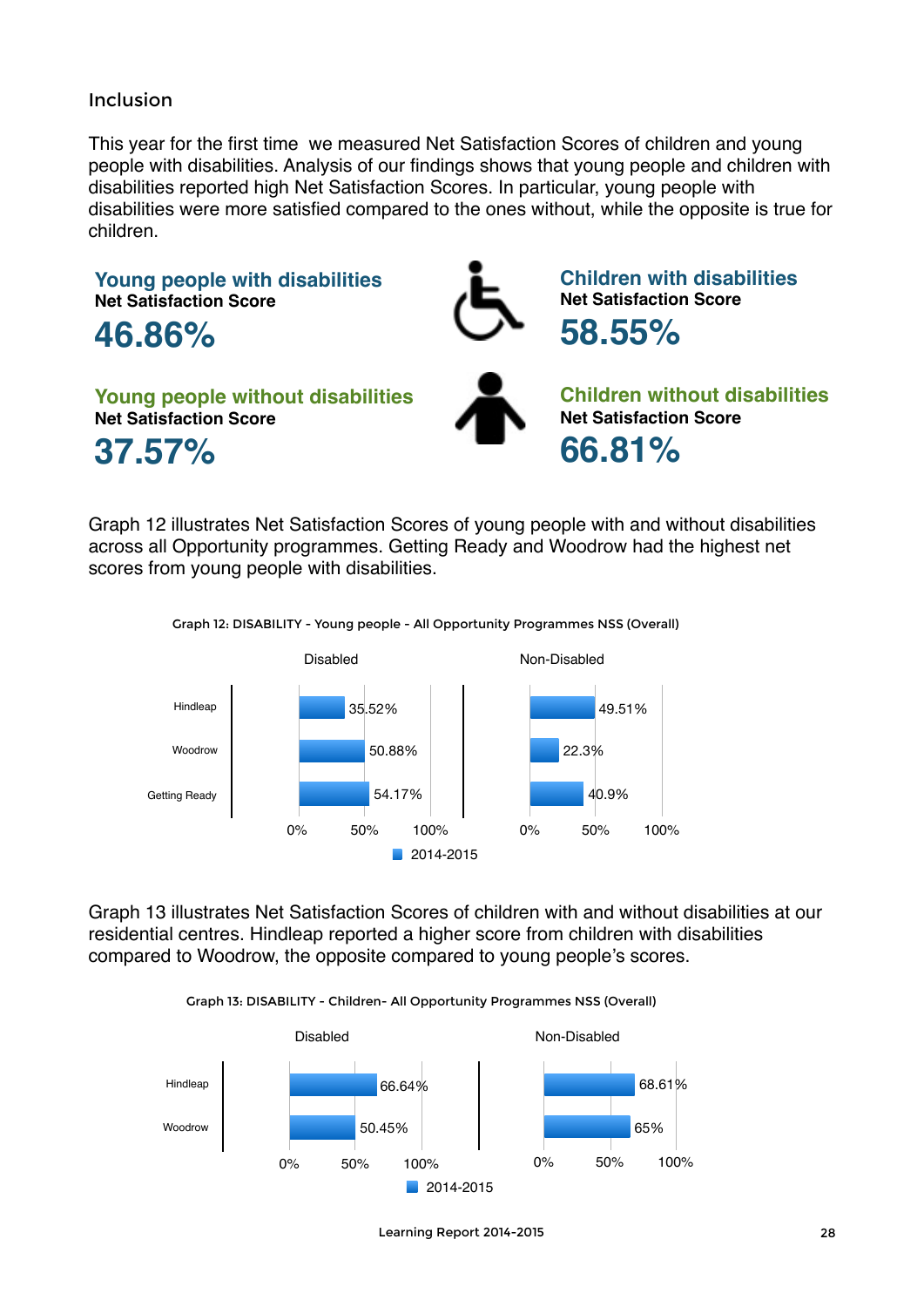Graph 14 demonstrates Net Satisfaction Scores of young people with and without disabilities for each dimension across all Opportunity programmes. Young people with disabilities were mostly satisfied by Learning. When looking at Barriers and Development, we observe that net scores of young people with disabilities are larger by an average of 26% compared to the net scores of young people without disabilities.



Graph 15 demonstrates Net Satisfaction Scores of children with and without disabilities for each dimension at our residential centres. Children with disabilities were mostly satisfied by Engagement. Compared to children without disabilities, they reported smaller net scores on Learning (by 18%) and Development (by 38%).



Graph 15: DISABILITY - Children - All Opportunity Programmes NSS (Dimensions)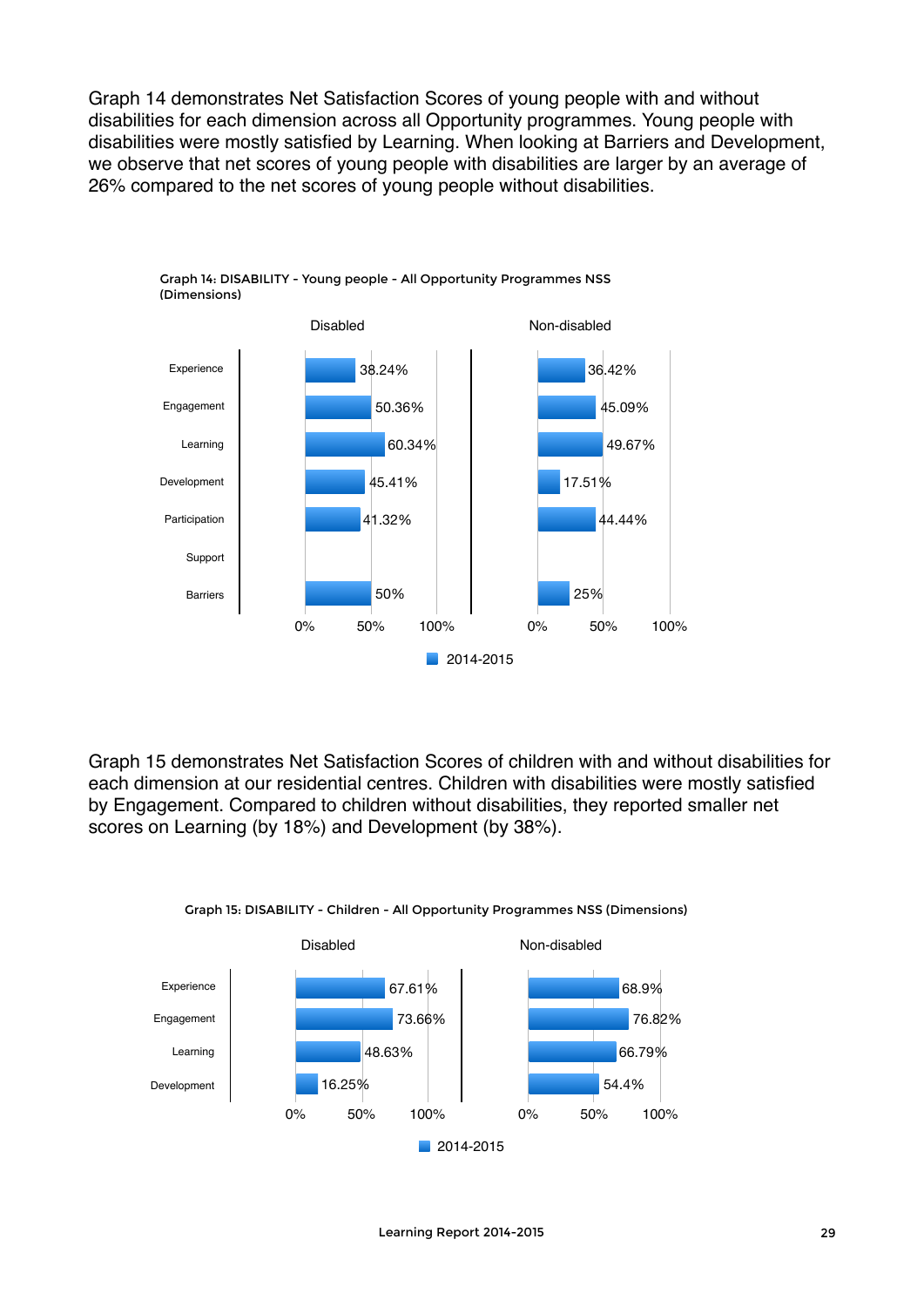# **6. Impact findings**

We administered the Life Effectiveness Questionnaire to samples of young people taking part in Hindleap, Woodrow, Getting Ready, Dare and Build-it programmes. Data collection took place between September 2014 to August 2015. We also administered a survey developed by The Cabinet Office to a sample of Athan 31 participants<sup>[12](#page-29-0)</sup>.

Table 17 shows sample sizes and statistical significance across programmes and compares them to 13-14. This year, we managed to sample a larger number of young people from Hindleap and Getting Ready but not from Woodrow. We collected responses from half of Dare Londoners, and did not manage to collect enough responses from Buildit (this results are not statistically significant).

|                      | Sample sizes |            |  |  |  |
|----------------------|--------------|------------|--|--|--|
|                      | 2014-2015    | 2013-2014  |  |  |  |
| Hindleap             | 224 (sig.)   | 78 (sig.)  |  |  |  |
| Woodrow              | 37 (sig.)    | 87 (sig.)  |  |  |  |
| <b>Getting Ready</b> | 383 (sig.)   | 195 (sig.) |  |  |  |
| Dare                 | 5 (sig.)     | $9$ (sig.) |  |  |  |
| Build-it             | $9$ (ns)     | n/a        |  |  |  |
| Athan 31             | 230 (sig.)   | n/a        |  |  |  |
|                      |              |            |  |  |  |

#### <span id="page-29-2"></span>Table 17: All Programmes - Sample Sizes

<span id="page-29-3"></span>(\*) In 2014-2015, we did not deliver Urban Nature and VIY. In 2013-2014, we did not collect LEQs from Build-it

Graph 16 [s](#page-29-1)hows effect sizes<sup>[13](#page-29-1)</sup> from all programmes and compares them to 13-14. All programmes reported above the benchmark changes (from moderate to very strong) in 14-15. It is worth noting that Getting Ready and Dare reported impressive increases in their Life effectiveness effect sizes. Woodrow and Hindleap reported smaller increases.



Graph 16: All Programmes - Effect Size

<span id="page-29-0"></span><sup>&</sup>lt;sup>[12](#page-29-2)</sup> See theRTK (2015), London Youth: Evaluation of the Athan 31 programme

<span id="page-29-1"></span>[<sup>13</sup>](#page-29-3) For Hindleap, Woodrow, Getting Ready, Dare and Build-it we report effect sizes (Cohen's d) from Life Effectiveness Questionnaire. For Athan 31 we report effect sizes (Cohen's d) from Cabinet Office Survey.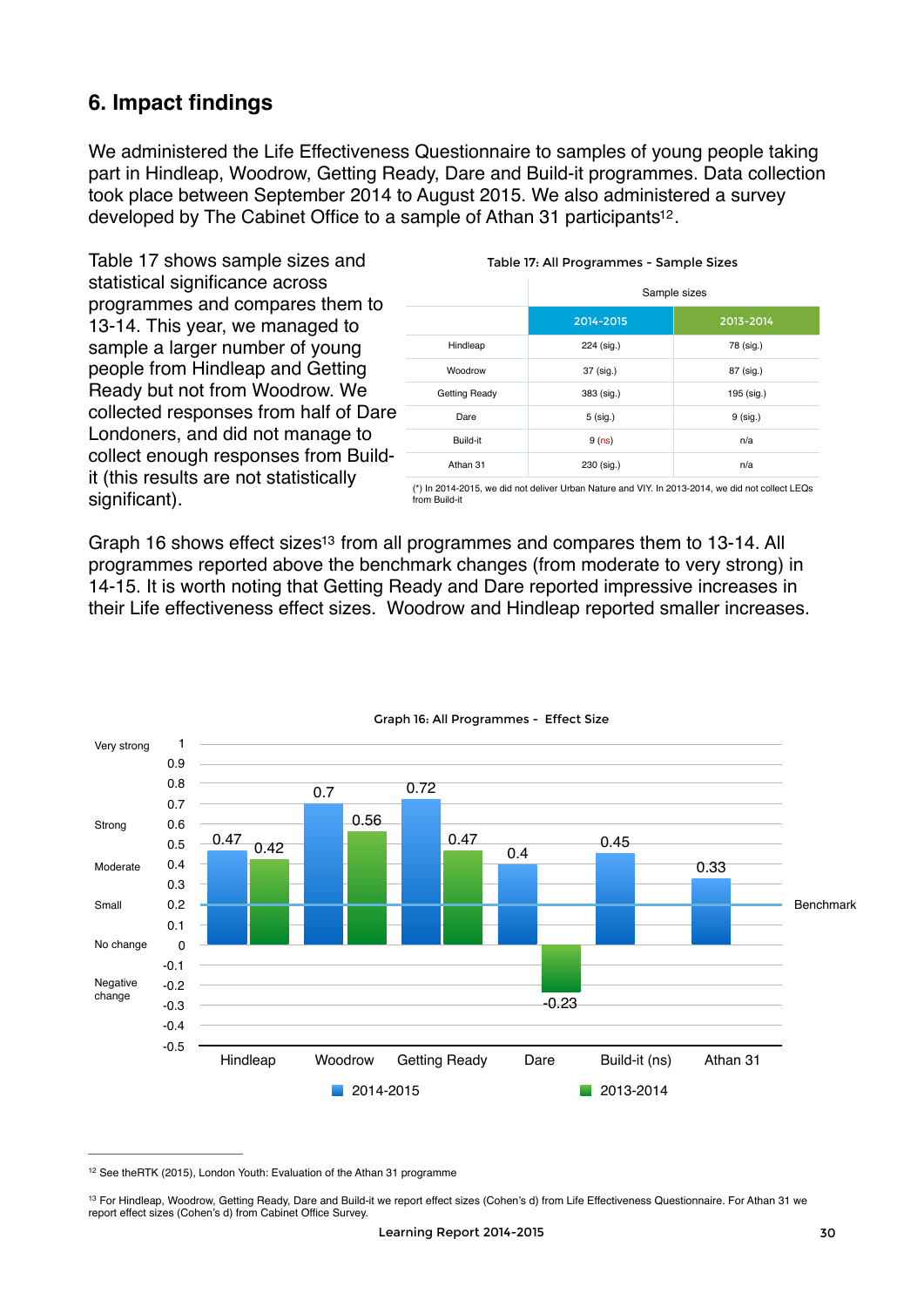## Athan 31 counterfactual findings

Athan 31's evaluation aimed to provide evidence of the extent to which changes observed across the life of the project can be attributed directly to the programme. To do that, we have sought to establish a 'counterfactual', that is an estimate of what would have happened if the programme had not been delivered. We constructed a matched sample of controls, ensuring that the group is very similar to the programme participants on a key set of characteristics (optimum set of matching criteria). We collected data from matched controls in three youth clubs (57 young people). Each works with young people with similar socio-demographic characteristics to those taking part in the Athan 31 programme.

<span id="page-30-1"></span>A key objective for the Athan 31 programme has been to improve the self-esteem (or subjective well-being) of young people taking part in the programme. We know from our analy[s](#page-30-0)is of changes<sup>[14](#page-30-0)</sup> in self-esteem scores across the lifetime of the programme that Athan 31 participants have experienced statistically significant improvements in their subjective well-being. To test the extent to which those changes might be attributable to taking part, we compared participants' self-esteem scores with those collected from a sample of matched controls using the same measures. Table 19 reports the results.

| Self-esteem                    | 'n  | M    | <b>SD</b> |      | b           |
|--------------------------------|-----|------|-----------|------|-------------|
| Time 4 Athan 31 participations | 263 | 7.34 | 1.65      | 1.44 | $0.08$ (ns) |
| <b>Matched Controls</b>        | 57  | 6.97 | 2.03      |      |             |
|                                |     |      |           |      |             |

Table 19: Ms and SDs for self-esteem measure comparing Athan 31 participants with matched controls

The analysis shows that mean self-esteem amongst Athan 31 participants is, as predicted, higher than amongst matched controls. However, whilst the difference is in the predicted direction, it just fails to reach statistical significance (p=0.08).

The non-significant comparison means we cannot reasonably attribute all observed changes in participants' self-esteem to the Athan 31 programme.

<span id="page-30-0"></span><sup>&</sup>lt;sup>[14](#page-30-1)</sup> See theRTK (2015), London Youth: Evaluation of the Athan 31 programme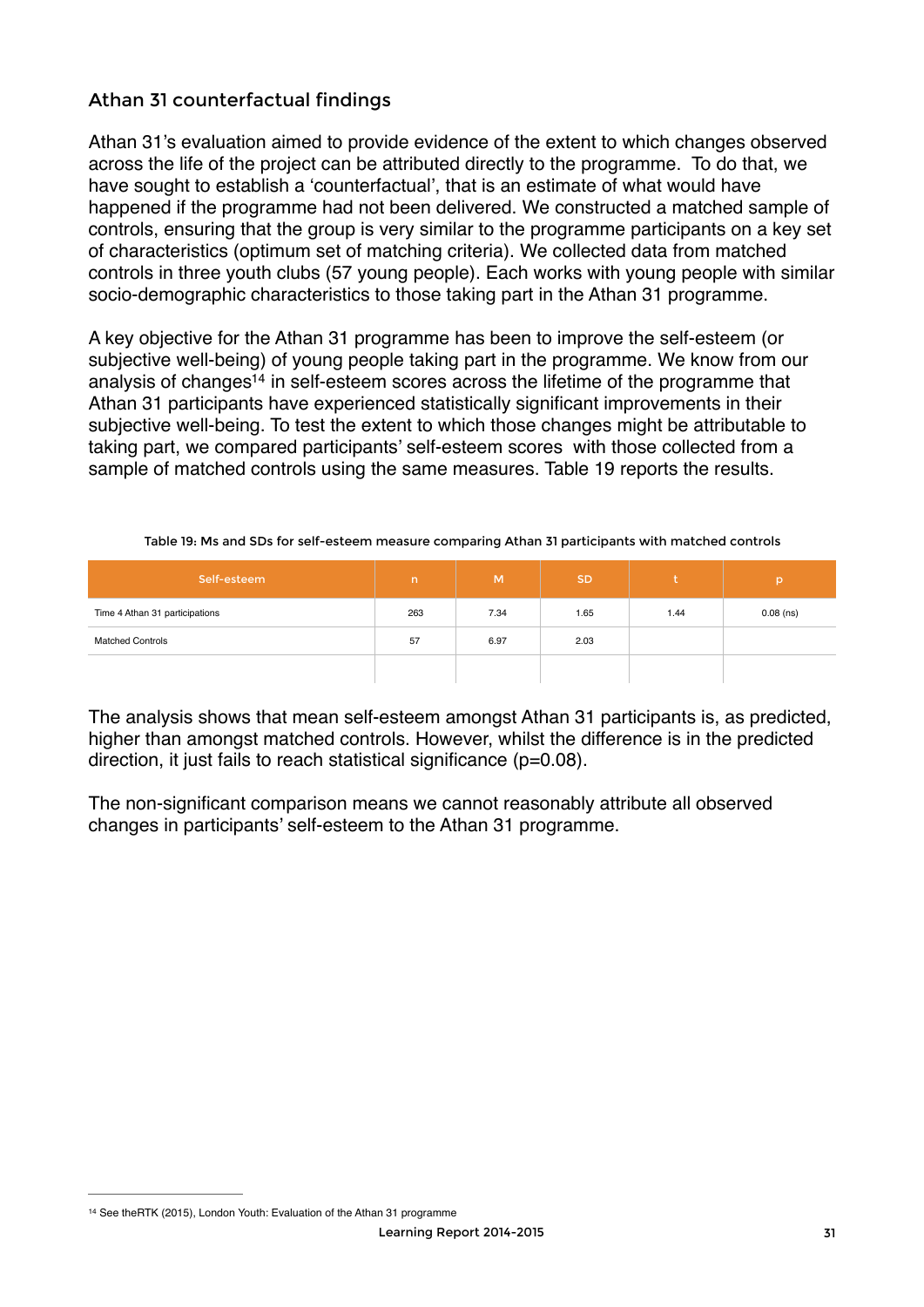## Confidence & agency

We matched Self-confidence (LEQ dimension) to Confidence & Agency (Catalyst Framework). We used the relevant dimension of Cabinet Office's survey for Athan 31. Table 18 shows that in 14-15 all programmes reported similar to 13-14 effect sizes (moderate to strong changes) for Self-confidence, with the exception of Dare - reporting a significant increase.

Build-it's findings are not statistically significant.

|                       |                     | Table 18                                  |                         |
|-----------------------|---------------------|-------------------------------------------|-------------------------|
|                       |                     | Self-confidence                           |                         |
| Strength of<br>Change | ES range            | 2014-2015                                 | 2013-2014               |
| Very strong           | $\mathbf{1}$        |                                           |                         |
|                       | 0.9                 |                                           |                         |
|                       | 0.8                 |                                           |                         |
|                       | 0.7                 |                                           |                         |
| Strong                | 0.6                 | Woodrow (0.6 ES), Getting Ready (0.68 ES) | Woodrow (0.64 ES)       |
|                       | 0.5                 | Build-it (0.53 ES) ns                     | Getting Ready (0.51 ES) |
| Moderate              | 0.4                 | Hindleap (0.48 ES)                        | Hindleap (0.45 ES)      |
|                       | 0.3                 | Athan 31 (0.33 ES)                        |                         |
| Small                 | 0.2                 |                                           |                         |
|                       | 0.1                 | Dare (0.18 ES)                            |                         |
| No change             | $\mathsf{O}\xspace$ |                                           |                         |
| Negative change       |                     |                                           | Dare (-0.63 ES)         |

Table 19 shows percentile change, and proportions of participants in each change category across all programmes (Life Effectiveness Questionnaire). Cabinet Office's survey is not normative.

|               | Self - Confidence (2014-2015) |                          |           |                          |     |  |
|---------------|-------------------------------|--------------------------|-----------|--------------------------|-----|--|
|               | Percentile<br>change          | Negative change<br>< 0.2 | No change | Positive change<br>> 0.2 | N   |  |
| Hindleap      | 18.57%                        | 22.32%                   | 12.50%    | 65.18%                   | 224 |  |
| Woodrow       | 22.42%                        | 21.62%                   | 8.11%     | 67.57%                   | 37  |  |
| Getting Ready | 25.21%                        | 16.19%                   | 16.45%    | 67.36%                   | 383 |  |
| Dare          | 7.09%                         | 20.00%                   | 20.00%    | 60.00%                   | 5   |  |
| Build-it      | 20.16%                        | 11.11%                   | 44.44%    | 33.33%                   | 9   |  |

#### Table 19: All Programmes - Percentile Change and Proportions of Participants - Confidence & Agency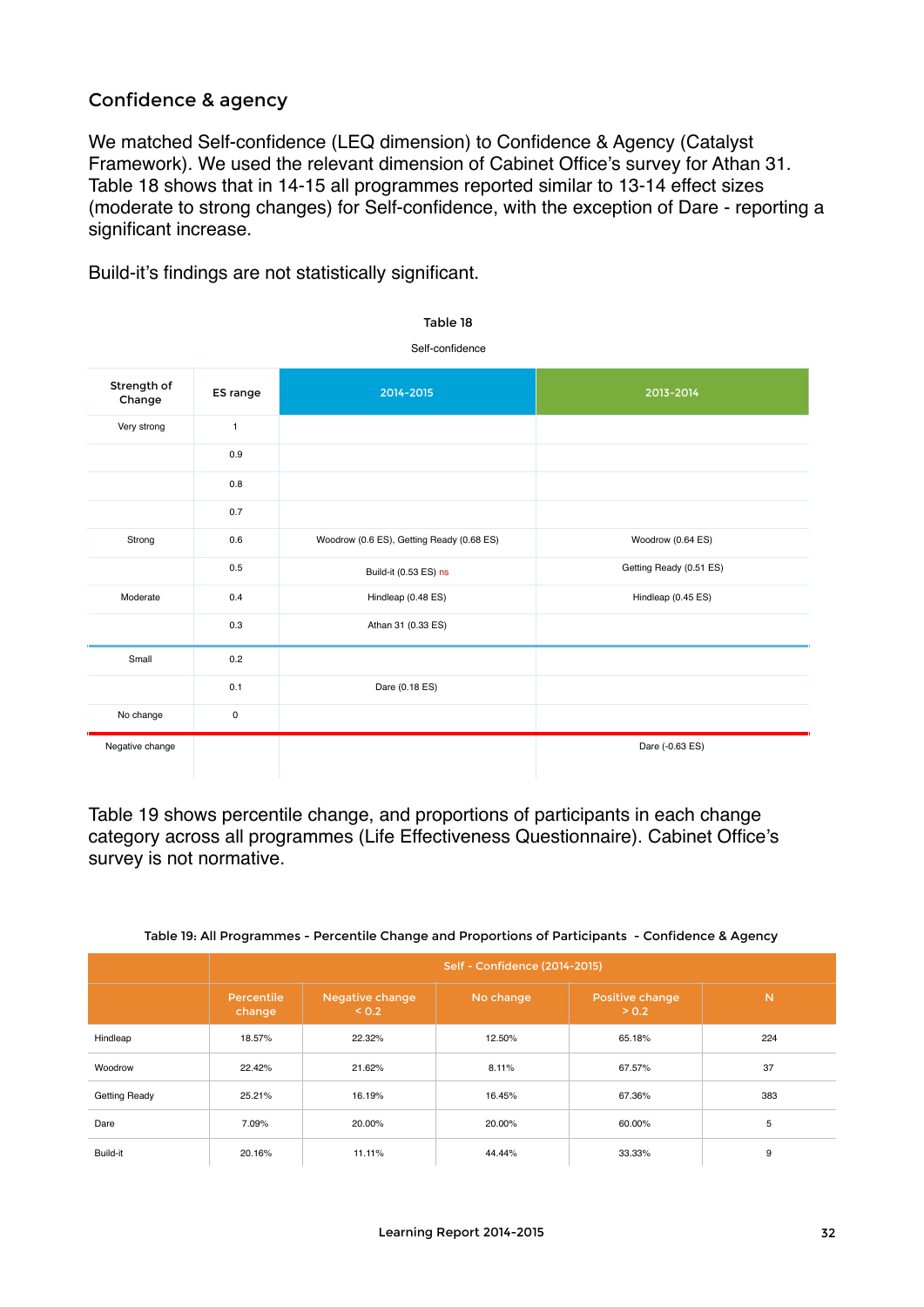#### Resilience & determination

We matched Achievement Motivation and Active Initiative (LEQ dimensions) to Resilience & Determination (Catalyst Framework). We used the relevant dimension of Cabinet Office's survey for Athan 31.

#### - Achievement Motivation

Table 20 shows that in 14-15 programmes reported from small to strong changes. Dare and Woodrow reported significant increases while Hindleap and Getting Ready had similar effect sizes. Build-it's findings are not statistically significant.

#### - Active Initiative

Table 20 shows that in 14-15 programmes reported from moderate to strong changes, with the exception of Dare that reported a negative change. Getting Ready, Hindleap and Woodrow reported significant increases while Dare's effect size remained the same. Woodrow and Build-it's findings are not statistically significant

|                       | Table 20     |                                                          |                               |                                                        |                                                    |                       |  |
|-----------------------|--------------|----------------------------------------------------------|-------------------------------|--------------------------------------------------------|----------------------------------------------------|-----------------------|--|
|                       |              |                                                          | <b>Achievement Motivation</b> |                                                        | Active Initiative                                  | Resilience            |  |
| Strength<br>of Change | ES range     | 2014-2015                                                | 2013-2014                     | 2014-2015                                              | 2013-2014                                          | 2014-2015             |  |
| Very strong           | $\mathbf{1}$ |                                                          |                               |                                                        |                                                    |                       |  |
|                       | 0.9          |                                                          |                               |                                                        |                                                    |                       |  |
|                       | 0.8          | Dare (0.82 ES)                                           |                               |                                                        |                                                    |                       |  |
|                       | 0.7          |                                                          |                               |                                                        |                                                    |                       |  |
| Strong                | 0.6          | Getting Ready<br>(0.64 ES)<br><b>Woodrow</b><br>(0.6 ES) |                               | <b>Getting Ready</b><br>(0.6 ES)                       |                                                    |                       |  |
|                       | 0.5          | Build-it<br>$(0.54$ ES) ns                               | Getting Ready<br>(0.5 E S)    | Woodrow<br>$(0.56$ ES) ns<br>Build-it<br>$(0.5$ ES) ns |                                                    |                       |  |
| Moderate              | 0.4          |                                                          |                               | Hindleap<br>$(0.47 \text{ ES})$                        |                                                    | Athan 31<br>(0.42 ES) |  |
|                       | 0.3          |                                                          | Hindleap<br>$(0.31$ ES) ns    |                                                        | Getting Ready<br>(0.35 ES)                         |                       |  |
| Small                 | 0.2          | Hindleap<br>(0.26 ES)                                    | Woodrow<br>(0.21 E S)         |                                                        | Hindleap<br>(0.29 ES) ns Woodrow<br>$(0.24$ ES) ns |                       |  |
|                       | 0.1          |                                                          |                               |                                                        |                                                    |                       |  |
| No change             | $\mathsf 0$  |                                                          |                               |                                                        |                                                    |                       |  |
| Negative<br>change    |              |                                                          | Dare* (-0.23 ES)              | Dare (-0.51 ES)                                        | Dare (-0.5 ES)                                     |                       |  |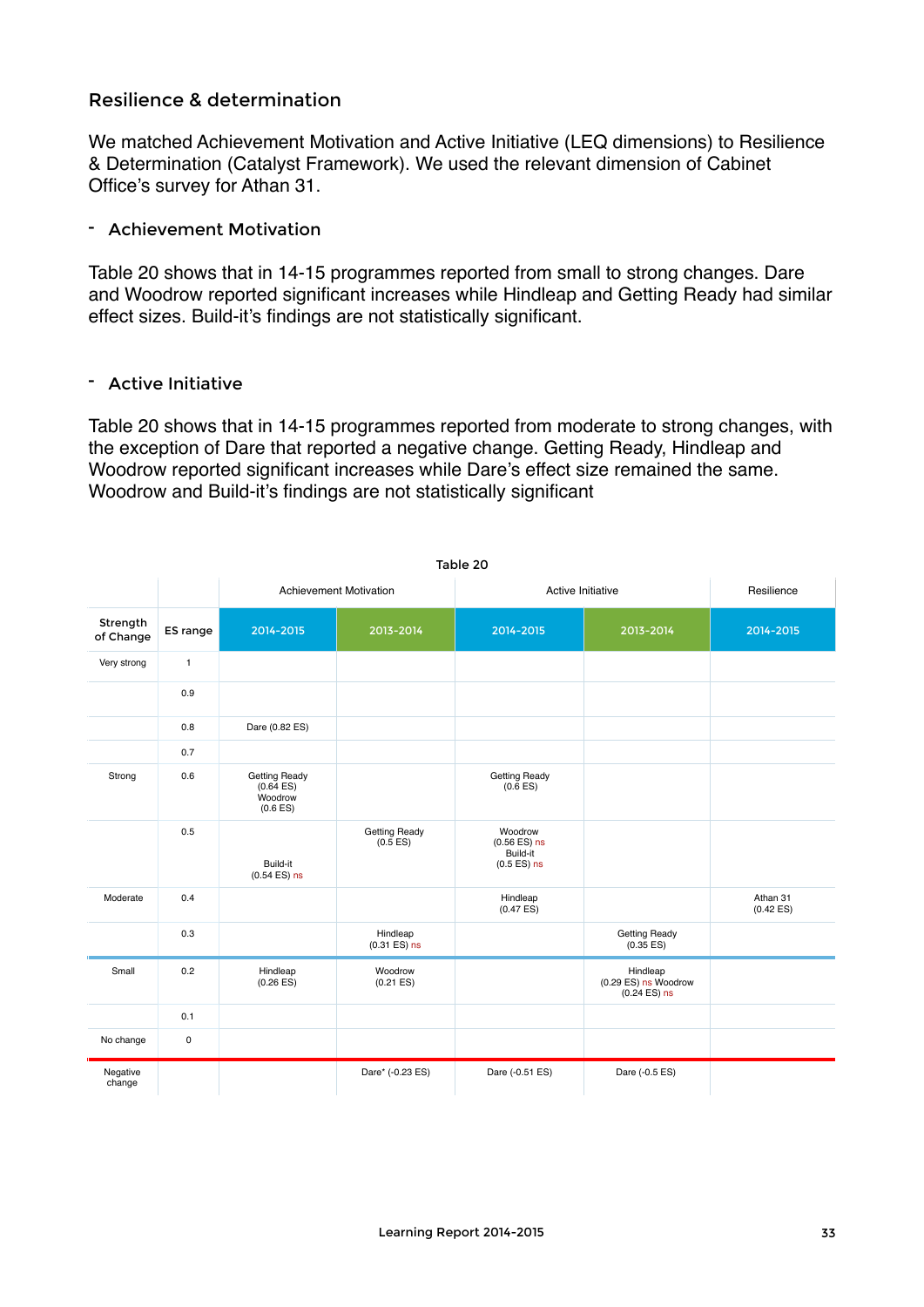Tables 21A and 21B show percentile change, and proportions of participants in each change category across all programmes (Life Effectiveness Questionnaire). Cabinet Office's survey is not normative.

|               | <b>Achievement Motivation</b> |                          |           |                          |     |  |
|---------------|-------------------------------|--------------------------|-----------|--------------------------|-----|--|
|               | Percentile<br>change          | Negative change<br>< 0.2 | No change | Positive change<br>> 0.2 | N   |  |
| Hindleap      | 10.24%                        | 27.23%                   | 21.88%    | 50.89%                   | 224 |  |
| Woodrow       | 22.49%                        | 16.22%                   | 21.62%    | 62.16%                   | 37  |  |
| Getting Ready | 23.94%                        | 21.15%                   | 19.32%    | 59.53%                   | 383 |  |
| Dare          | 29.28%                        | 20.00%                   | 20.00%    | 60.00%                   | 5   |  |
| Build-it      | 17.49%                        | 22.22%                   | 22.22%    | 44.44%                   | 9   |  |

#### Table 21A: All Programmes - Percentile Change and Proportions of Participants - Resilience & Determination

Table 21B: All Programmes - Percentile Change and Proportions of Participants - Resilience & Determination

|               | <b>Active Initiative</b> |                          |           |                          |     |  |
|---------------|--------------------------|--------------------------|-----------|--------------------------|-----|--|
|               | Percentile<br>change     | Negative change<br>< 0.2 | No change | Positive change<br>> 0.2 | N   |  |
| Hindleap      | 17.92%                   | 19.20%                   | 19.64%    | 61.16%                   | 224 |  |
| Woodrow       | 21.14%                   | 18.92%                   | 16.22%    | 64.86%                   | 37  |  |
| Getting Ready | 22.72%                   | 20.37%                   | 19.32%    | 60.05%                   | 383 |  |
| Dare          | $-19.44%$                | 40.00%                   | 60.00%    | 0.00%                    | 5   |  |
| Build-it      | 19.22%                   | 11.11%                   | 22.22%    | 55.56%                   | 9   |  |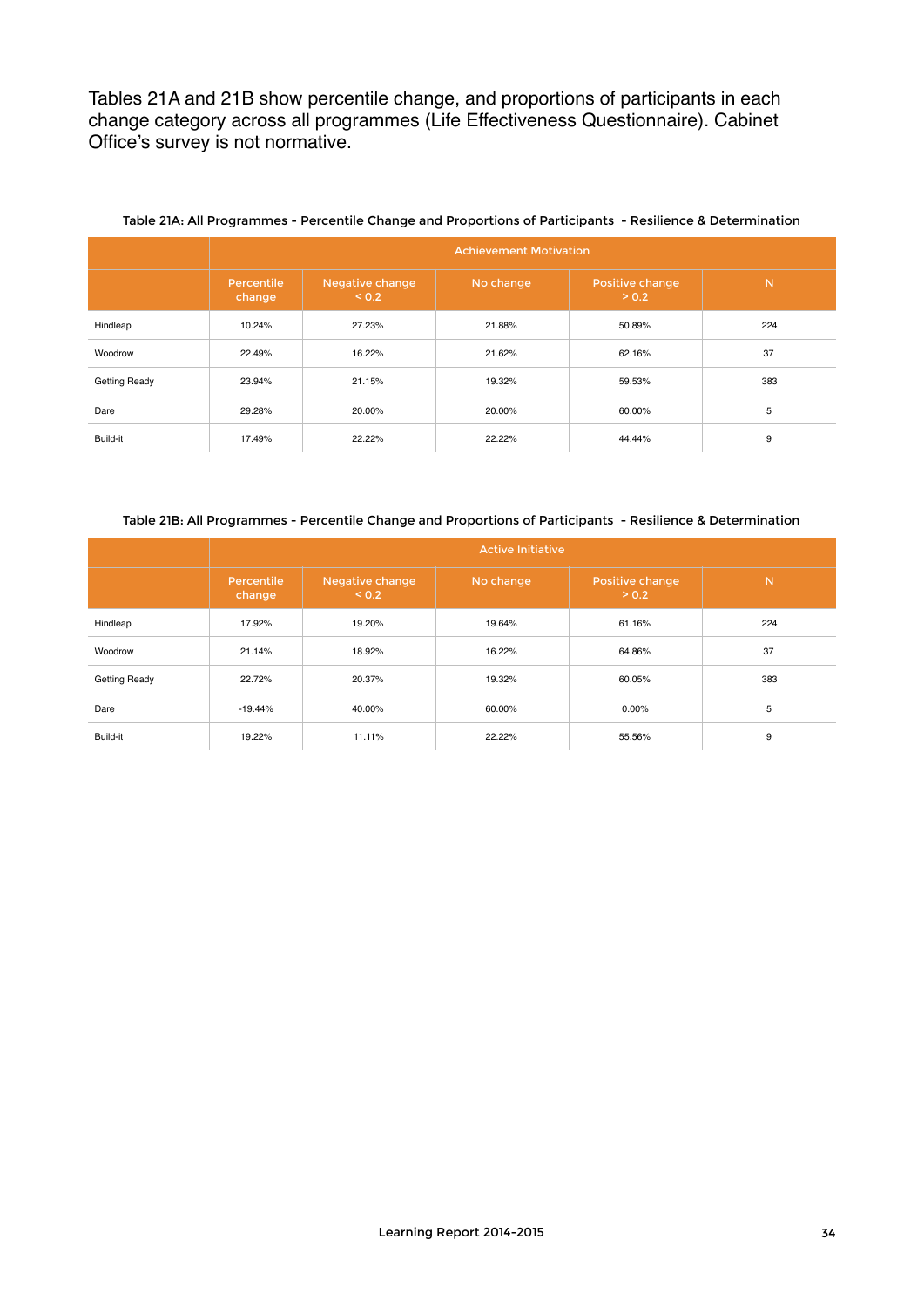## Relationships & leadership

We matched Social Competence and Task Leadership (LEQ dimensions) to Relationships & Leadership (Catalyst Framework). We used the relevant dimension of Cabinet Office's survey for Athan 31.

#### - Social Competence

Table 22 shows that in 14-15 programmes reported from moderate to very strong changes. Dare and Hindleap reported big increases and Getting Ready a smaller one. Getting Ready, Woodrow, Hindleap and Build-it's findings are not statistically significant.

#### - Task Leadership

Table 22 shows that in 14-15 Woodrow and Getting Ready reported from strong to very strong changes, Hindleap moderate to strong, and Dare small to moderate. When compared to 13-14, all programmes reported increased effect sizes. Build-it's findings are not statistically significant.

|                       |              |                                                                             | Table 22                                                          |                                                            |                                                             |                       |
|-----------------------|--------------|-----------------------------------------------------------------------------|-------------------------------------------------------------------|------------------------------------------------------------|-------------------------------------------------------------|-----------------------|
|                       |              |                                                                             | Social Competence                                                 |                                                            | <b>Task Leadership</b>                                      |                       |
| Strength<br>of Change | ES<br>range  | 2014-2015                                                                   | 2013-2014                                                         | 2014-2015                                                  | 2013-2014                                                   | 2014-2015             |
| Very strong           | $\mathbf{1}$ |                                                                             |                                                                   |                                                            |                                                             |                       |
|                       | 0.9          |                                                                             |                                                                   |                                                            |                                                             |                       |
|                       | 0.8          |                                                                             |                                                                   |                                                            |                                                             |                       |
|                       | 0.7          | Getting Ready<br>$(0.79$ ES)ns                                              |                                                                   | Woodrow<br>(0.77ES)<br><b>Getting Ready</b><br>$(0.72$ ES) |                                                             |                       |
| Strong                | 0.6          |                                                                             |                                                                   |                                                            |                                                             |                       |
|                       | 0.5          | Dare<br>(0.57ES)<br>Woodrow<br>$(0.57$ ES) ns<br>Hindleap<br>$(0.56$ ES) ns | <b>Getting Ready</b><br>$(0.52$ ES)ns<br>Woodrow<br>$(0.52$ ES)ns | Hindleap<br>(0.52 ES)                                      | Woodrow<br>(0.52 ES)                                        |                       |
| Moderate              | 0.4          | Build-it<br>$(0.45$ ES) ns                                                  |                                                                   |                                                            | <b>Getting Ready</b><br>$(0.47$ ES)<br>Hindleap<br>(0.4 ES) |                       |
|                       | 0.3          |                                                                             |                                                                   | Dare<br>(0.27 ES)<br>Build-it<br>$(0.21$ ES) ns            | Dare<br>(0.24 ES)                                           | Athan 31<br>(0.38 ES) |
| Small                 | 0.2          |                                                                             |                                                                   |                                                            |                                                             |                       |
|                       | 0.1          |                                                                             | Hindleap<br>$(0.19$ ES) ns                                        |                                                            |                                                             |                       |
| No change             | $\mathsf 0$  |                                                                             |                                                                   |                                                            |                                                             |                       |
| Negative<br>change    |              |                                                                             | Dare (-0.16 ES)                                                   |                                                            |                                                             |                       |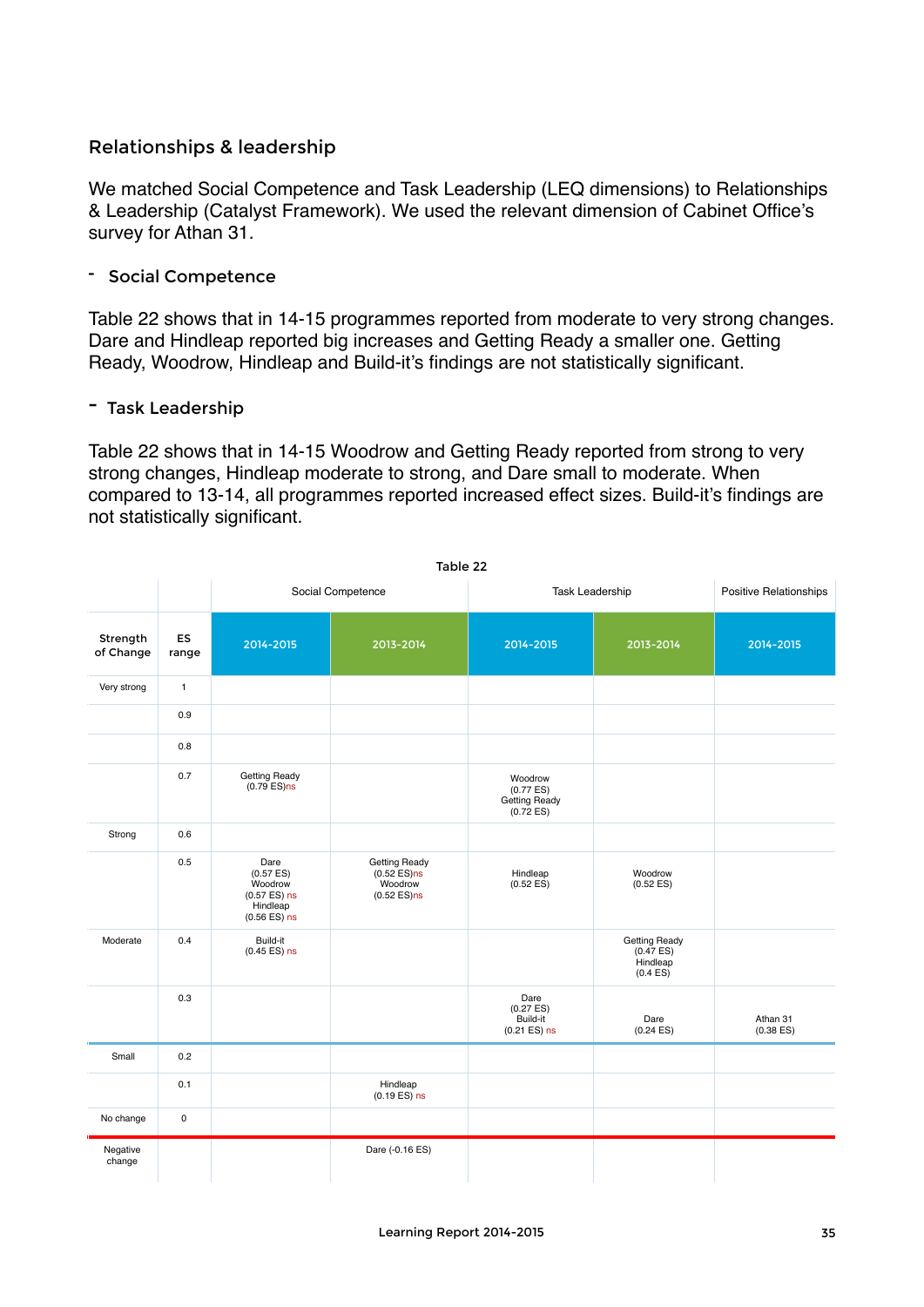Tables 22A and 22B show percentile change, and proportions of participants in each change category across all programmes (Life Effectiveness Questionnaire). Cabinet Office's survey is not normative.

|                      | <b>Social Competence</b> |                          |           |                          |     |  |
|----------------------|--------------------------|--------------------------|-----------|--------------------------|-----|--|
|                      | Percentile<br>change     | Negative change<br>< 0.2 | No change | Positive change<br>> 0.2 | N   |  |
| Hindleap             | 21.07%                   | 17.41%                   | 14.73%    | 67.41%                   | 224 |  |
| Woodrow              | 21.73%                   | 21.62%                   | 10.81%    | 64.86%                   | 37  |  |
| <b>Getting Ready</b> | 28.47%                   | 17.75%                   | 12.01%    | 70.23%                   | 383 |  |
| Dare                 | 21.73%                   | 40.00%                   | $0.00\%$  | 60.00%                   | 5   |  |
| Build-it             | 17.26%                   | 11.11%                   | 33.33%    | 44.44%                   | 9   |  |

#### Table 22A: All Programmes - Percentile Change and Proportions of Participants - Relationships & Leadership

#### Table 22B: All Programmes - Percentile Change and Proportions of Participants - Relationships & Leadership

|               | <b>Task Leadership</b> |                          |           |                          |     |  |
|---------------|------------------------|--------------------------|-----------|--------------------------|-----|--|
|               | Percentile<br>change   | Negative change<br>< 0.2 | No change | Positive change<br>> 0.2 | N   |  |
| Hindleap      | 19.92%                 | 18.75%                   | 12.50%    | 68.75%                   | 224 |  |
| Woodrow       | 27.94%                 | 18.92%                   | 10.81%    | 70.27%                   | 37  |  |
| Getting Ready | 26.54%                 | 17.49%                   | 14.88%    | 67.62%                   | 383 |  |
| Dare          | 10.6%                  | 20.00%                   | 0.00%     | 80.00%                   | 5   |  |
| Build-it      | 8.28%                  | 11.11%                   | 33.33%    | 55.56%                   | 9   |  |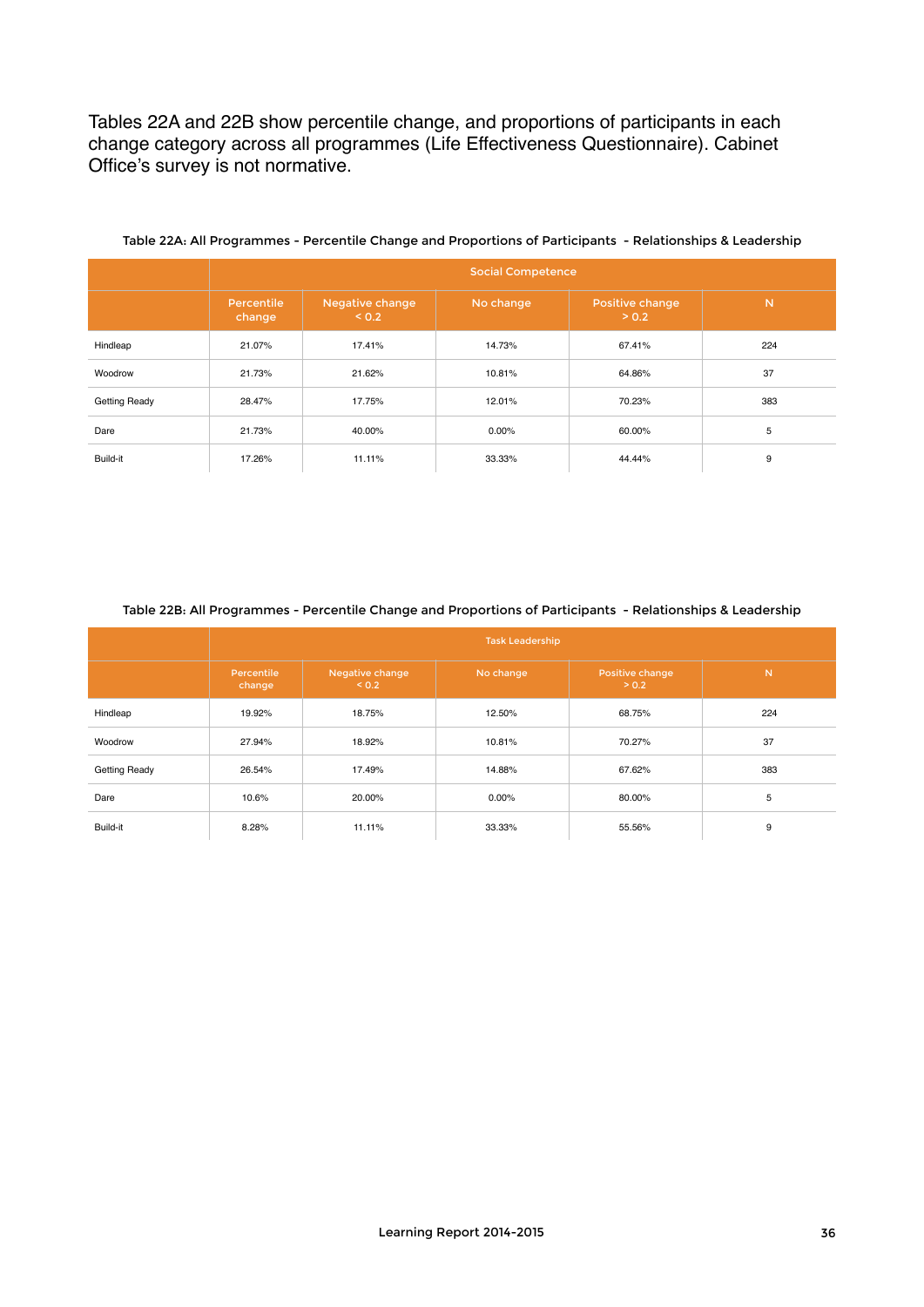## Managing feelings

We matched Emotional Control (LEQ dimension) to Managing Feelings (Catalyst Framework). Table 23 shows that in 14-15 all programmes reported moderate to strong changes for Emotional Control. The 14-15 findings are similar to 13-14 effect sizes, with the exception of Dare - reporting a significant increase, and Getting Ready.

Build-it's findings are not statistically significant.

| Table 23           |          |                                                                       |                                               |  |  |
|--------------------|----------|-----------------------------------------------------------------------|-----------------------------------------------|--|--|
|                    |          | <b>Emotional Control</b>                                              |                                               |  |  |
| Strength of Change | ES range | 2014-2015                                                             | 2013-2014                                     |  |  |
| Very strong        | 1        |                                                                       |                                               |  |  |
|                    | 0.9      |                                                                       |                                               |  |  |
|                    | 0.8      |                                                                       |                                               |  |  |
|                    | 0.7      | Woodrow (0.78 ES)<br>Build-it (0.78 ES) ns<br>Getting Ready (0.75 ES) | Woodrow (0.7 ES)                              |  |  |
| Strong             | 0.6      |                                                                       |                                               |  |  |
|                    | 0.5      | Dare (0.59 ES)<br>Hindleap (0.52 ES)                                  | Hindleap (0.54 ES)<br>Getting Ready (0.43 ES) |  |  |
| Moderate           | 0.4      |                                                                       |                                               |  |  |
|                    | 0.3      |                                                                       |                                               |  |  |
| Small              | 0.2      |                                                                       |                                               |  |  |
|                    | 0.1      |                                                                       |                                               |  |  |
| No change          | 0        |                                                                       |                                               |  |  |
| Negative change    |          |                                                                       | Dare (-0.3 ES)                                |  |  |

Table 24 shows percentile change, and proportions of participants in each change category across all programmes.

| Table 24: All Programmes - Percentile Change and Proportions of Participants - Managing Feelings |  |  |
|--------------------------------------------------------------------------------------------------|--|--|
|                                                                                                  |  |  |

|               |                             | <b>Emotional Control</b>        |           |                                 |     |  |  |
|---------------|-----------------------------|---------------------------------|-----------|---------------------------------|-----|--|--|
|               | <b>Percentile</b><br>change | <b>Negative change</b><br>< 0.2 | No change | <b>Positive change</b><br>> 0.2 | N   |  |  |
| Hindleap      | 19.96%                      | 22.32%                          | 15.18%    | 62.50%                          | 224 |  |  |
| Woodrow       | 28.15%                      | 5.41%                           | 13.51%    | 81.08%                          | 37  |  |  |
| Getting Ready | 27.2%                       | 19.06%                          | 12.79%    | 68.15%                          | 383 |  |  |
| Dare          | 22.29%                      | 20.00%                          | 20.00%    | 60.00%                          | 5   |  |  |
| Build-it      | 28.13%                      | $0.00\%$                        | 0.00%     | 100.00%                         | 9   |  |  |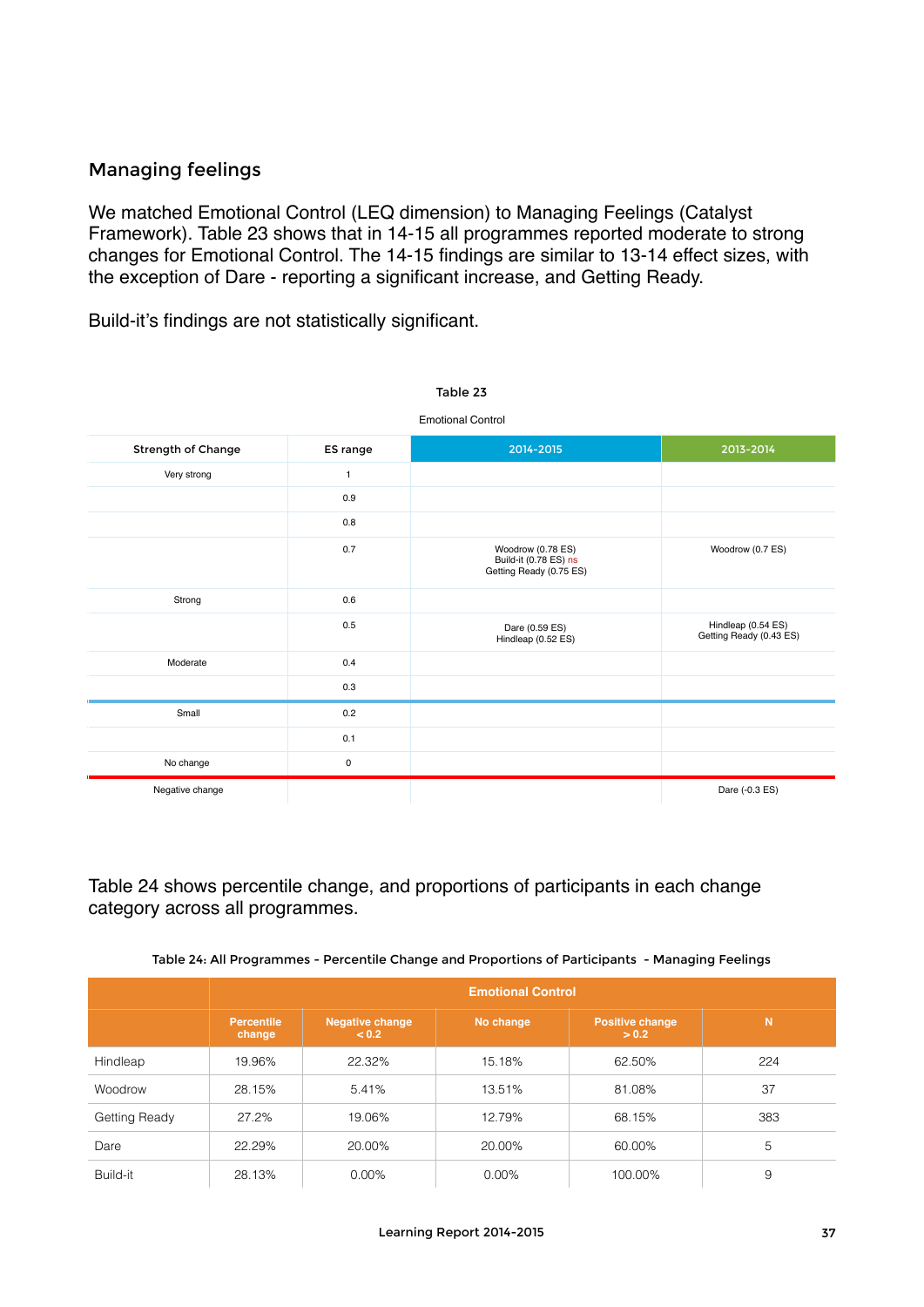## **Creativity**

We matched Intellectual Flexibility (LEQ dimension) to Creativity (Catalyst Framework). We used the relevant dimension of Cabinet Office's survey for Athan 31. Table 25 shows that in 14-15 Dare, Getting Ready and Woodrow reported strong to very strong changes for Intellectual Flexibility, while Hindleap reported small to moderate changes.

When compared to 13-14, we observe that Dare and Getting Ready report significant increases, Woodrow remains stable, and Hindleap reports a smaller changes.

Build-it's findings are not statistically significant.

| <b>Intellectual Flexibility</b> |           |                                                                   |                         |  |  |  |
|---------------------------------|-----------|-------------------------------------------------------------------|-------------------------|--|--|--|
| <b>Strength of Change</b>       | ES range  | 2014-2015                                                         | 2013-2014               |  |  |  |
| Very strong                     | 1         |                                                                   |                         |  |  |  |
|                                 | 0.9       | Dare (0.96 ES)                                                    |                         |  |  |  |
|                                 | 0.8       | Getting Ready (0.89 ES)                                           |                         |  |  |  |
|                                 | 0.7       | Woodrow (0.73 ES)                                                 | Woodrow (0.74 ES)       |  |  |  |
| Strong                          | 0.6       |                                                                   |                         |  |  |  |
|                                 | 0.5       |                                                                   | Hindleap (0.55 ES)      |  |  |  |
| Moderate                        | 0.4       |                                                                   | Getting Ready (0.43 ES) |  |  |  |
|                                 | 0.3       | Hindleap (0.37 ES)<br>Build-it (0.31 ES) ns<br>Athan 31 (0.30 ES) |                         |  |  |  |
| Small                           | 0.2       |                                                                   | Dare (0.23 ES)          |  |  |  |
|                                 | 0.1       |                                                                   |                         |  |  |  |
| No change                       | $\pmb{0}$ |                                                                   |                         |  |  |  |
| Negative change                 |           |                                                                   |                         |  |  |  |

Table 25

Table 26 shows percentile change, and proportions of participants in each change category across all programmes (Life Effectiveness Questionnaire). Cabinet Office's survey is not normative.

| Table 26: All Programmes - Percentile Change and Proportions of Participants - Creativity |  |
|-------------------------------------------------------------------------------------------|--|
|                                                                                           |  |

|               | <b>Intellectual Flexibility</b> |                          |           |                                 |     |
|---------------|---------------------------------|--------------------------|-----------|---------------------------------|-----|
|               | <b>Percentile</b><br>change     | Negative change<br>< 0.2 | No change | <b>Positive change</b><br>> 0.2 | N   |
| Hindleap      | 14.59%                          | 28.13%                   | 17.41%    | 54.46%                          | 224 |
| Woodrow       | 26.84%                          | 21.62%                   | 8.11%     | 67.57%                          | 37  |
| Getting Ready | 31.34%                          | 16.19%                   | 14.62%    | 69.19%                          | 383 |
| Dare          | 33.2%                           | 20.00%                   | $0.00\%$  | 80.00%                          | 5   |
| Build-it      | 12%                             | 11.11%                   | 33.33%    | 44.44%                          | 9   |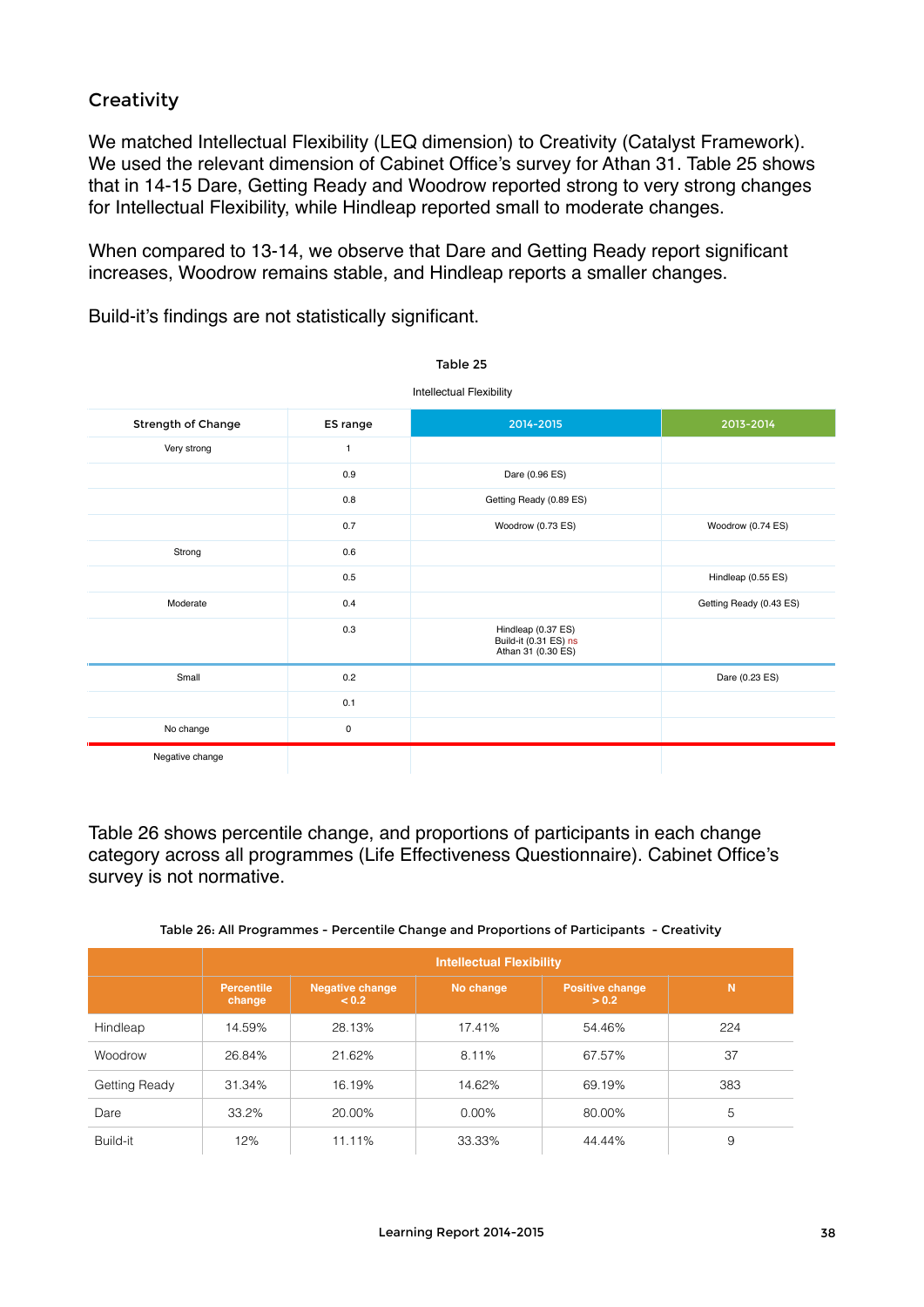#### Planning & problem solving

We matched Time Management (LEQ dimension) to Planning & Problem Solving (Catalyst Framework). Table 27 shows that in 14-15 Getting Ready and Woodrow reported strong to very strong changes for Time Management, Hindleap reported moderate to strong changes, and Dare reported small to moderate changes.

When compared to 13-14, we observe that Dare reports significant increases while Getting Ready and Hindleap report smaller increases. Woodrow remains stable.

| Table 27           |              |                                         |                         |  |  |  |
|--------------------|--------------|-----------------------------------------|-------------------------|--|--|--|
| Time Management    |              |                                         |                         |  |  |  |
| Strength of Change | ES range     | 2014-2015                               | 2013-2014               |  |  |  |
| Very strong        | $\mathbf{1}$ |                                         |                         |  |  |  |
|                    | 0.9          | Woodrow (0.98 ES)                       | Woodrow (0.9 ES)        |  |  |  |
|                    | 0.8          |                                         |                         |  |  |  |
|                    | 0.7          | Getting Ready (0.71 ES)                 |                         |  |  |  |
| Strong             | 0.6          |                                         | Hindleap (0.62 ES)      |  |  |  |
|                    | 0.5          | Hindleap (0.58 ES)                      | Getting Ready (0.51 ES) |  |  |  |
| Moderate           | 0.4          |                                         |                         |  |  |  |
|                    | 0.3          | Build-it (0.36 ES) ns<br>Dare (0.32 ES) |                         |  |  |  |
| Small              | 0.2          |                                         |                         |  |  |  |
|                    | 0.1          |                                         |                         |  |  |  |
| No change          | 0            |                                         |                         |  |  |  |
| Negative change    |              |                                         | Dare (-0.47 ES)         |  |  |  |

Build-it's findings are not statistically significant.

Table 28 shows percentile change, and proportions of participants in each change category across all programmes.

Table 28: All Programmes - Percentile Change and Proportions of Participants - Planning & Problem Solving

|               | <b>Time Management</b>      |                                 |           |                                 |     |
|---------------|-----------------------------|---------------------------------|-----------|---------------------------------|-----|
|               | <b>Percentile</b><br>change | <b>Negative change</b><br>< 0.2 | No change | <b>Positive change</b><br>> 0.2 | N   |
| Hindleap      | 22.02%                      | 19.20%                          | 12.95%    | 67.86%                          | 224 |
| Woodrow       | 33.65%                      | 13.51%                          | 10.81%    | 72.97%                          | 37  |
| Getting Ready | 26.12%                      | 16.19%                          | 13.58%    | 70.23%                          | 383 |
| Dare          | 12.55%                      | 40.00%                          | $0.00\%$  | 60.00%                          | 5   |
| Build-it      | 13.89%                      | 22.22%                          | 22.22%    | 44.44%                          | 9   |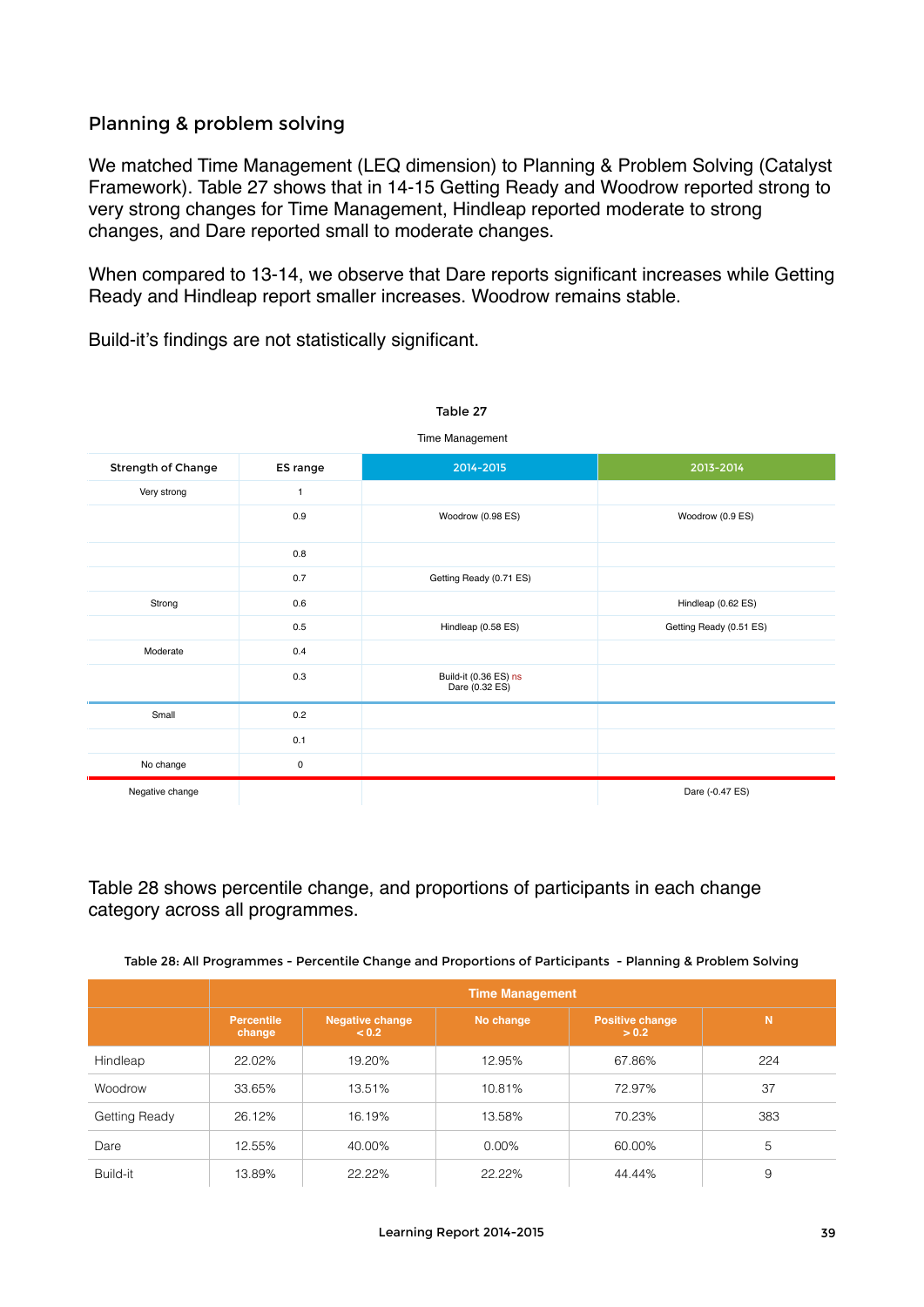# **7. Cost and benefits analysis**

<span id="page-39-2"></span>Athan 31's Impact Evaluation conducted by the RTK included a cost-benefits analysis<sup>[15](#page-39-0)</sup>. The evaluator used an approach to cost-benefit analysis developed for the Department for Culture, Media and Sport by the London School of Economics. RTK produced estimates of the likely financial benefits associated with two potentially important impacts of the Athan 31 programme: short-term effects on the subjective well-being of programme participants, and the long-term economic value to society of participation in community activities or volunteering<sup>[16](#page-39-1)</sup>.

<span id="page-39-3"></span>The non-significant comparison means we cannot reasonably attribute all observed changes in participants' self-esteem to the Athan 31 programme. Consequently, we need to interpret the findings of our cost-benefit analyses with caution. Results suggested that self-esteem amongst participants increased by approximately 0.5 of an index point over the course of the programme. According to the LSE analysis, increases in subjective wellbeing of 0.5 of an index point can be reasonably valued at around £2,500. The cost per participant of the Athan 31 programme was approximately £1,395. We therefore estimated that in relation to impact on self-esteem, every £1.00 spent on Athan 31 has delivered a notional return to participants of £1.79.

RTK calculated the financial value of volunteering undertaken by Athan 31 participants to be approximately £168.50 a month, providing a total value of voluntary work over the 12 months of the Athan 31 programme to be around £238,000. That compares with a total cost of providing the programme of around £366,882.

<span id="page-39-0"></span><sup>&</sup>lt;sup>[15](#page-39-2)</sup> See theRTK (2015), London Youth: Evaluation of the Athan 31 programme

<span id="page-39-1"></span><sup>16</sup> [Department for Culture Media & Sport \(2010\). Understanding the value of engagement in culture and sport. DCMS: London and http://](http://www.volunteering.org.uk/component/gpb/is-there-any-way-of-measuring-the-economic-value-of-the-work-our-volunteers-are-doing) www.volunteering.org.uk/component/gpb/is-there-any-way-of-measuring-the-economic-value-of-the-work-our-volunteers-are-doing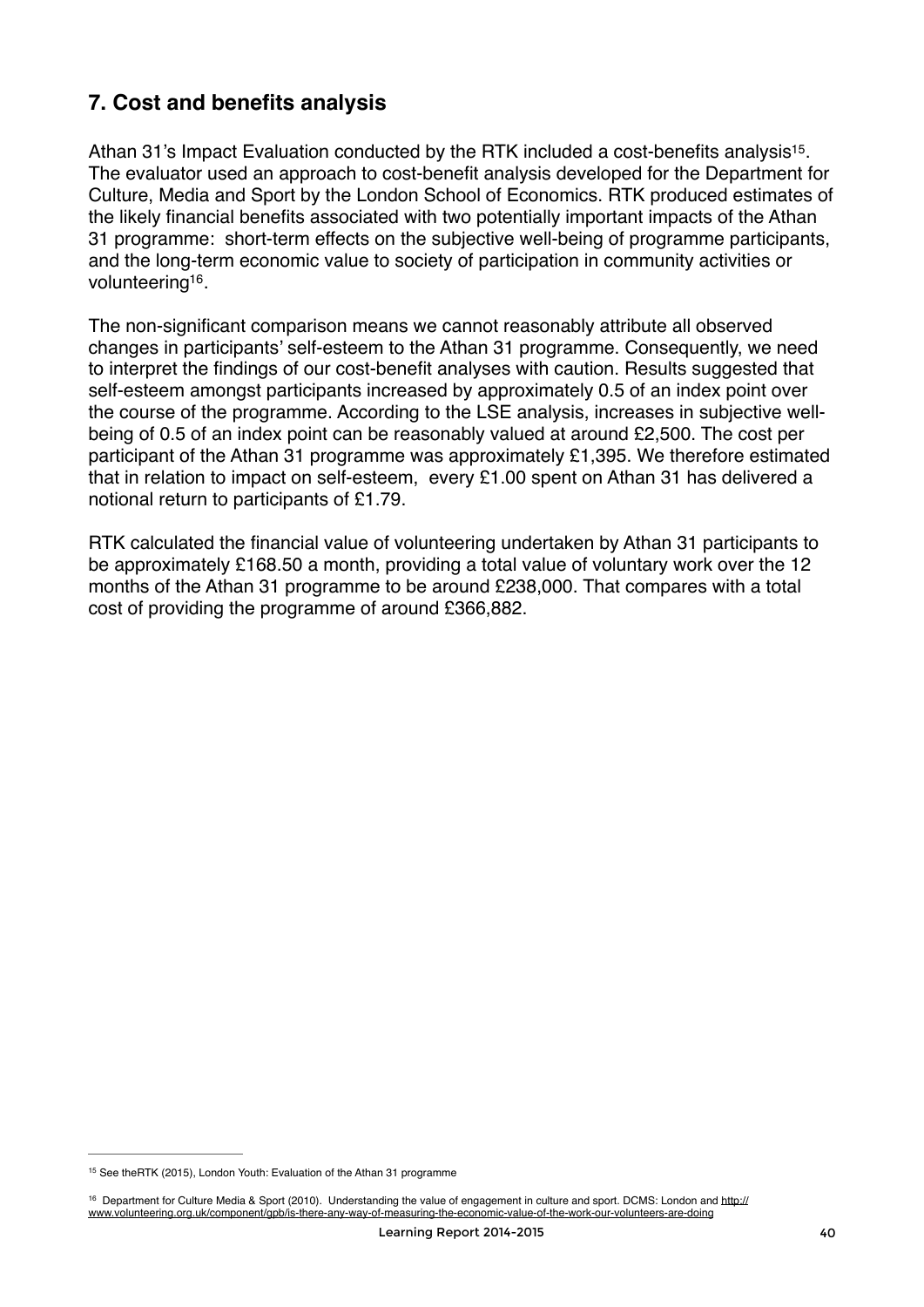# **8. Evaluation design**

<span id="page-40-2"></span>The evaluation design follows London Youth's evaluation policy, introduced in September 2013. The policy stipulates that effectiveness evaluation assesses the degree to which our programmes work in real-world settings. We assess effects and change on outcomes and outputs both in the short and long term and our process evaluation assesses the efficiency in implementation and provides rapid structured feedback for improving programmes<sup>[17](#page-40-0)</sup>. Our current impact evaluations followed a non experimental pre-test/post-test design. Internal evaluators surveyed the intervention group at two time points - before and after the intervention. Our process evaluation followed a non experimental post-test design. Internal evaluators surveyed the intervention group at one time point - after the intervention.

#### Evaluation tools

#### ‣ Life effectiveness questionnaire

London Youth uses the Life Effectiveness Questionnaire (LEQ) to measure the growth in young people's self-perceptions on emotional and social capabilities during its programmes. A number of versions of this tool exist and are adapted to specific client groups. London Youth uses LEQ-H.

The Life Effectiveness Questionnaire was developed by James Neill and Garry Richards<sup>18</sup> of Outward Bound Australia in the 1980's. It is is a short, easy-to-administer, self-report "life effectiveness" instrument with sound psychometric properties (reliability and validity). The theoretical emphasis is to identify and explore psychological and behavioural domains which constitute "life fitness" or "life proficiency" and which are theoretically amenable to developmental change though experience and community-based interventions. The notion of "life effectiveness" is

that there are some personal skills that are important components on how effective a person will be in achieving his/her desires/wishes in life. Typically a person's life effectiveness includes how well he/she is functioning at work/ school, as well as in personal and social life. Underlying someone's capacity to be effective in the various aspects of life

<span id="page-40-3"></span>

| <b>Time Management</b>      | the extent that an individual perceives that he/she makes optimum use of time                                                                                            |
|-----------------------------|--------------------------------------------------------------------------------------------------------------------------------------------------------------------------|
| Social Competence           | the degree of personal confidence and self-perceived ability in social<br>interactions                                                                                   |
| Achievement<br>Motivation   | the extent to which the individual is motivated to achieve excellence and put<br>the required effort into action to attain it                                            |
| Intellectual<br>Flexibility | the extent to which the individual perceives he/she can adapt his/her thinking<br>and accommodate new information from changing conditions and different<br>perspectives |
| <b>Task Leadership</b>      | the extent to which the individual perceives he/she can lead other people<br>effectively when a task needs to be done and productivity is the primary<br>requirement     |
| <b>Emotional Control</b>    | the extent to which the individual perceives he/she maintains emotional control<br>when he/she is faced with potentially stressful situations                            |
| <b>Active Initiative</b>    | the extent to which the individual likes to initiate action in new situations                                                                                            |
| Self Confidence             | the degree of confidence the individual has in his/her abilities and the success<br>of their actions                                                                     |

<span id="page-40-0"></span><sup>&</sup>lt;sup>[17](#page-40-2)</sup> London Youth (2013). Evaluation policy, p1

<span id="page-40-1"></span><sup>&</sup>lt;sup>[18](#page-40-3)</sup> Neill, J. T., Marsh, H. W., & Richards, G. E. (2003). *The Life Effectiveness Questionnaire: Development and psychometrics*. Unpublished manuscript, University of Western Sydney, Sydney, NSW, Australia. For more references on LEQ visit:<http://wilderdom.com/tools/leq/leqreferences.html>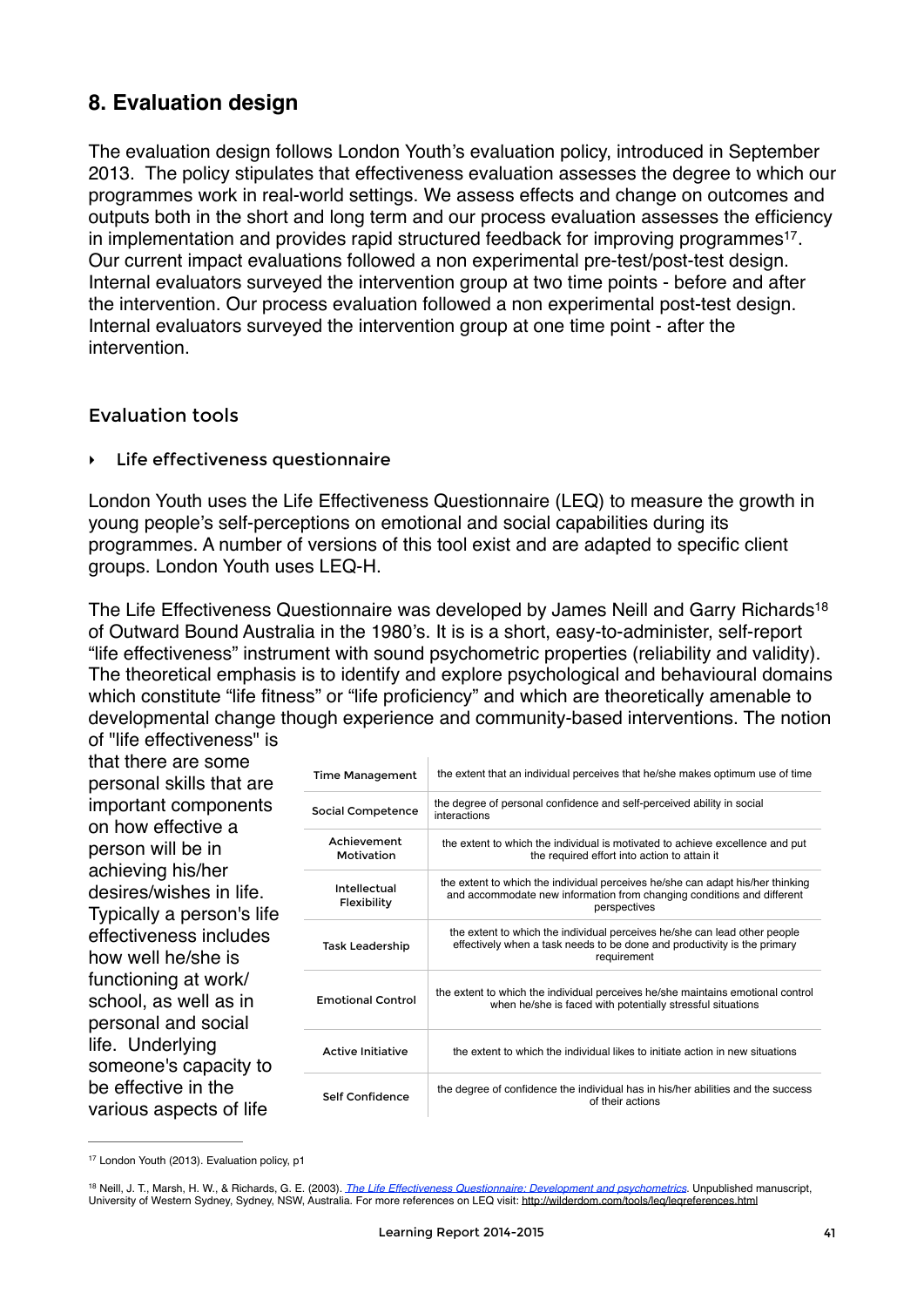there are some core personal effectiveness skills. The LEQ has a unique focus away from measuring a person's thoughts or self-beliefs, and focuses on the extent to which a person's actions, behaviour and feelings are effective in managing and succeeding at life. The table on previous page shows the dimensions measured by the version of LEQ used by London Youth.

The table on the right outlines how the LEQ dimensions are cross-referenced with outcomes in The Catalyst's youth outcomes framewor[k](#page-41-0)<sup>19</sup>.

<span id="page-41-3"></span><span id="page-41-2"></span>The above matching has been developed by looking at key<sup>[20](#page-41-1)</sup>, yet limited in number, papers in this field alongside working definitions and concepts used by youth sector practitioners. It is not intended to be academically rigorous.

The LEQ uses effect size (Cohen's d) to report on the effect of interventions. Current analysis provides us with findings on statistical significance, interpretation of change, percentile change against a norm group, and proportions of participants changed.

| <b>LEQ</b>                    | <b>Catalyst Outcomes Framework</b>    |  |
|-------------------------------|---------------------------------------|--|
| Self Confidence               | Confidence & Agency                   |  |
| Social Competence             | Relationships & Leadership            |  |
| <b>Task Leadership</b>        | Relationships & Leadership            |  |
| Active Initiative             | <b>Resilience &amp; Determination</b> |  |
| <b>Achievement Motivation</b> | <b>Resilience &amp; Determination</b> |  |
| <b>Time Management</b>        | Planning & Problem Solving            |  |
| Intellectual Flexibility      | Creativity                            |  |
| <b>Emotional Control</b>      | <b>Managing Feelings</b>              |  |

‣ London Youth process survey (LYP)

We used the London Youth Process Survey as an indicator to help us measure satisfaction levels on process outcomes. Three versions of this tool exist and are adapted to the three specific client groups, and various London Youth programmes - LYP-1 for young people (12+), LYP-1Ch for children (5 to 11) and LYP-2 for youth professionals (youth workers, teachers, assistants and volunteers).

The London Youth Process survey was developed by London Youth managers and practitioners in 2013. It is a short, easy to administer, self-report satisfaction instrument currently in development. The theoretical emphasis is to identify and explore programme areas relevant to process - experience, engagement, learning, development and participation - which constitute beneficiary satisfaction and which can be improved by incremental change through organisational planning and learning interventions. The notion of "beneficiary satisfaction" helps London Youth to measure how its services meet or surpass children, young people and youth professionals' expectations.

We perceive our beneficiaries as customers of our services. Customer satisfaction is defined as "the number of customers, or percentage of total customers, whose reported experience with an organisation, its services (ratings) exceeds specified satisfaction

<span id="page-41-0"></span>[<sup>19</sup>](#page-41-2) McNeil, B. Reeder, N. & Rich, J. (2012). A framework of outcomes for young people. London: The Young Foundation

<span id="page-41-1"></span><sup>&</sup>lt;sup>[20](#page-41-3)</sup> Gutman, L. M. & Schoon, I. (2013). The impact of non-cognitive skills on outcomes for young people: Literature Review. London: Educational Endowment Foundation, Tough, P. (2012). How Children Succeed. London: Random House Books, Paterson, C. Tyler, C. & Lexmond, J. (2014). Character and Resilience Manifesto: London: The all-party parliamentary group on Social Mobility.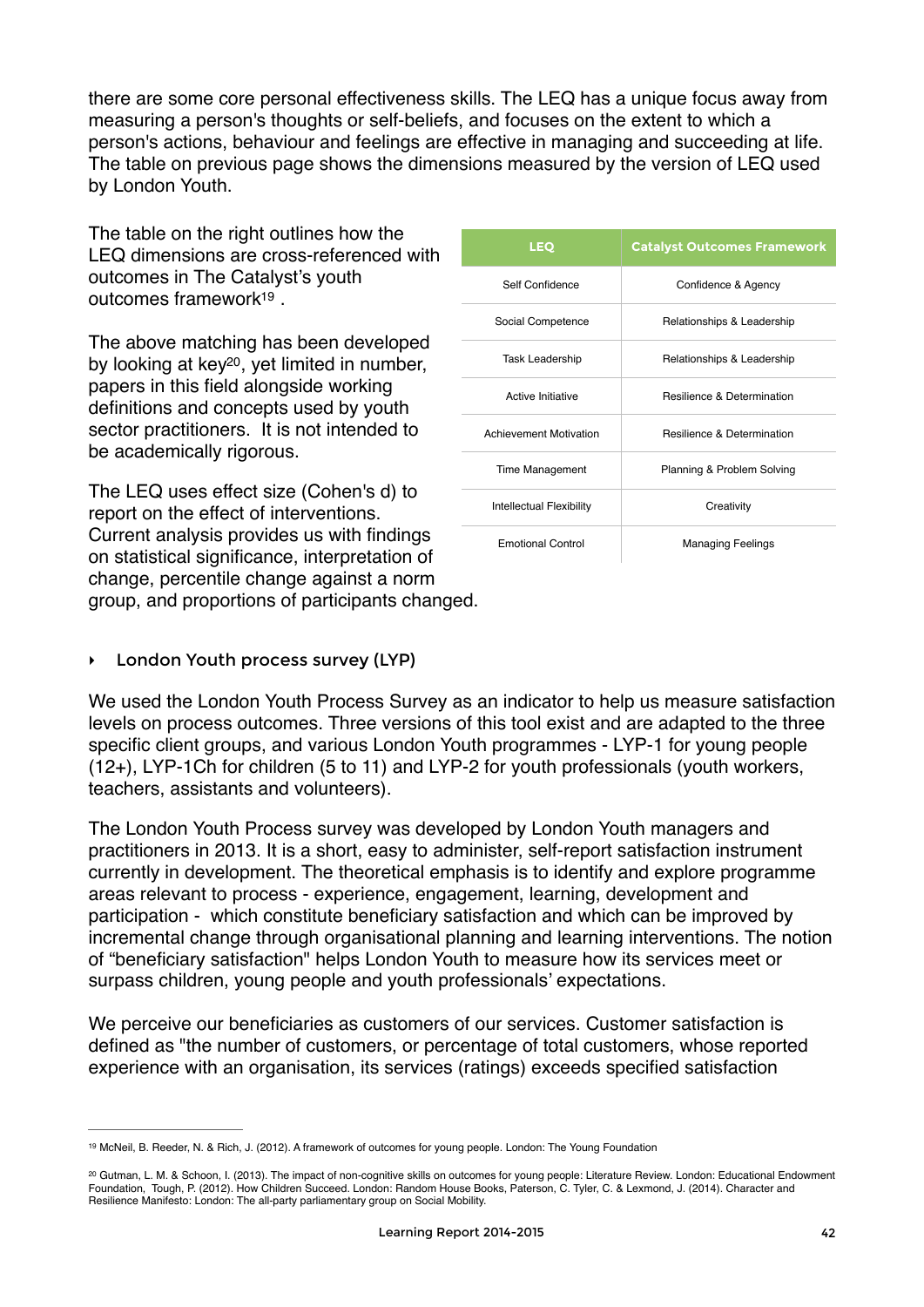<span id="page-42-3"></span>goals"<sup>[21](#page-42-0)</sup>. Satisfaction of beneficiaries is one of London Youth's key indicators - when working hard to be the best we can be, we see young people, and youth professionals' satisfaction as a key differentiator.

The concept of customer satisfaction has been in a central position in marketing since the 50's until today with an increasing interest and importance. Satisfaction links the processes involved in experiencing, engaging with and participating in our programmes. It also links post-participation phenomena such as attitude change, repeat participation, and brand loyalty<sup>22</sup>[.](#page-42-1) The positioning of the concept in the core of our process evaluation methodology reflects our consideration that social value is also generated through the satisfaction of children, young people and youth professional needs and wants.<sup>[23](#page-42-2)</sup>

<span id="page-42-5"></span><span id="page-42-4"></span>In literature (Kucukosmanoglu, 2010 and Best, 2009), customer satisfaction is considered by focusing on two basic constructs: customers expectations prior to use of the service and her/his relative perception of the performance of that service after using it. Expectations of a customer on a service tell us hers/his anticipated performance for that service. Perceived service performance is considered as an important construct due to its ability to allow making comparisons with the expectations.

| <b>Dimensions</b>    | Children                                                                                                | <b>Young People</b>                                                                                                | <b>Youth Professionals</b>                                                                                                       |
|----------------------|---------------------------------------------------------------------------------------------------------|--------------------------------------------------------------------------------------------------------------------|----------------------------------------------------------------------------------------------------------------------------------|
| Experience           | the extent to which children have an<br>overall sense of positive and safe<br>experience                | the extent to which young people have<br>an overall sense of positive and safe<br>experience                       | the extent to which youth professionals<br>have an overall sense of positive and<br>safe experience                              |
| Engagement           | the extent to which children are<br>satisfied by the quality of relationships<br>with staff             | the extent to which young people are<br>satisfied by the quality of relationships<br>with staff                    | the extent to which youth professionals<br>are satisfied by the professional<br>conduct of staff                                 |
| Learning             | the extent to which children perceive<br>they are learning and achieving                                | the extent to which young people<br>perceive they are learning and<br>achieving                                    | the extent to which youth professionals<br>are satisfied with young people and<br>children's learning                            |
| Development          | the extent to which children perceive<br>they are developing their emotional and<br>social capabilities | the extent to which young people are<br>satisfied with their emotional and social<br>development                   | the extent to which youth professionals<br>are satisfied with young people and<br>children's emotional and social<br>development |
| Participation        | the extent to which children are<br>satisfied with their participation to the<br>programme              | the extent to which young people are<br>satisfied with their participation to the<br>programme                     | the extent to which youth professionals<br>are satisfied with young people's<br>participation to the programme                   |
| Enhancing<br>support | n/a                                                                                                     | the extent to which young people are<br>satisfied with the way the programme is<br>enhancing support and resources | the extent to which youth professionals<br>are satisfied with the way the<br>programme is enhancing support and<br>resources     |
| Removing<br>barriers | n/a                                                                                                     | the extent to which young people are<br>satisfied with the way the programme is<br>removing barriers               | the extent to which youth professionals<br>are satisfied with the way the<br>programme is removing barriers                      |

The three versions of the tool used by London Youth are measuring the following dimensions.

<span id="page-42-0"></span><sup>&</sup>lt;sup>[21](#page-42-3)</sup> See Institute of Customer Service in the UK and The Marketing Accountability Standards Board (MASB) in the US. Both sites include definitions, purposes, and constructs of classes of measures that appear in marketing metrics. Also see Farris, Paul W.; Neil T. Bendle; Phillip E. Pfeifer; David J. Reibstein (2010). Marketing Metrics: The Definitive Guide to Measuring Marketing Performance. Upper Saddle River, New Jersey: Pearson Education, Inc.

<span id="page-42-1"></span><sup>&</sup>lt;sup>[22](#page-42-4)</sup> London Youth uses the concept of 'brand loyalty' as an approach to build trust and confidence in its interventions and knowhow (good youth work works). We acknowledge that in order to maximise your impact, you need to offer your beneficiaries the opportunity to build trust and confidence in your work.

<span id="page-42-2"></span>[<sup>23</sup>](#page-42-5) Researchers alerted to the importance of translating this important marketing concept into daily operational practice have developed tools to measure consumer satisfaction. Consumer satisfaction began to rise up as a legitimate field of inquiry in the early 1970s. See The U.S. Department of Agriculture's Index of Consumer Satisfaction as a pioneering study to report direct information on consumer satisfaction to policy makers. It was followed by the Swedish National Customer satisfaction Barometer in 1989 (Kucukosmanoglu, 2010).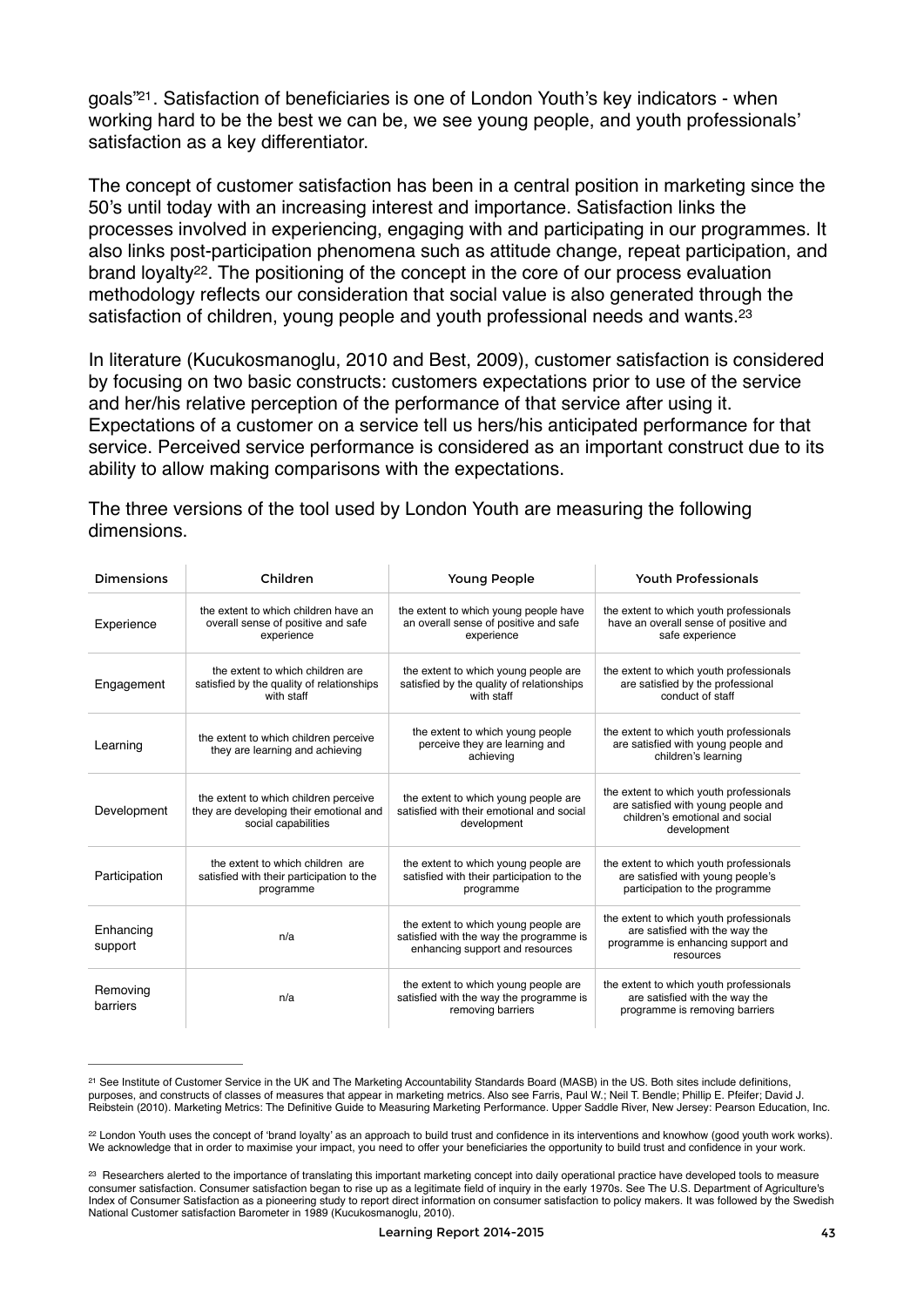The LYP alongside qualitative tools constitute our process methodology. The table on the right outlines how the LYP dimensions are cross-referenced with outcomes in London Youth's Process Outcomes Framework.

<span id="page-43-1"></span>LYP data are analysed based on a methodology that is comparable to the Net Promoter Score<sup>24</sup>[.](#page-43-0) We call it the Net Satisfaction Score (NSS).

| <b>London Youth (Opportunity) Process</b><br><b>Outcomes Framework</b> | <b>LYP Questionnaire</b><br><b>Dimensions</b> |  |
|------------------------------------------------------------------------|-----------------------------------------------|--|
|                                                                        | Experience                                    |  |
| Young Londoners access high quality                                    | Engagement                                    |  |
| opportunities                                                          | Participation                                 |  |
|                                                                        | <b>Enhancing Resources</b>                    |  |
|                                                                        | <b>Removing Barriers</b>                      |  |
| Young Londoners achieve and have fun,                                  | Learning                                      |  |
| beyond family and formal education                                     | Development                                   |  |
|                                                                        |                                               |  |

The Net Satisfaction Score (NSS) measures the satisfaction that exists between a provider and a consumer. The provider is London Youth, the entity that is asking the questions on the NSS survey. The consumer is the child, young person or youth professional, employee, or respondent to our NSS survey.

The NSS is based on the fundamental perspective that London Youth service users (young people, children and youth professionals) can be divided into three categories: Top Box, Passives, and Detractors.

By tracking these groups, we get a clear measure of the programme's performance through our service users' eyes. We ask them how satisfied they are or how much they like an aspect of their experience, learning and development.

We use a 10-point scale to measure satisfaction. In our interpretation of the scale, and with a deliberate focus on only the highest quality, a score of 9 or 10 is considered as sufficient satisfaction, a score of 1 to 7 is considered as not sufficient satisfaction. Respondents are categorised as follows:



To calculate the programme's Net Satisfaction Score we take the percentage of customers who are Top Box and subtract the percentage who are Detractors.

# **NET SATISFACTION** = **% TOP BOX** - **% DETRACTORS**

For example, we measure satisfaction for Engagement. Amongst young people, 35% of participants are in the Top Box, 37% are Passives, and 28% are Detractors. The Net Satisfaction Score is 7% and it shows the rate of flow between satisfied and non-satisfied

<span id="page-43-0"></span><sup>&</sup>lt;sup>[24](#page-43-1)</sup> Net Promoter Score (NPS) is a customer loyalty metric developed by (and a registered trademark of) Fred Reichheld, Bain & Company, and Satmetrix. It was introduced by Reichheld in his 2003 Harvard Business Review article "One Number You Need to Grow". NPS can be as low as −100 (everybody is a detractor) or as high as +100 (everybody is a promoter). An NPS that is positive (i.e., higher than zero) is felt to be good, and an NPS of +50 is excellent.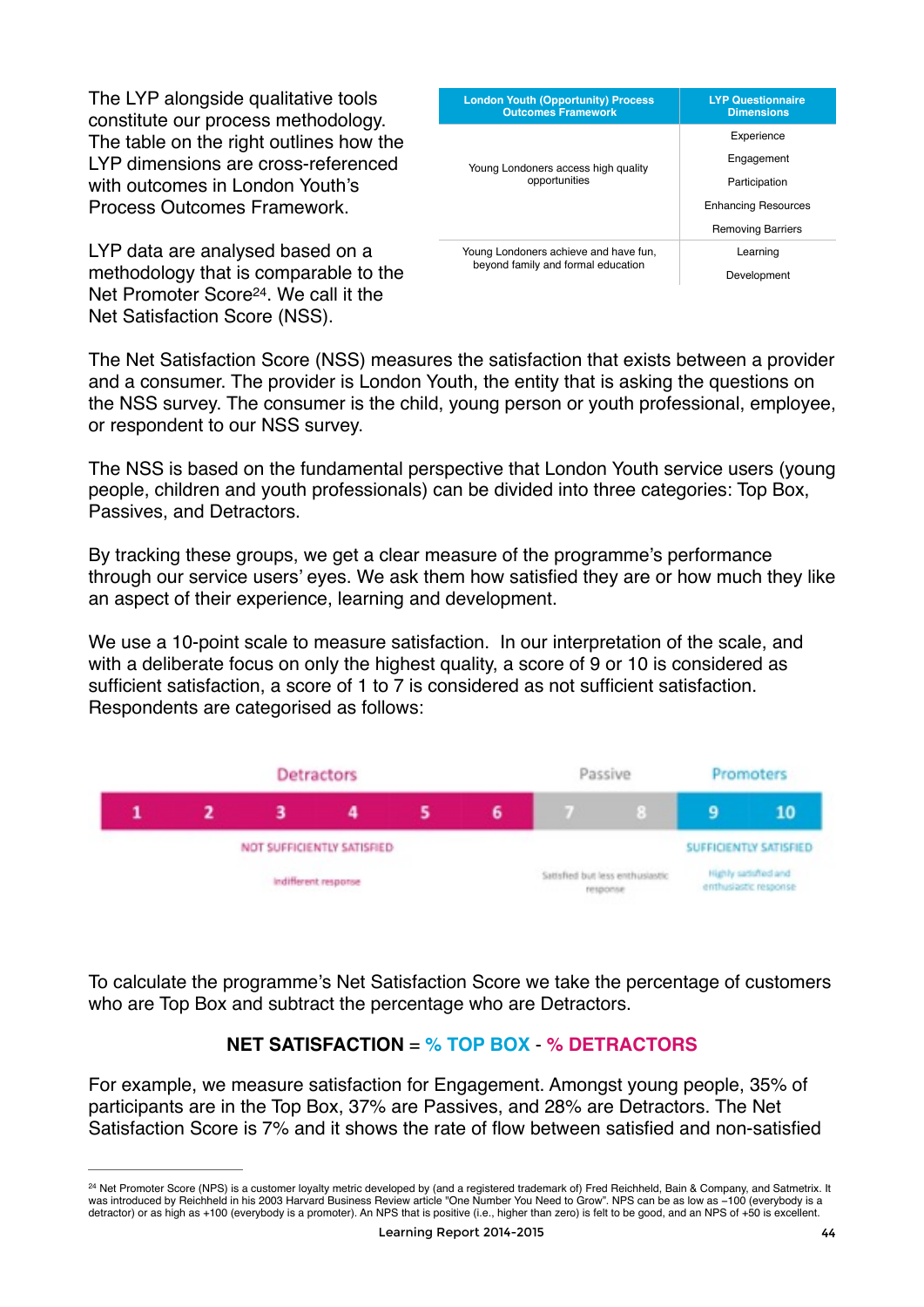participants. There are 7% more satisfied than non-satisfied. A negative Net Satisfaction Score means that there are more non-satisfied than satisfied.

The LYP-1 survey uses a series of items (questions) measured at the interval level (1-10 scale), or items on the categorical level, and also includes open-ended items. All items relate to up to 7 factors (LYP dimensions). A composite score is created for each participant by combining (e.g., by averaging) their responses for the items which belong to each factor, at each time. At the moment, we calculate composite scores for each factor using the 'Unit weighted' method - each item is equally weighted, e.g.,  $X =$  mean (A, B, C, D). The LYP survey is currently under development. In the future, we will use factor and reliability analysis to understand how the variables (items) correlate with each other and with LYP factors (dimensions).

## Data collection

Participants would be asked to complete the LEQ survey - see appendices for a sample questionnaire - when starting their programme. After the end of the programme, participants are asked to complete the LEQ survey for the second time.

Participants are asked to complete the LYP survey - see appendix for a sample questionnaire - after completing the programme.

. Youth club or Centre staff would distribute paper questionnaires to the young people themselves. Participants would then fill in the survey and take as much time as possible. Staff would explain certain statements if asked to, ensuring that they maintained the integrity of the statement.

## Sampling

The methodology is limited by the fact that sampling (LEQ and LYP) was not random. Youth club staff collected completed forms that reflect some variety within the programme.

## Evaluation ethics

Every young person taking part in a London Youth programme is asked to agree with London youth's data protection policy that stipulates that all data will be treated in accordance with the Data Protection act and may be used for evaluation and learning purposes. All participants' names are removed and are substituted with numbers, during data analysis.

## Methodological limitations

While our internal evaluators observed changes in outcome indicators, they cannot attribute all these changes to the intervention alone. In our non experimental design we did not use a comparison group.

The current analysis of LEQ data uses the standard deviations from the cumulative LEQ database (Neill, Marsh & Richards, 2003), based on approximately 3000 Australian participants aged 13 to 65 years. In the future, we will use standard deviation estimates derived from our own population to ensure better validity.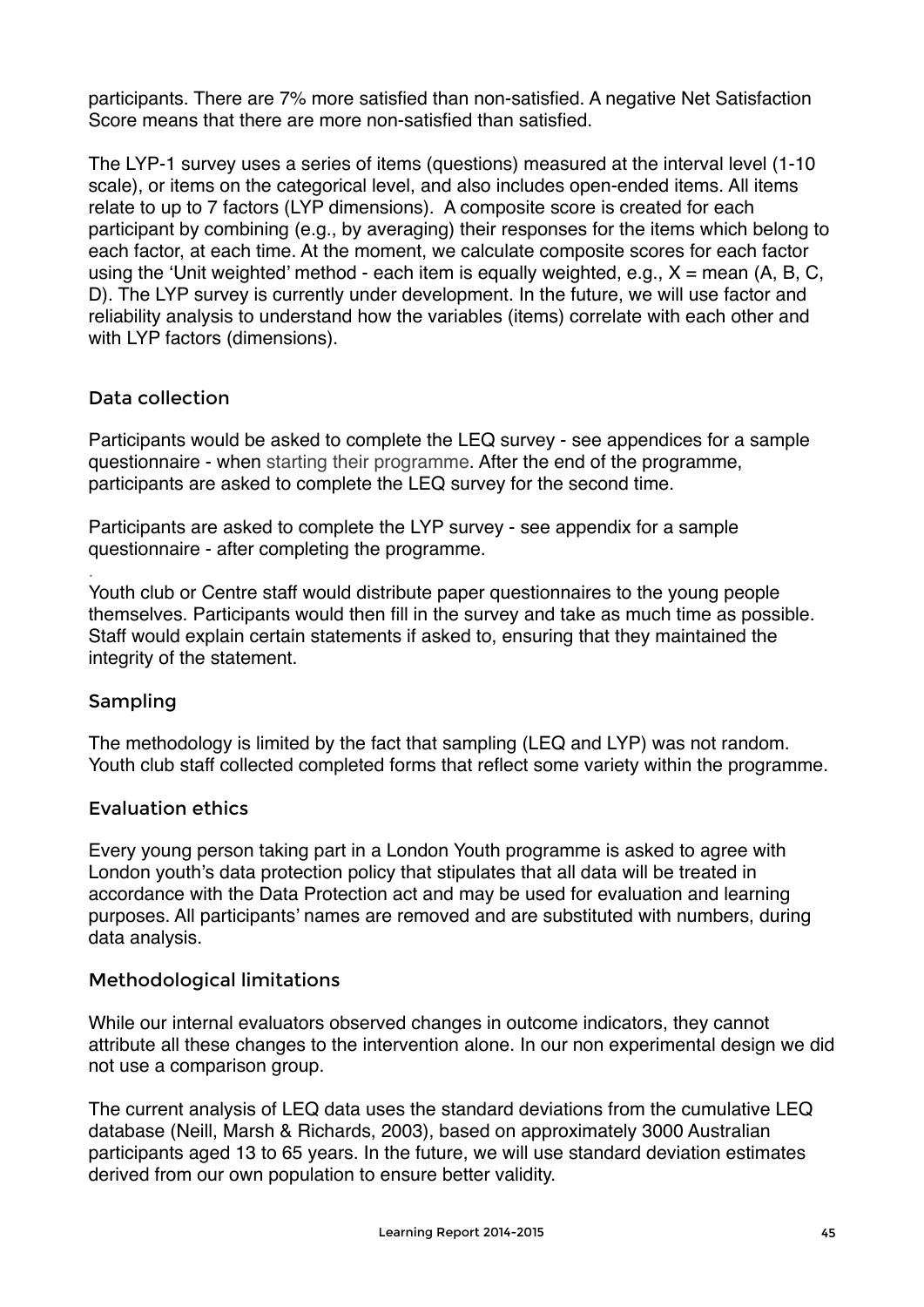During the 2013/14 programme year, staff piloted a mainly quantitative approach by administering the London Youth Process (LYP) Questionnaire. Staff also collected some qualitative data, mainly through open-ended questions in the LYP survey.

LYP qualitative data are not included in the present Learning report. In 2014/15, we will have in place a qualitative methodology to analyse the responses. We will also add additional tools to our process methodology (semi-structured interviews and focus groups).

By the end of next year, our evaluation design will expand to better analyse both quantitative and qualitative data.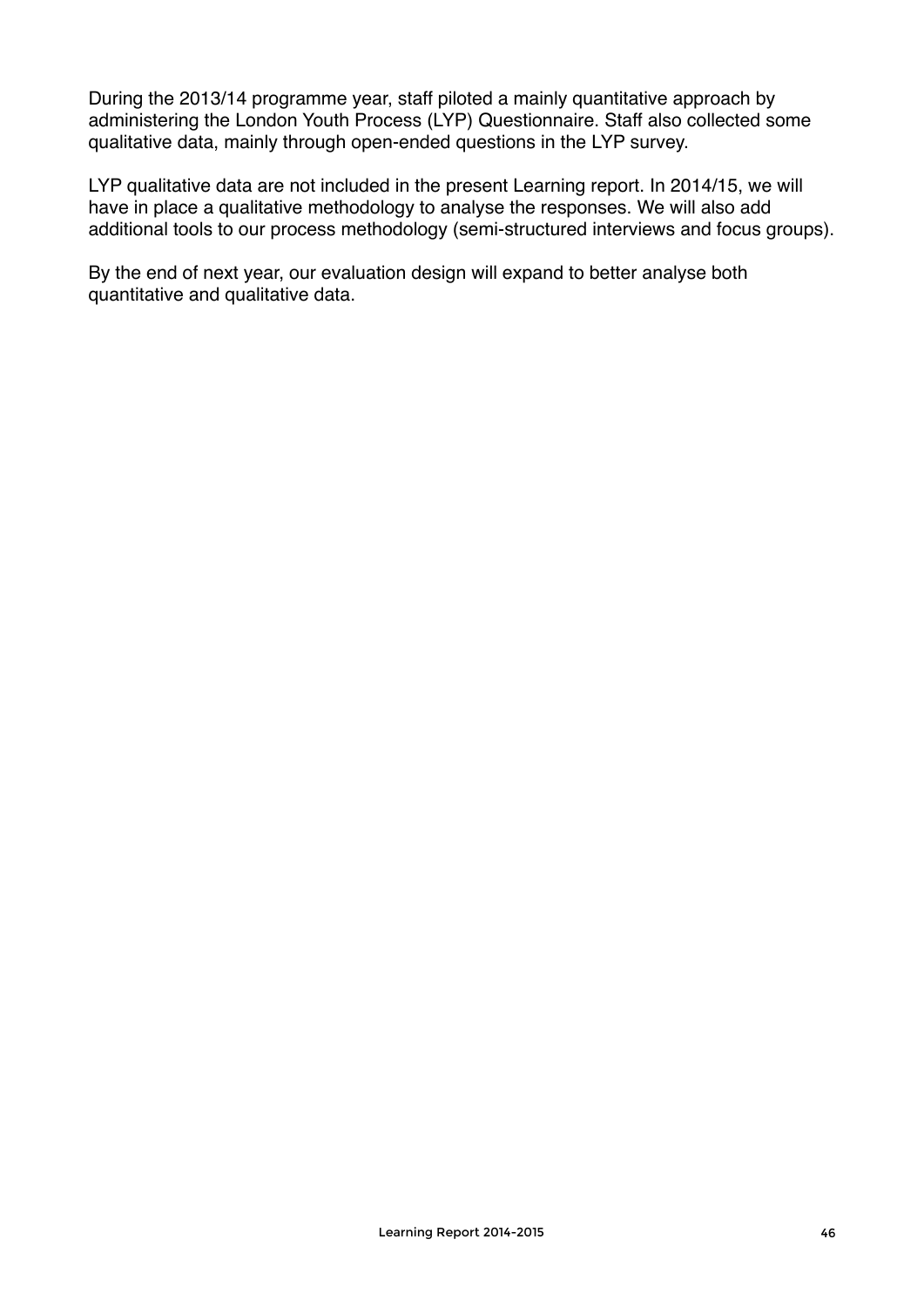# **8. References**

Argyris (1977) Double Loop Learning in Organizations, Harvard Business Review

Best, Roger J. 2009. "Market Based Management", New Jersey: Pearson Education Inc.

Farris, Paul W.; Neil T. Bendle; Phillip E. Pfeifer; David J. Reibstein (2010). Marketing Metrics: The Definitive Guide to Measuring Marketing Performance. Upper Saddle River, New Jersey: Pearson Education, Inc.

Gutman, L. M. & Schoon, I. (2013). The impact of non-cognitive skills on outcomes for young people: Literature Review. London: Educational Endowment Foundation, ,

Kucukosmanoglu, A N (2010). Customer Satisfaction: A central phenomenon in marketing. Unpublished PhD thesis. http://www.academia.edu/1977823/ CUSTOMER\_SATISFACTION\_A\_CENTRAL\_PHENOMENON\_IN\_MARKETING - Accessed at 01 June 2014

London Youth (2013). Evaluation policy

McNeil, B. Reeder, N. & Rich, J. (2012). A framework of outcomes for young people. London: The Young Foundation

Neill, J. T., Marsh, H. W., & Richards, G. E. (2003). The Life Effectiveness Questionnaire: Development and psychometrics. Unpublished manuscript, University of Western Sydney, Sydney, NSW, Australia. http://www.wilderdom.com/abstracts/ NeillMarchRichards2003LEQDevelopmentPsychometrics.htm

Paterson, C. Tyler, C. & Lexmond, J. (2014). Character and Resilience Manifesto: London: The all-party parliamentary group on Social Mobility.

Reichheld, Frederick F. (December 2003). "One Number You Need to Grow". Harvard Business Review

Tough, P. (2012). How Children Succeed. London: Random House Books

xxxxx